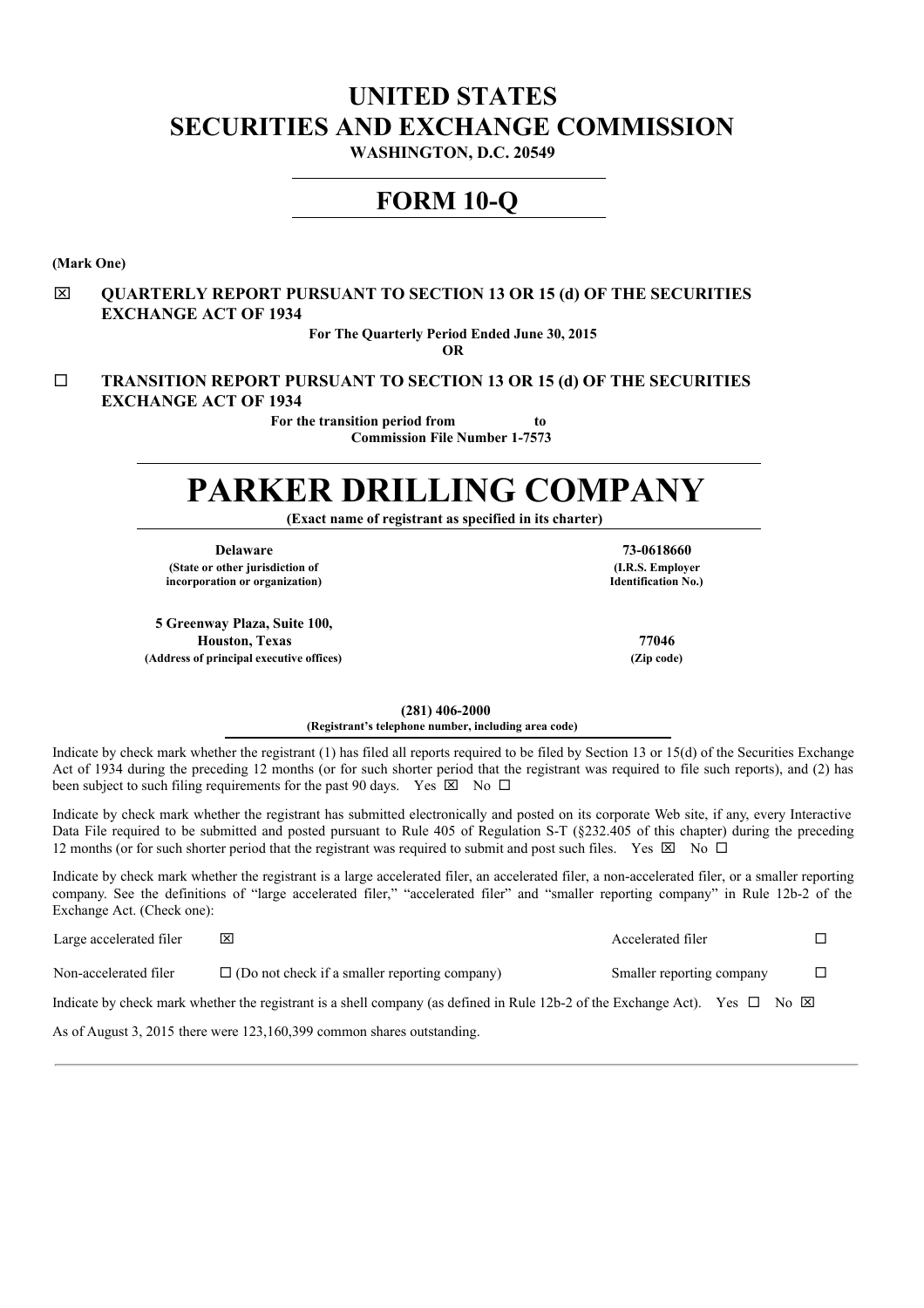# **TABLE OF CONTENTS**

|                                                                                                                  | Page            |
|------------------------------------------------------------------------------------------------------------------|-----------------|
| Part I. Financial Information                                                                                    |                 |
| Item 1. Financial Statements                                                                                     | $\overline{3}$  |
| Consolidated Condensed Balance Sheets as at June 30, 2015 (Unaudited) and December 31, 2014                      | $\overline{3}$  |
| Consolidated Condensed Statements of Operations (Unaudited) for the Three and Six Months Ended June 30, 2015 and |                 |
| 2014                                                                                                             | $\overline{4}$  |
| Consolidated Condensed Statements of Comprehensive Income (Loss) (Unaudited) for the Three and Six Months Ended  |                 |
| June 30, 2015 and 2014                                                                                           | <u>5</u>        |
| Consolidated Condensed Statements of Cash Flows (Unaudited) for the Six Months Ended June 30, 2015 and 2014      | $\underline{6}$ |
| Notes to the Unaudited Consolidated Condensed Financial Statements                                               | $\overline{1}$  |
| <u>Item 2. Management's Discussion and Analysis of Financial Condition and Results of Operations</u>             | <u> 29</u>      |
| Item 3. Quantitative and Qualitative Disclosures about Market Risk                                               | 43              |
| Item 4. Controls and Procedures                                                                                  | 43              |
|                                                                                                                  |                 |
| Part II. Other Information                                                                                       |                 |
| <u>Item 1. Legal Proceedings</u>                                                                                 | $\overline{44}$ |
| Item 1A. Risk Factors                                                                                            | $\frac{44}{1}$  |
| Item 2. Unregistered Sales of Equity Securities and Use of Proceeds                                              | $\overline{44}$ |
| Item 3. Defaults Upon Senior Securities                                                                          | 44              |
| Item 4. Mine Safety Disclosures                                                                                  | 44              |
| Item 5. Other Information                                                                                        | 44              |
| Item 6. Exhibits                                                                                                 | $\overline{45}$ |
| <b>Signatures</b>                                                                                                | 46              |
|                                                                                                                  |                 |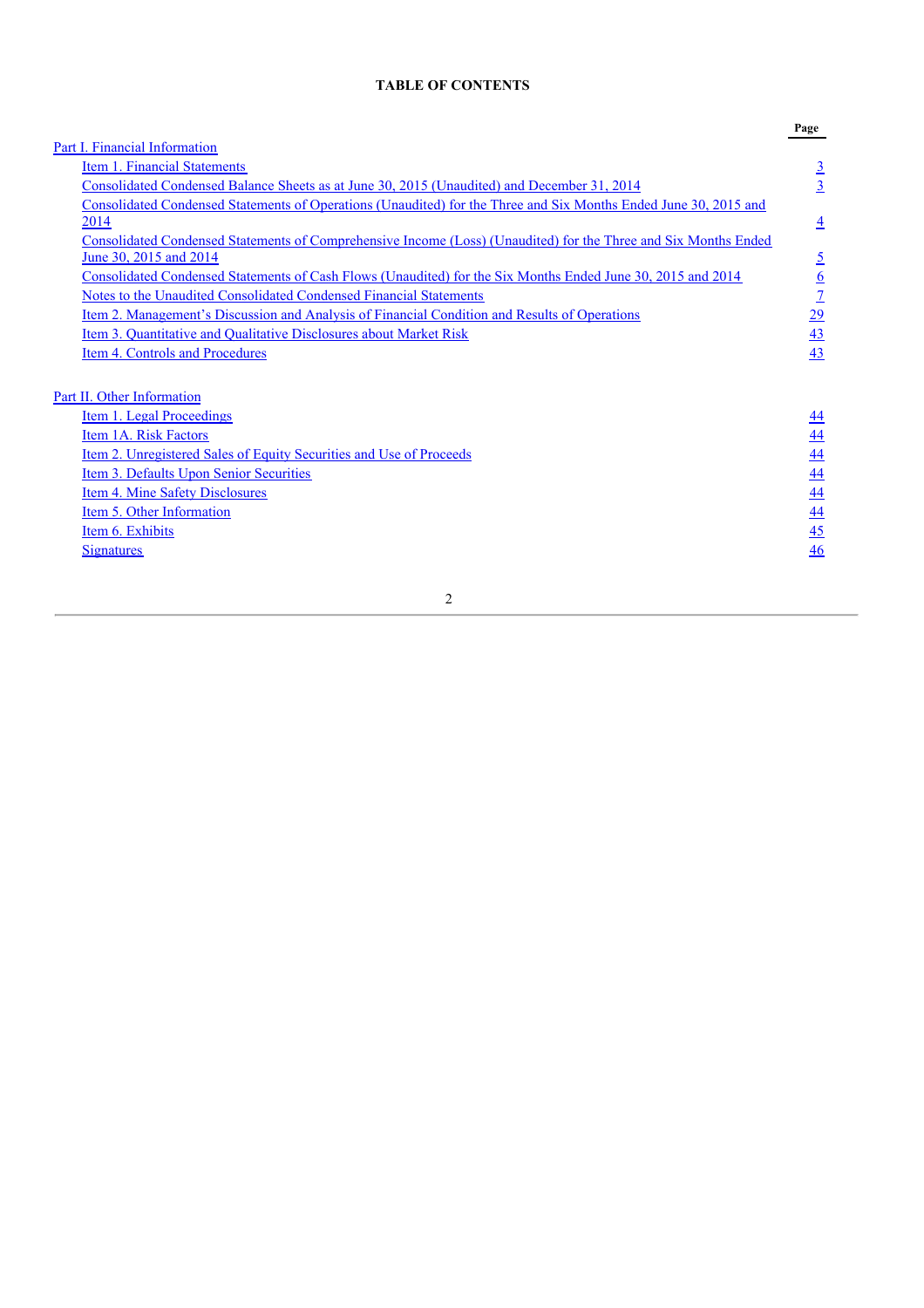# **PART I. FINANCIAL INFORMATION**

# **Item 1. Financial Statements**

# **PARKER DRILLING COMPANY AND SUBSIDIARIES CONSOLIDATED CONDENSED BALANCE SHEETS (Dollars in Thousands)**

|                                                                                           |              | June 30,<br>2015 |              | December 31,<br>2014 |
|-------------------------------------------------------------------------------------------|--------------|------------------|--------------|----------------------|
|                                                                                           |              | (Unaudited)      |              |                      |
| <b>ASSETS</b>                                                                             |              |                  |              |                      |
| Current assets:                                                                           |              |                  |              |                      |
| Cash and cash equivalents                                                                 | $\mathbf S$  | 116.943          | $\mathbf S$  | 108,456              |
| Accounts and Notes Receivable, net of allowance for bad debts of \$10,304 at June 30,     |              |                  |              |                      |
| 2015 and \$11,188 at December 31, 2014.                                                   |              | 235,834          |              | 270,952              |
| Rig materials and supplies                                                                |              | 44,274           |              | 47.943               |
| Deferred costs                                                                            |              | 7,281            |              | 5.673                |
| Deferred income taxes                                                                     |              | 5,818            |              | 7,476                |
| Other tax assets                                                                          |              | 12,826           |              | 10,723               |
| Other current assets                                                                      |              | 20,962           |              | 18,556               |
| Total current assets                                                                      |              | 443,938          |              | 469,779              |
| Property, plant and equipment, net of accumulated depreciation of \$1,255,131 at June 30, |              |                  |              |                      |
| 2015 and \$1,201,058 at December 31, 2014.                                                |              | 865,291          |              | 895,940              |
| Goodwill (Note 3)                                                                         |              | 6,708            |              |                      |
| Intangible assets, net (Note 3)                                                           |              | 15,945           |              | 4,286                |
| Debt issuance costs                                                                       |              | 12,973           |              | 12,526               |
| Deferred income taxes                                                                     |              | 154,463          |              | 122,689              |
| Other noncurrent assets                                                                   |              | 22,360           |              | 15,439               |
| Total assets                                                                              | $\mathbb{S}$ | 1,521,678        | $\mathbb{S}$ | 1,520,659            |
| <b>LIABILITIES AND STOCKHOLDERS' EQUITY</b>                                               |              |                  |              |                      |
| Current liabilities:                                                                      |              |                  |              |                      |
| Current portion of long-term debt                                                         | \$           |                  | $\mathbb{S}$ | 10.000               |
| Accounts payable and accrued liabilities                                                  |              | 176,247          |              | 154,479              |
| Accrued income taxes                                                                      |              | 12,594           |              | 14,186               |
| Total current liabilities                                                                 |              | 188,841          |              | 178,665              |
| Long-term debt                                                                            |              | 585,000          |              | 605,000              |
| Other long-term liabilities                                                               |              | 19,184           |              | 18,665               |
| Long-term deferred tax liability                                                          |              | 69,793           |              | 52,115               |
| Commitments and contingencies (Note 11)                                                   |              |                  |              |                      |
| Stockholders' equity:                                                                     |              |                  |              |                      |
| Common stock                                                                              |              | 20,510           |              | 20,325               |
| Capital in excess of par value                                                            |              | 668,712          |              | 666,769              |
| Accumulated deficit                                                                       |              | (34, 972)        |              | (24, 165)            |
| Accumulated other comprehensive income                                                    |              | (485)            |              | (498)                |
| Total controlling interest stockholders' equity                                           |              | 653,765          |              | 662,431              |
| Noncontrolling interest                                                                   |              | 5,095            |              | 3,783                |
| Total equity                                                                              |              | 658,860          |              | 666.214              |
| Total liabilities and stockholders' equity                                                | \$           | 1,521,678        | S            | 1,520,659            |
|                                                                                           |              |                  |              |                      |

See accompanying notes to the unaudited consolidated condensed financial statements.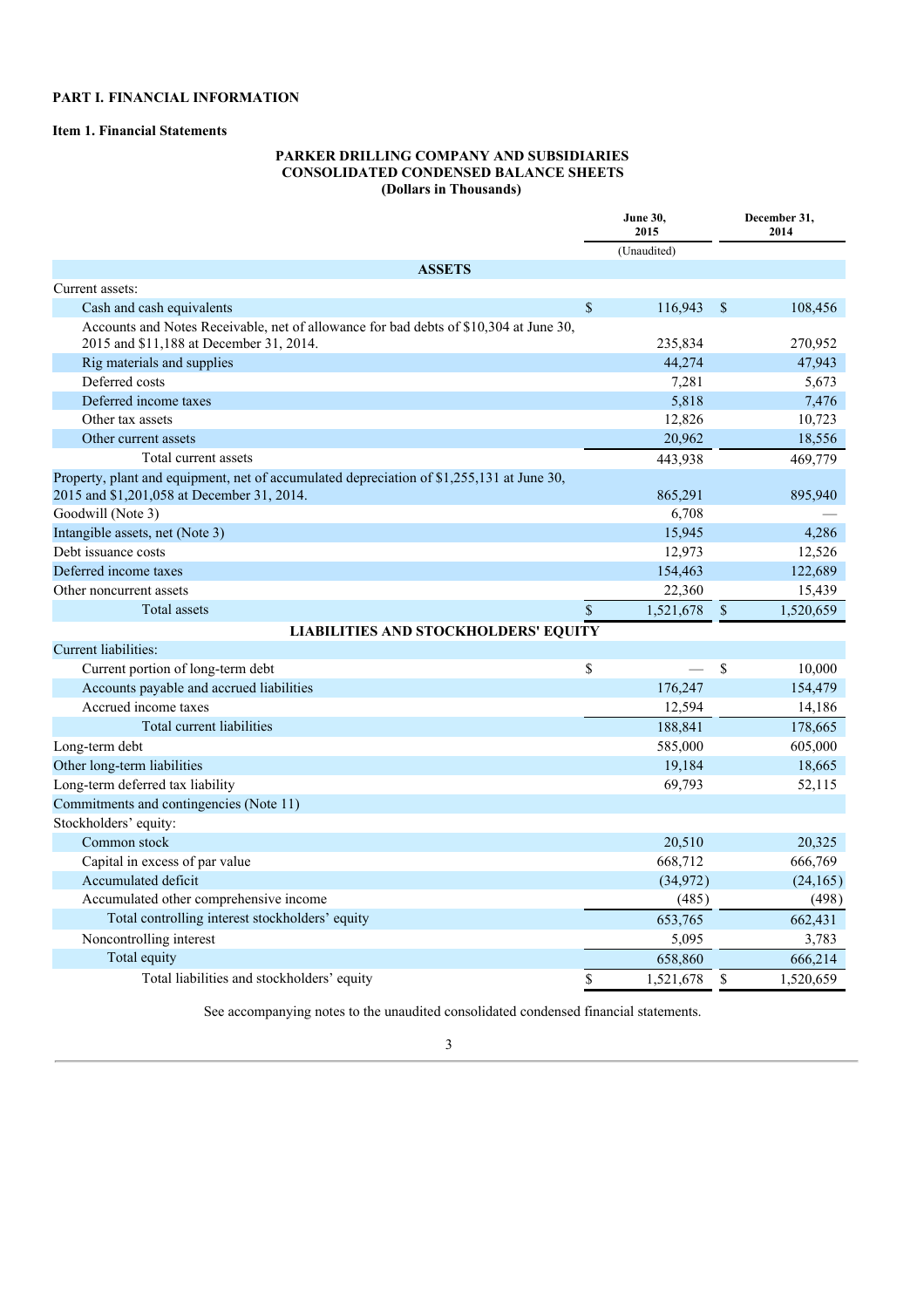## **PARKER DRILLING COMPANY AND SUBSIDIARIES CONSOLIDATED CONDENSED STATEMENTS OF OPERATIONS (Dollars in Thousands, Except Per Share Data) (Unaudited)**

|                                                                  | Three Months Ended June 30, |              |                           |           |                           | Six Months Ended June 30, |               |           |  |  |
|------------------------------------------------------------------|-----------------------------|--------------|---------------------------|-----------|---------------------------|---------------------------|---------------|-----------|--|--|
|                                                                  |                             | 2015<br>2014 |                           |           | 2015                      |                           | 2014          |           |  |  |
| Revenues                                                         | $\mathcal{S}$               | 185,941      | $\mathbb{S}$              | 254,234   | $\mathbb{S}$              | 390,017                   | $\mathbb{S}$  | 483,459   |  |  |
| Expenses:                                                        |                             |              |                           |           |                           |                           |               |           |  |  |
| Operating expenses                                               |                             | 143,569      |                           | 174,569   |                           | 282,839                   |               | 340,594   |  |  |
| Depreciation and amortization                                    |                             | 38,351       |                           | 36,180    |                           | 78,890                    |               | 70,517    |  |  |
|                                                                  |                             | 181,920      |                           | 210,749   |                           | 361,729                   |               | 411,111   |  |  |
| Total operating gross margin                                     |                             | 4,021        |                           | 43,485    |                           | 28,288                    |               | 72,348    |  |  |
| General and administration expense                               |                             | (9,511)      |                           | (7,007)   |                           | (20, 348)                 |               | (15,971)  |  |  |
| Provision for reduction in carrying value of certain assets      |                             | (2,316)      |                           |           |                           | (2,316)                   |               |           |  |  |
| Gain (loss) on disposition of assets, net                        |                             | (138)        |                           | 1,019     |                           | 2,303                     |               | 890       |  |  |
| Total operating income (loss)                                    |                             | (7, 944)     |                           | 37,497    |                           | 7,927                     |               | 57,267    |  |  |
| Other income and (expense):                                      |                             |              |                           |           |                           |                           |               |           |  |  |
| Interest expense                                                 |                             | (11,396)     |                           | (10, 599) |                           | (22, 474)                 |               | (22, 638) |  |  |
| Interest income                                                  |                             | 19           |                           | 88        |                           | 202                       |               | 120       |  |  |
| Loss on extinguishment of debt                                   |                             |              |                           | (479)     |                           |                           |               | (30, 152) |  |  |
| Other                                                            |                             | (1,529)      |                           | 1,032     |                           | (2,909)                   |               | 1,927     |  |  |
| Total other expense                                              |                             | (12,906)     |                           | (9,958)   |                           | (25, 181)                 |               | (50, 743) |  |  |
| Income (loss) before income taxes                                |                             | (20, 850)    |                           | 27,539    |                           | (17,254)                  |               | 6,524     |  |  |
| Income tax (benefit)                                             |                             | (6,916)      |                           | 11,702    |                           | (7,098)                   |               | 3,079     |  |  |
| Net income (loss)                                                |                             | (13,934)     |                           | 15,837    |                           | (10, 156)                 |               | 3,445     |  |  |
| Less: Net income attributable to noncontrolling interest         |                             | 95           |                           | 156       |                           | 651                       |               | 313       |  |  |
| Net income (loss) attributable to controlling interest           | \$                          | (14,029)     | $\mathbb{S}$              | 15,681    | $\boldsymbol{\mathsf{S}}$ | (10, 807)                 | $\mathcal{S}$ | 3,132     |  |  |
| Basic earnings per share                                         | \$                          | (0.11)       | S                         | 0.13      | <sup>\$</sup>             | (0.09)                    | <sup>\$</sup> | 0.03      |  |  |
| Diluted earnings per share                                       | \$                          | (0.11)       | $\boldsymbol{\mathsf{S}}$ | 0.13      | $\mathcal{S}$             | $(0.09)$ \$               |               | 0.03      |  |  |
| Number of common shares used in computing earnings per<br>share: |                             |              |                           |           |                           |                           |               |           |  |  |

| $\mathbf{M}$ an $\mathbf{C}$ . |             |             |             |             |
|--------------------------------|-------------|-------------|-------------|-------------|
| <b>Basic</b>                   | 122.481.425 | 121.078.359 | 122,175.511 | 120.726.004 |
| Diluted <sup>-</sup>           | 122.481.425 | 122.764.247 | 122,175,511 | 122.586.056 |

See accompanying notes to the unaudited consolidated condensed financial statements.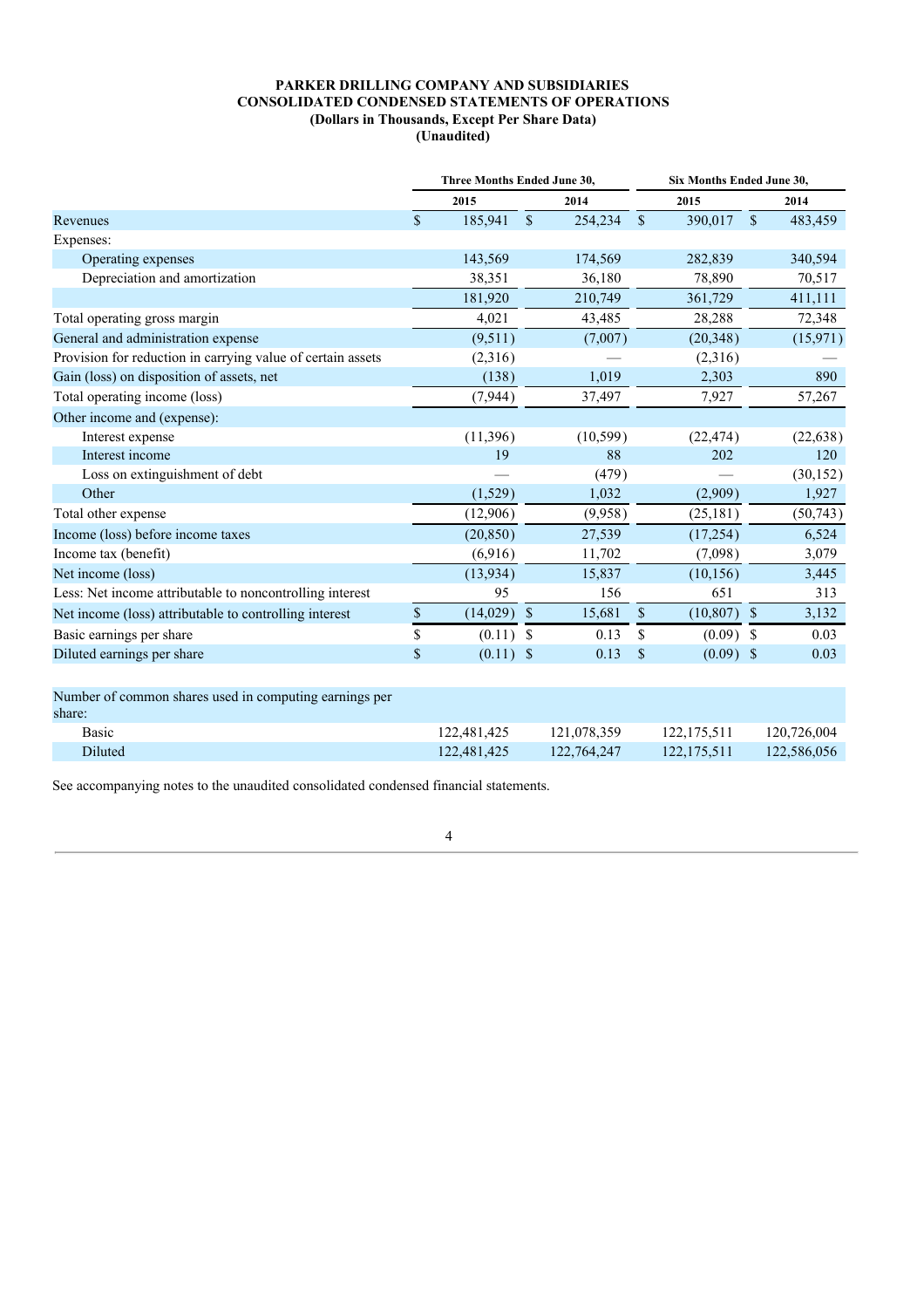## **PARKER DRILLING COMPANY AND SUBSIDIARIES CONSOLIDATED CONDENSED STATEMENTS OF COMPREHENSIVE INCOME (LOSS) (Dollars in Thousands)**

**(Unaudited)**

|                                                                     | <b>Three Months Ended</b><br><b>June 30,</b> |           |  | <b>Six Months Ended</b><br><b>June 30,</b> |   |                |  |       |
|---------------------------------------------------------------------|----------------------------------------------|-----------|--|--------------------------------------------|---|----------------|--|-------|
|                                                                     |                                              | 2015      |  | 2014                                       |   | 2015           |  | 2014  |
| Comprehensive income:                                               |                                              |           |  |                                            |   |                |  |       |
| Net income (loss)                                                   | S                                            | (13, 934) |  | 15.837                                     | S | $(10, 156)$ \$ |  | 3,445 |
| Other comprehensive income (loss), net of tax:                      |                                              |           |  |                                            |   |                |  |       |
| Currency translation difference on related borrowings               |                                              | 647       |  | 336                                        |   | (1,023)        |  | (468) |
| Currency translation difference on foreign currency net investments |                                              | 1,723     |  | (188)                                      |   | 874            |  | 511   |
| Total other comprehensive income (loss), net of tax:                |                                              | 2,370     |  | 148                                        |   | (149)          |  | 43    |
| Comprehensive income (loss)                                         |                                              | (11, 564) |  | 15,985                                     |   | (10, 305)      |  | 3,488 |
| Comprehensive (income) attributable to noncontrolling interest      |                                              | (95)      |  | (80)                                       |   | (489)          |  | (234) |
| Comprehensive income (loss) attributable to controlling interest    |                                              | (11,659)  |  | 15.905                                     |   | (10, 794)      |  | 3.254 |

See accompanying notes to the unaudited consolidated condensed financial statements.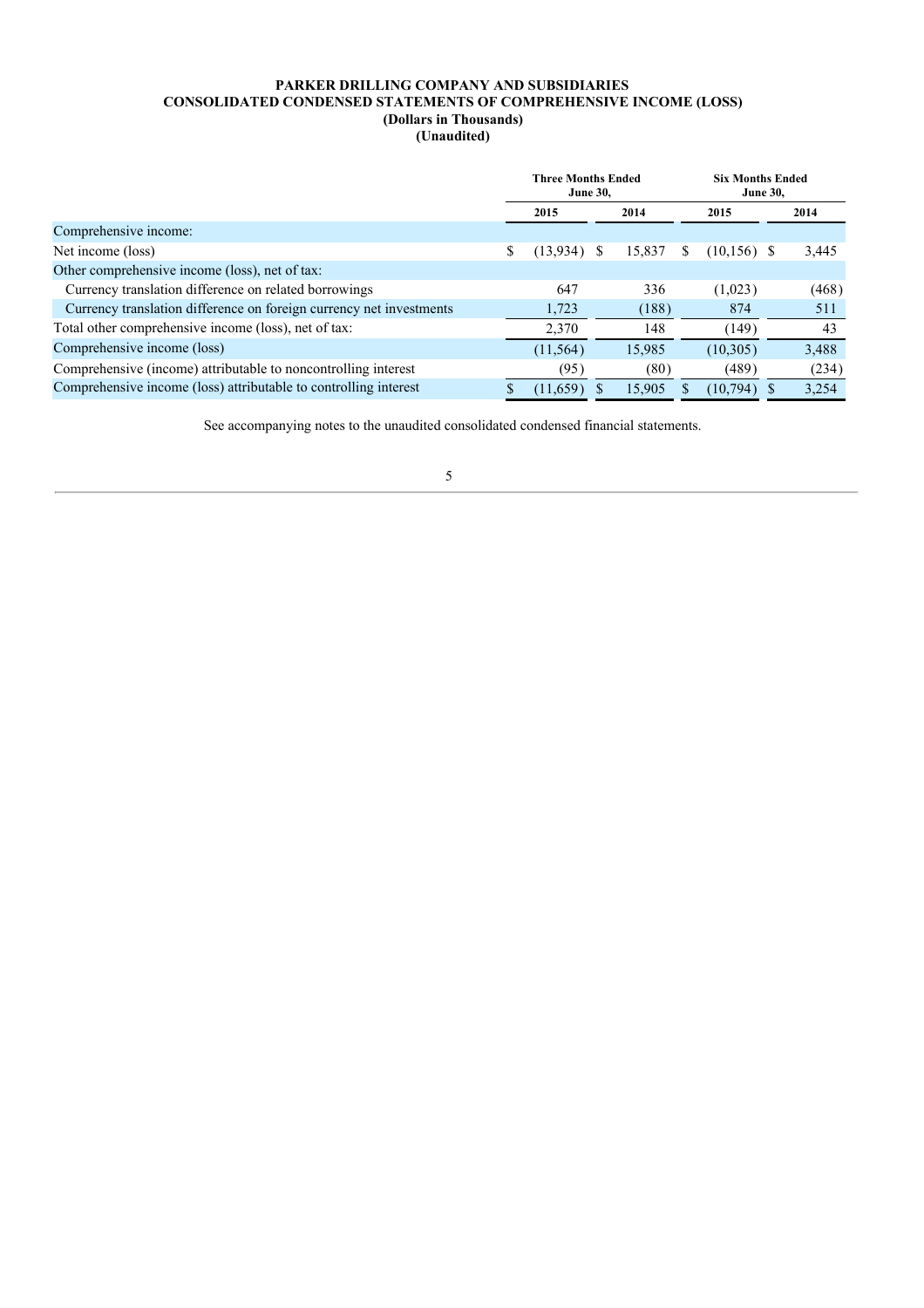|                                                                                  | <b>Six Months Ended June 30,</b> |                |              |            |
|----------------------------------------------------------------------------------|----------------------------------|----------------|--------------|------------|
|                                                                                  |                                  | 2015           |              | 2014       |
| Cash flows from operating activities:                                            |                                  |                |              |            |
| Net income (loss)                                                                | \$                               | $(10, 156)$ \$ |              | 3,445      |
| Adjustments to reconcile net income to net cash flows from operating activities: |                                  |                |              |            |
| Depreciation and amortization                                                    |                                  | 78,890         |              | 70,517     |
| Accretion of contingent consideration                                            |                                  | 306            |              |            |
| Loss on extinguishment of debt                                                   |                                  |                |              | 30,152     |
| Provision for reduction in carrying value of certain assets                      |                                  | 2,316          |              |            |
| (Gain) loss on disposition of assets                                             |                                  | (2,303)        |              | (890)      |
| Deferred income tax benefit                                                      |                                  | (17, 126)      |              | (8,358)    |
| Expenses not requiring cash                                                      |                                  | 5,308          |              | 8,748      |
| Change in assets and liabilities:                                                |                                  |                |              |            |
| Accounts and notes receivable                                                    |                                  | 39,683         |              | (1,066)    |
| Other assets                                                                     |                                  | (7,352)        |              | (777)      |
| Accounts payable and accrued liabilities                                         |                                  | 14,763         |              | 5,789      |
| Accrued income taxes                                                             |                                  | (1,236)        |              | (3,987)    |
| Net cash provided by operating activities                                        |                                  | 103,093        |              | 103,573    |
|                                                                                  |                                  |                |              |            |
| Cash flows from investing activities:                                            |                                  |                |              |            |
| Capital expenditures                                                             |                                  | (54,605)       |              | (106, 188) |
| Proceeds from the sale of assets                                                 |                                  | 288            |              | 3,346      |
| Proceeds from insurance settlements                                              |                                  | 2,500          |              |            |
| Acquisition, net of cash acquired                                                |                                  | (10, 431)      |              |            |
| Net cash (used in) investing activities                                          |                                  | (62, 248)      |              | (102, 842) |
|                                                                                  |                                  |                |              |            |
| Cash flows from financing activities:                                            |                                  |                |              |            |
| Proceeds from issuance of debt                                                   |                                  |                |              | 400,000    |
| Repayments of long-term debt                                                     |                                  | (30,000)       |              | (430,000)  |
| Payments of debt issuance costs                                                  |                                  | (1,359)        |              | (7, 425)   |
| Payments of debt extinguishment costs                                            |                                  |                |              | (26,214)   |
| Excess tax benefit (expense) from stock based compensation                       |                                  | (999)          |              | 665        |
| Net cash (used in) financing activities                                          |                                  | (32, 358)      |              | (62, 974)  |
|                                                                                  |                                  |                |              |            |
| Net increase (decrease) in cash and cash equivalents                             |                                  | 8,487          |              | (62, 243)  |
| Cash and cash equivalents, beginning of year                                     |                                  | 108,456        |              | 148,689    |
| Cash and cash equivalents, end of period                                         | $\mathbb{S}$                     | 116,943        | $\mathbb{S}$ | 86,446     |
|                                                                                  |                                  |                |              |            |
| Supplemental cash flow information:                                              |                                  |                |              |            |
| Interest paid                                                                    | \$                               | 20,805         | \$           | 21,315     |
| Income taxes paid                                                                | \$                               | 16,436         | $\mathbb{S}$ | 13,673     |

See accompanying notes to the unaudited consolidated condensed financial statements.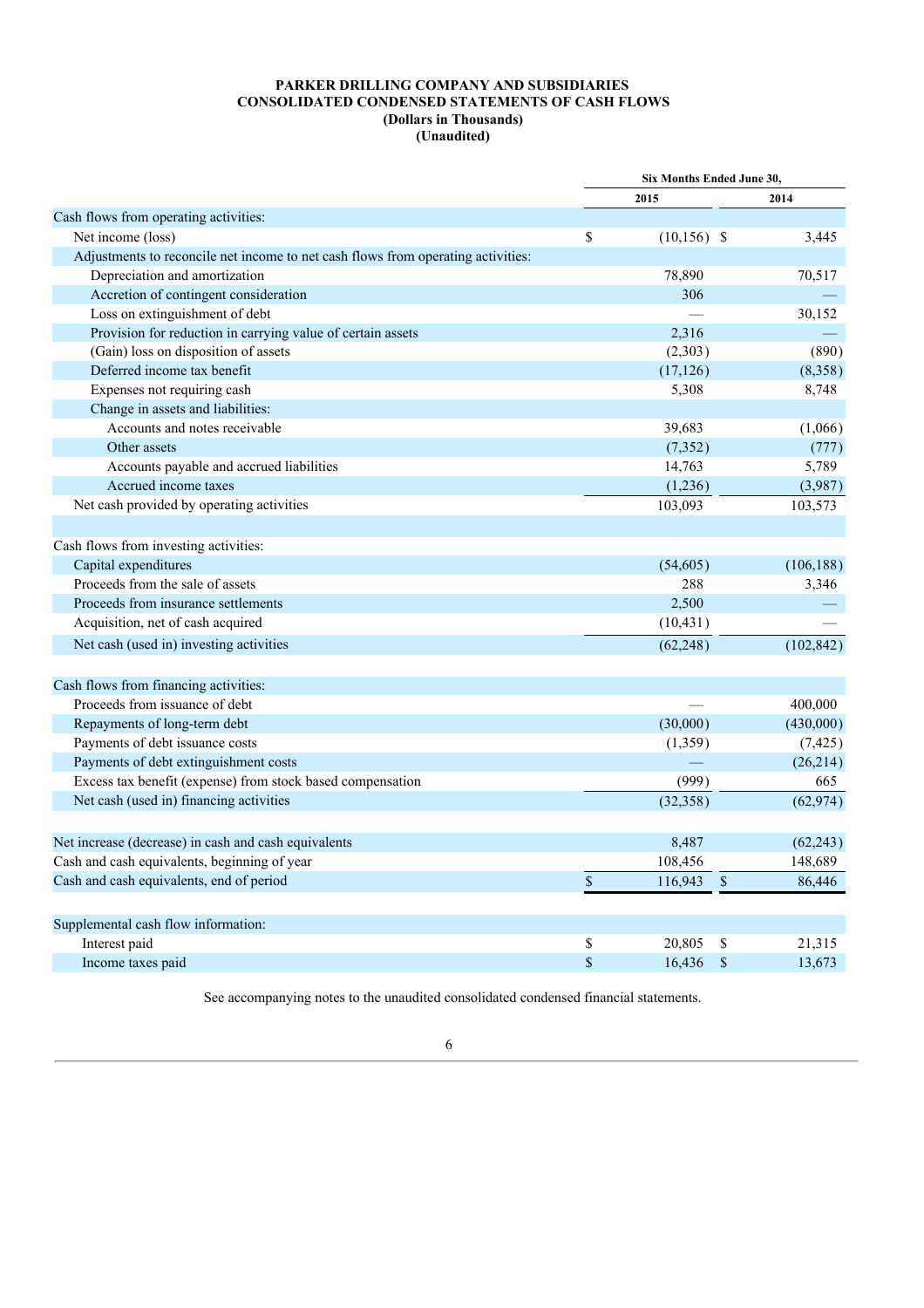#### **PARKER DRILLING COMPANY AND SUBSIDIARIES**

# **NOTES TO THE UNAUDITED CONSOLIDATED CONDENSED FINANCIAL STATEMENTS**

#### *Note 1 - General*

In the opinion of the management of Parker Drilling Company (Parker Drilling or the Company), the accompanying unaudited consolidated condensed financial statements reflect all adjustments normally recurring which we believe are necessary for a fair presentation of: (1) Parker Drilling's financial position as of June 30, 2015 and December 31, 2014, (2) Parker Drilling's results of operations for the three and six month periods ended June 30, 2015 and 2014, (3) Parker Drilling's consolidated condensed statement of comprehensive income for the three and six month periods ended June 30, 2015 and 2014, and (4) Parker Drilling's cash flows for the six month periods ended June 30, 2015 and 2014. Results for the three and six month periods ended June 30, 2015 are not necessarily indicative of the results that will be realized for the year ending December 31, 2015. The financial statements should be read in conjunction with our Annual Report on Form 10-K for the year ended December 31, 2014.

*Nature of Operations* — Parker Drilling provides drilling services and rental tools to the energy industry. We have operated in over 50 countries since beginning operations in 1934, making us among the most geographically experienced drilling contractors and rental tools providers in the world. We currently have operations in 23 countries. We believe we are an industry leader in quality, health, safety and environmental practices.

Our business is comprised of two business lines: (1) Drilling Services and (2) Rental Tools Services. Effective with the first quarter of 2015, we aligned our reportable segments with our two core business lines and our current internal organizational structure. We report our Rental Tools Services business as one reportable segment (Rental Tools) and report our Drilling Services business as two reportable segments: (1) U.S. (Lower 48) Drilling and (2) International & Alaska Drilling.

In our Drilling Services business, we own and operate drilling rigs and drilling-related equipment and also perform drilling-related services, referred to as operations and maintenance (O&M) services, on a contracted basis for operators who own their own drilling rigs, but choose Parker Drilling to operate the rigs for them. In addition, we provide other project management services, such as engineering and related services during concept development, pre-FEED (Front End Engineering Design) and FEED phases of customer-owned drilling facility projects. We have extensive experience and expertise in drilling geologically difficult wells and in managing the logistical and technological challenges of operating in remote, harsh and ecologically sensitive areas. Our U.S. (Lower 48) Drilling segment includes our Gulf of Mexico (GOM) barge drilling fleet and United States (U.S.) based O&M services. Our GOM barge drilling fleet operates barge rigs that drill for oil and natural gas in shallow waters in and along the inland waterways and coasts of Louisiana, Alabama, and Texas. The majority of these wells are drilled in water depths of 6 to 12 feet. Our International & Alaska Drilling segment includes operations related to Parker-owned and customer-owned rigs as well as project related services.

Our Rental Tools Services business provides premium rental equipment and services to exploration and production companies, drilling contractors and service companies on land and offshore in the U.S. and select international markets. Tools we provide include drill collars, standard and heavy-weight drill pipe, all of which are available with standard or high-torque connections, tubing, and pressure control equipment including blow-out preventers (BOPs). We also provide well construction services which include tubular running services and downhole tools and well intervention services which include whipstock, fishing products and services, as well as inspection and machine shop support.

*Consolidation* — The consolidated financial statements include the accounts of the Company and subsidiaries in which we exercise control or have a controlling financial interest, including entities, if any, in which the Company is allocated a majority of the entity's losses or returns, regardless of ownership percentage. If a subsidiary of Parker Drilling has a 50 percent interest in an entity but Parker Drilling's interest in the subsidiary or the entity does not meet the consolidation criteria described above, then that interest is accounted for under the equity method. In the second quarter of 2015 we recognized through other income and expense a \$0.9 million loss related to the divestiture of our controlling interest in a joint venture.

*Noncontrolling Interest* — We apply accounting standards related to noncontrolling interests for ownership interests in our subsidiaries held by parties other than Parker Drilling. The entities that comprise the noncontrolling interest include ITS Arabia Limited and ITS Egypt SAE. We report noncontrolling interest as equity on the consolidated balance sheets and report net income (loss) attributable to controlling interest and to noncontrolling interest separately on the consolidated statements of operations.

*Reclassifications* — Certain reclassifications have been made to prior period amounts to conform to the current period presentation. These reclassifications did not materially affect our consolidated financial results.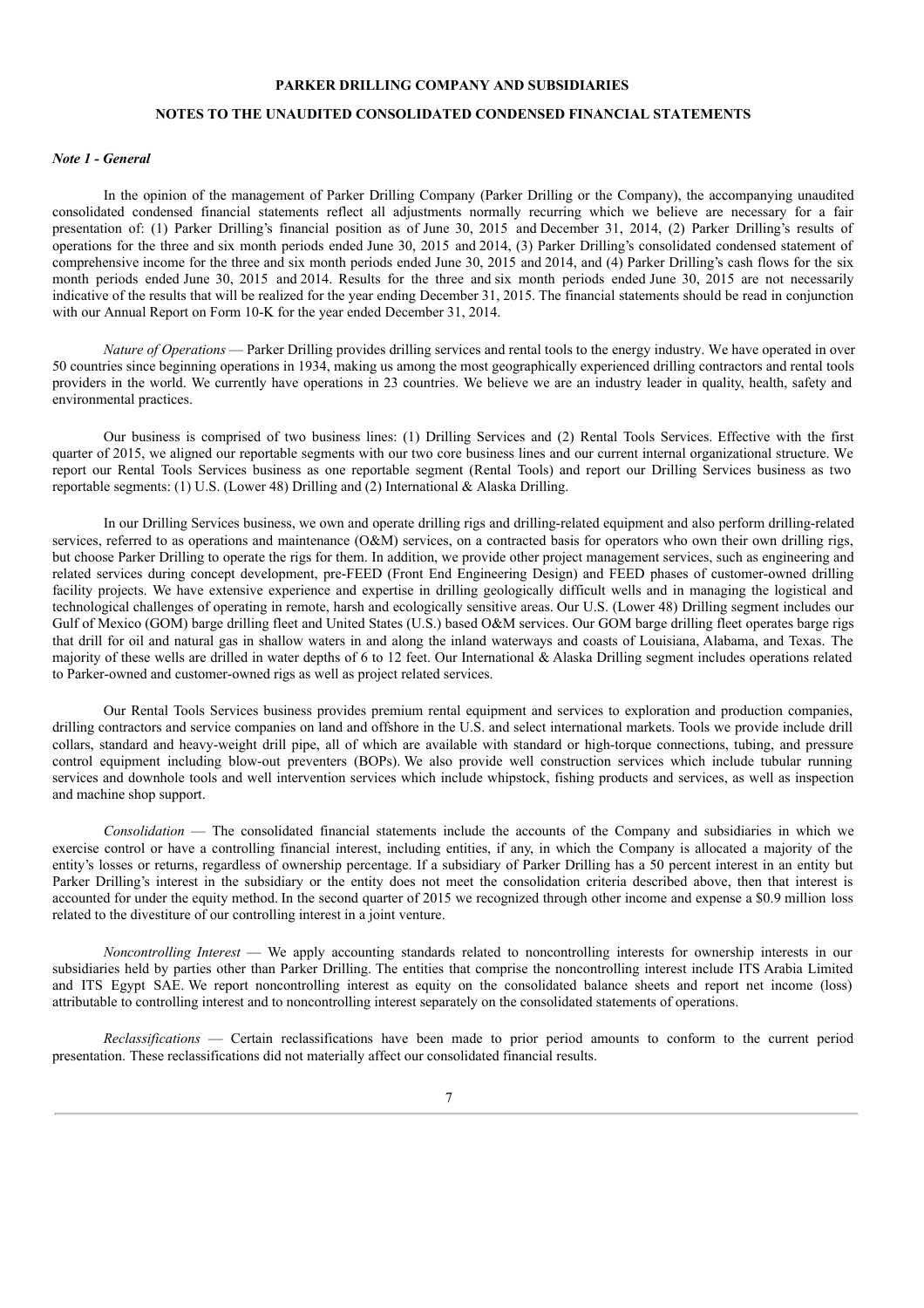*Revenue Recognition* — Drilling revenues and expenses, comprised of daywork drilling contracts, call-outs against master service agreements and engineering and related project service contracts, are recognized as services are performed and collection is reasonably assured. For certain contracts, we receive payments contractually designated for the mobilization of rigs and other drilling equipment. Mobilization payments received, and direct costs incurred for the mobilization, are deferred and recognized over the primary term of the related drilling contract; however, costs incurred to relocate rigs and other drilling equipment to areas in which a contract has not been secured are expensed as incurred. Reimbursements received for out-of-pocket expenses are recorded as both revenues and direct costs. For contracts that are terminated prior to the specified term, early termination payments received by us are recognized as revenues when all contractual requirements are met. Revenues from rental activities are recognized ratably over the rental term which is generally less than six months. Our project related services contracts include engineering, consulting, and project management scopes of work and revenue is typically recognized on a time and materials basis.

*Reimbursable Costs* — The Company recognizes reimbursements received for out-of-pocket expenses incurred as revenues and accounts for out-of-pocket expenses as direct operating costs. Such amounts totaled \$27.8 million and \$21.8 million for the three months ended June 30, 2015 and 2014, respectively, and \$47.5 million and \$38.2 million for the six months ended June 30, 2015 and 2014, respectively. Additionally, the Company typically receives a nominal handling fee, which is recognized as earned revenues in our consolidated statement of operations.

*Use of Estimates* — The preparation of financial statements in accordance with accounting policies generally accepted in the United States (U.S. GAAP) requires management to make estimates and assumptions that affect our reported amounts of assets and liabilities, our disclosure of contingent assets and liabilities at the date of the financial statements, and our revenues and expenses during the periods reported. Estimates are typically used when accounting for certain significant items such as legal or contractual liability accruals, mobilization and deferred mobilization, self-insured medical/dental plans, income taxes and valuation allowance, and other items requiring the use of estimates. Estimates are based on a number of variables which may include third party valuations, historical experience, where applicable, and assumptions that we believe are reasonable under the circumstances. Due to the inherent uncertainty involved with estimates, actual results may differ from management estimates.

*Purchase price allocation* — We allocate the purchase price of an acquired business to its identifiable assets and liabilities in accordance with the acquisition method based on estimated fair values at the transaction date. Transaction and integration costs associated with an acquisition are expensed as incurred. The excess of the purchase price over the amount allocated to the assets and liabilities, if any, is recorded as goodwill. We use all available information to estimate fair values, including quoted market prices, the carrying value of acquired assets, and widely accepted valuation techniques such as discounted cash flows. We typically engage third-party appraisal firms to assist in fair value determination of inventories, identifiable intangible assets, and any other significant assets or liabilities. Judgments made in determining the estimated fair value assigned to each class of assets acquired and liabilities assumed, as well as asset lives, can materially impact our results of operations. See Note 2 - Acquisitions for further discussion.

*Goodwill* — We account for all business combinations using the acquisition method of accounting. Under this method, assets and liabilities, including any remaining noncontrolling interests, are recognized at fair value at the date of acquisition. The excess of the purchase price over the fair value of assets acquired, net of liabilities assumed, and noncontrolling interests is recognized as goodwill. We are required to test goodwill for impairment on an annual basis, and more frequently when negative conditions or other triggering events arise. See Note 3 - Goodwill and Intangible Assets for further discussion.

*Intangible Assets* — Our intangible assets are related to trademarks, trade names, customer relationships, and developed technology, which were acquired through acquisition and are generally amortized over a weighted average period of approximately three to six years. We assess the recoverability of the unamortized balance of our intangible assets when indicators of impairment are present based on expected future profitability and undiscounted expected cash flows and their contribution to our overall operations. Should the review indicate that the carrying value is not fully recoverable, the excess of the carrying value over the fair value of the intangible assets would be recognized as an impairment loss. See Note 3 - Goodwill and Intangible Assets for further discussion.

*Concentrations of Credit Risk* — Financial instruments that potentially subject the Company to concentrations of credit risk consist primarily of trade receivables with a variety of major, independent, national and international oil and gas companies and integrated service providers. We generally do not require collateral on our trade receivables. We depend on a limited number of significant customers. Our largest customer, Exxon Neftegas Limited (ENL), constituted approximately 26.0 percent of our revenues for the six months ended June 30, 2015. Each of our segments depends on a limited number of key customers and the loss of any one or more key customers could have a material adverse effect on a segment.

At June 30, 2015 and December 31, 2014, we had deposits in domestic banks in excess of federally insured limits of approximately \$66.8 million and \$59.3 million, respectively. In addition, as of June 30, 2015 and December 31, 2014, we had deposits in foreign banks that were not insured of \$51.7 million and \$54.4 million, respectively.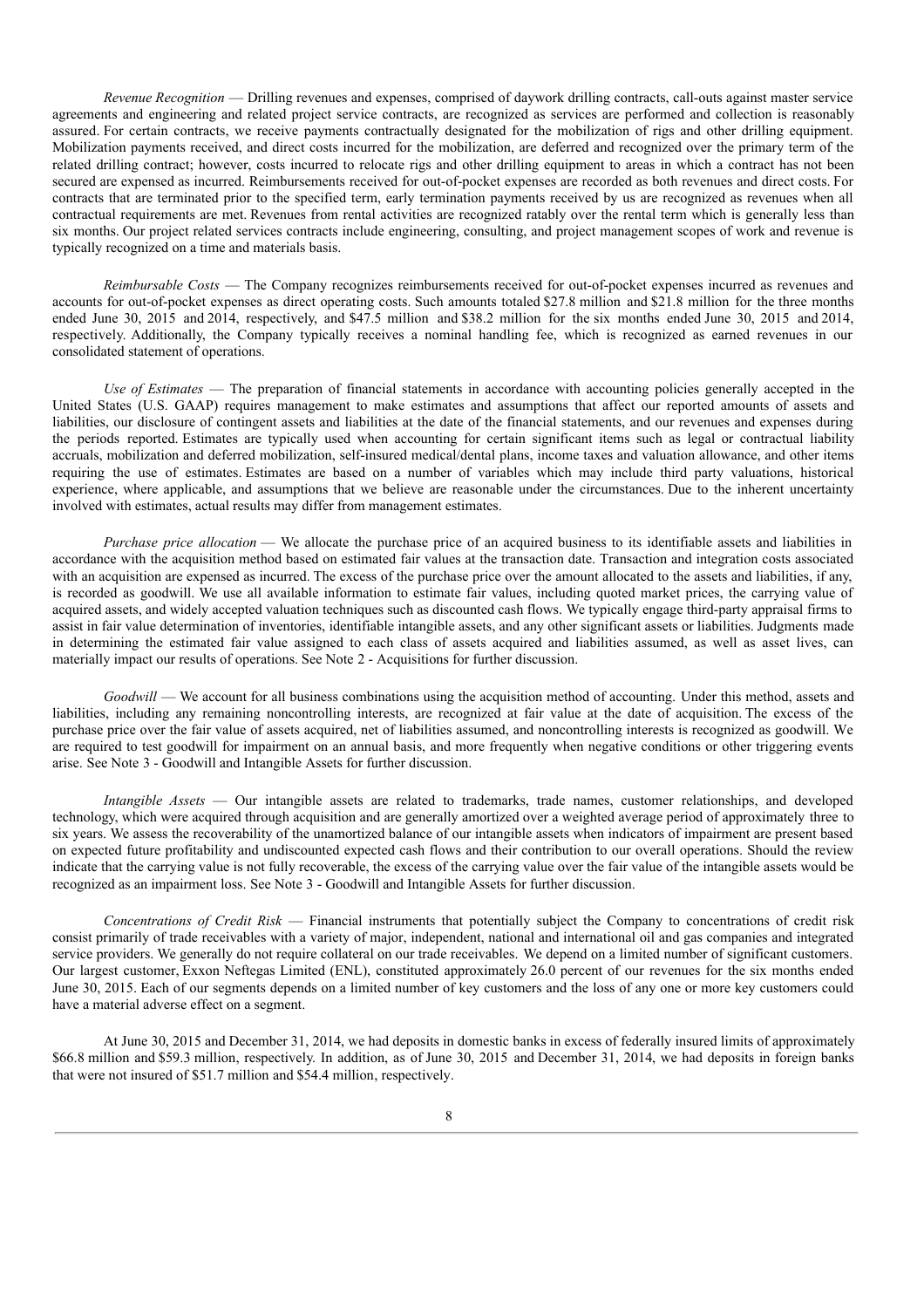#### *Note 2 - Acquisitions*

#### **Acquisition of ITS**

On April 22, 2013 we acquired International Tubular Services Limited (ITS) and related assets (the ITS Acquisition) for an initial purchase price of \$101.0 million paid at the closing of the ITS Acquisition. An additional \$24.0 million was deposited into an escrow account, to be payable to the seller or to us, as the case may be, in accordance with the ITS Acquisition agreement (the Acquisition Agreement). As of June 30, 2015, \$13.8 million of the cash deposited in escrow has been released to the seller and \$3.2 million has been released to us. Based on the terms of the Acquisition Agreement, we estimate that the entire \$7.0 million remaining in escrow will be paid to the seller (or to third parties on behalf of the seller).

## **Acquisition of 2M-Tek**

O n April 17, 2015 we acquired 2M-Tek, a Louisiana-based manufacturer of equipment for tubular running and related well services for an initial purchase price of \$10.4 million paid at the closing of the acquisition (the 2M-Tek Acquisition), plus \$8.0 million of contingent consideration payable to the seller upon the achievement of certain milestones over the 24-month period following the close of the 2M-Tek Acquisition. The fair value of the consideration transferred was \$17.2 million, which includes the \$10.4 million paid at closing plus the estimated fair value of the contingent consideration of \$6.8 million. We have recorded the fair value of the liability for contingent consideration in our condensed consolidated balance sheet. The operations and related assets acquired and liabilities assumed will be reported as part of our Rental Tools segment. This acquisition will complement our existing international tubular running services (TRS) business. The acquisition secures our access to a proprietary casing running tool while minimizing the total capital cost of TRS equipment going forward.

### *Allocation of Consideration Transferred to Net Assets Acquired*

The purchase price has been allocated to the fair value of the assets acquired and liabilities assumed. The allocation is preliminary and based on estimates and assumptions that are subject to change within the purchase price allocation period (generally one year from the acquisition date). The primary areas of the purchase price allocation not yet finalized relate to the valuation of intangible assets, deferred taxes, and working capital amounts. The company used recognized valuation techniques to determine the fair value of the assets and liabilities. The assets acquired and liabilities assumed were recorded at fair value in accordance with U.S. GAAP. Acquisition date fair values represent either Level 2 (as defined in Note 10 - Fair Value of Financial Instruments) fair value measurements (current assets and liabilities, property plant and equipment) or Level 3 (as defined in Note 10) fair value measurements (intangible assets).

| Dollars in thousands                     |             | April 17, 2015 |
|------------------------------------------|-------------|----------------|
| <b>Current Assets:</b>                   |             |                |
| Cash and Cash Equivalents                | \$          | 17             |
| Accounts Receivable, net                 |             | 1,112          |
| Rig materials and supplies               |             | 883            |
| Total current assets                     | $\mathbf S$ | 2,012          |
| Property, plant and equipment            |             | 477            |
| Goodwill                                 |             | 6,708          |
| Intangible assets                        |             | 13,470         |
| <b>Total Assets</b>                      |             | 22,667         |
| <b>Current Liabilities:</b>              |             |                |
| Accounts payable and accrued liabilities |             | 863            |
| Total current liabilities                |             | 863            |
| Deferred tax liability - noncurrent      |             | 4,601          |
| <b>Total Liabilities</b>                 |             |                |
|                                          |             | 5,464          |
| Net Assets Acquired                      |             | 17,203         |
| Total consideration transferred          | \$          | 17,203         |

Pro forma results of operations have not been presented because the effect of the acquisition was not material to our results of operations. Acquisition-related costs for the six months ended June 30, 2015 were \$0.4 million.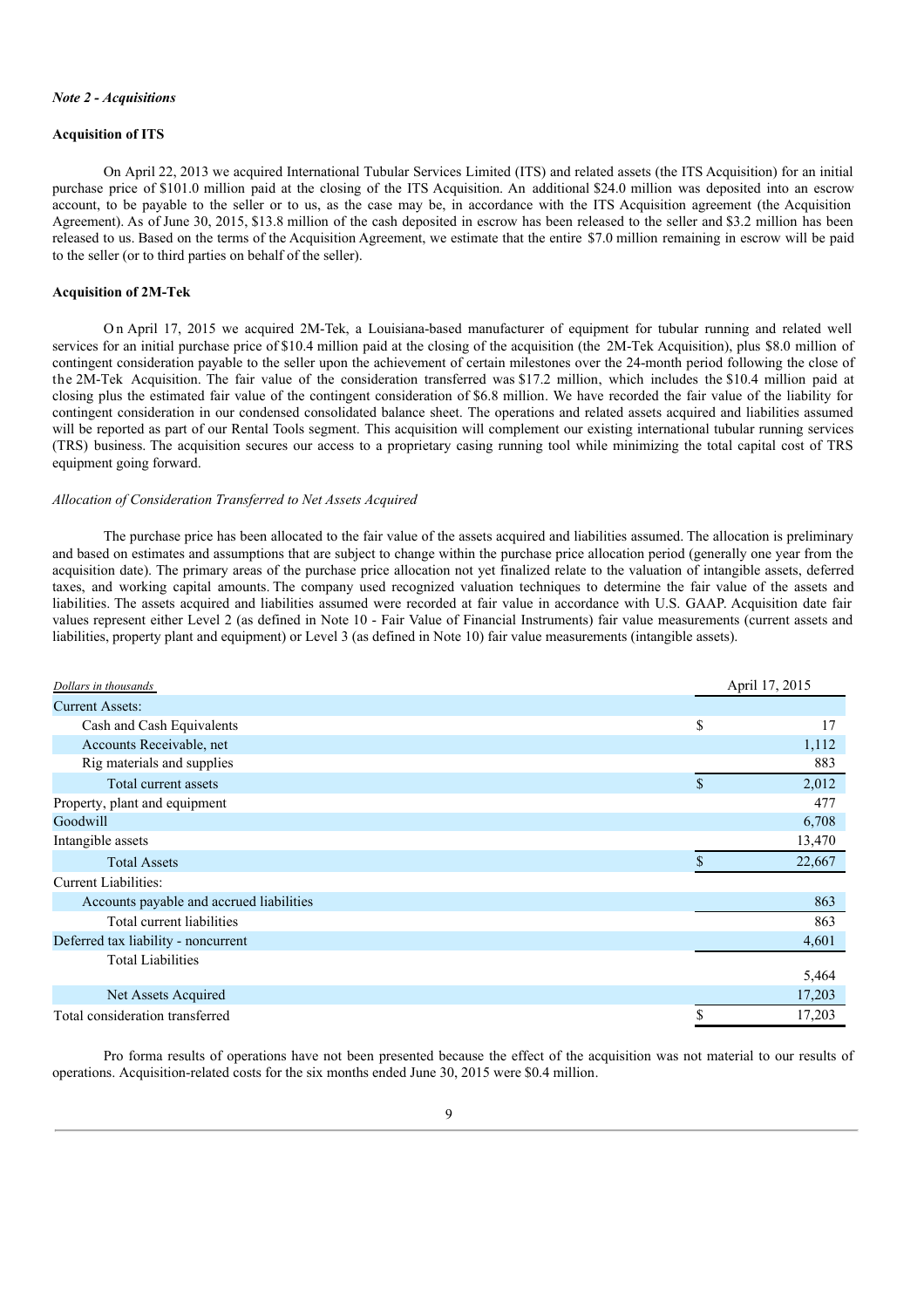# *Note 3 - Goodwill and Intangible Assets*

We account for all business combinations using the acquisition method of accounting. Under this method, assets and liabilities, including any remaining noncontrolling interests, are recognized at fair value at the date of acquisition. The excess of the purchase price over the fair value of assets acquired, net of liabilities assumed, and noncontrolling interests is recognized as goodwill.

As part of the 2M-Tek Acquisition we recognized \$6.7 million of goodwill and acquired definite-lived intangible assets with an acquisition date fair value of \$13.5 million. As part of the ITS Acquisition, we acquired definite-lived intangible assets with an acquisition date fair value of \$8.5 million. All of the Company's goodwill and intangible assets are allocated to the Rental Tools segment.

## *Goodwill*

The change in the carrying amount of goodwill for the period ended June 30, 2015 is as follows:

| Dollars in thousands         | Goodwill |
|------------------------------|----------|
| Balance at December 31, 2014 |          |
| Acquisition                  | 6.708    |
| Balance at June 30, 2015     | 6.708    |

Of the total amount of goodwill recognized, zero is expected to be deductible for income tax purposes.

## *Intangible Assets*

Intangible Assets consist of the following:

|                                   |                                                   | As of June 30, 2015 |                             |   |                             |  |        |                               |  |
|-----------------------------------|---------------------------------------------------|---------------------|-----------------------------|---|-----------------------------|--|--------|-------------------------------|--|
| Dollars in thousands              | <b>Estimated</b><br><b>Useful Life</b><br>(Years) |                     | Gross<br>Carrying<br>Amount |   | Accumulated<br>Amortization |  |        | <b>Net Carrying</b><br>Amount |  |
| Amortized intangible assets:      |                                                   |                     |                             |   |                             |  |        |                               |  |
| Developed Technology              | 6                                                 |                     | 11.630                      | S | (485)                       |  | 11,145 |                               |  |
| <b>Customer Relationships</b>     | 3                                                 |                     | 5.400                       |   | (3,940)                     |  | 1,460  |                               |  |
| Trademarks and trade names        |                                                   |                     | 4.940                       |   | (1,600)                     |  | 3,340  |                               |  |
| Total Amortized intangible assets |                                                   |                     | 21,970                      |   | (6,025)                     |  | 15,945 |                               |  |

Amortization expense was \$1.2 million and \$0.6 million for three months ended June 30, 2015 and 2014, and \$1.8 million and \$1.3 million for the six months ended June 30, 2015 and 2014, respectively.

Our remaining intangibles amortization expense for the next five years is presented below:

| Dollars in thousands |    | <b>Expected future intangible</b><br>amortization expense |
|----------------------|----|-----------------------------------------------------------|
| 2015                 |    | 2,408                                                     |
| 2016                 | S  | 3,549                                                     |
| 2017                 |    | 2,860                                                     |
| 2018                 | S  | 2,306                                                     |
| 2019                 | S. | 2,306                                                     |
| Beyond 2019          | S  | 2,516                                                     |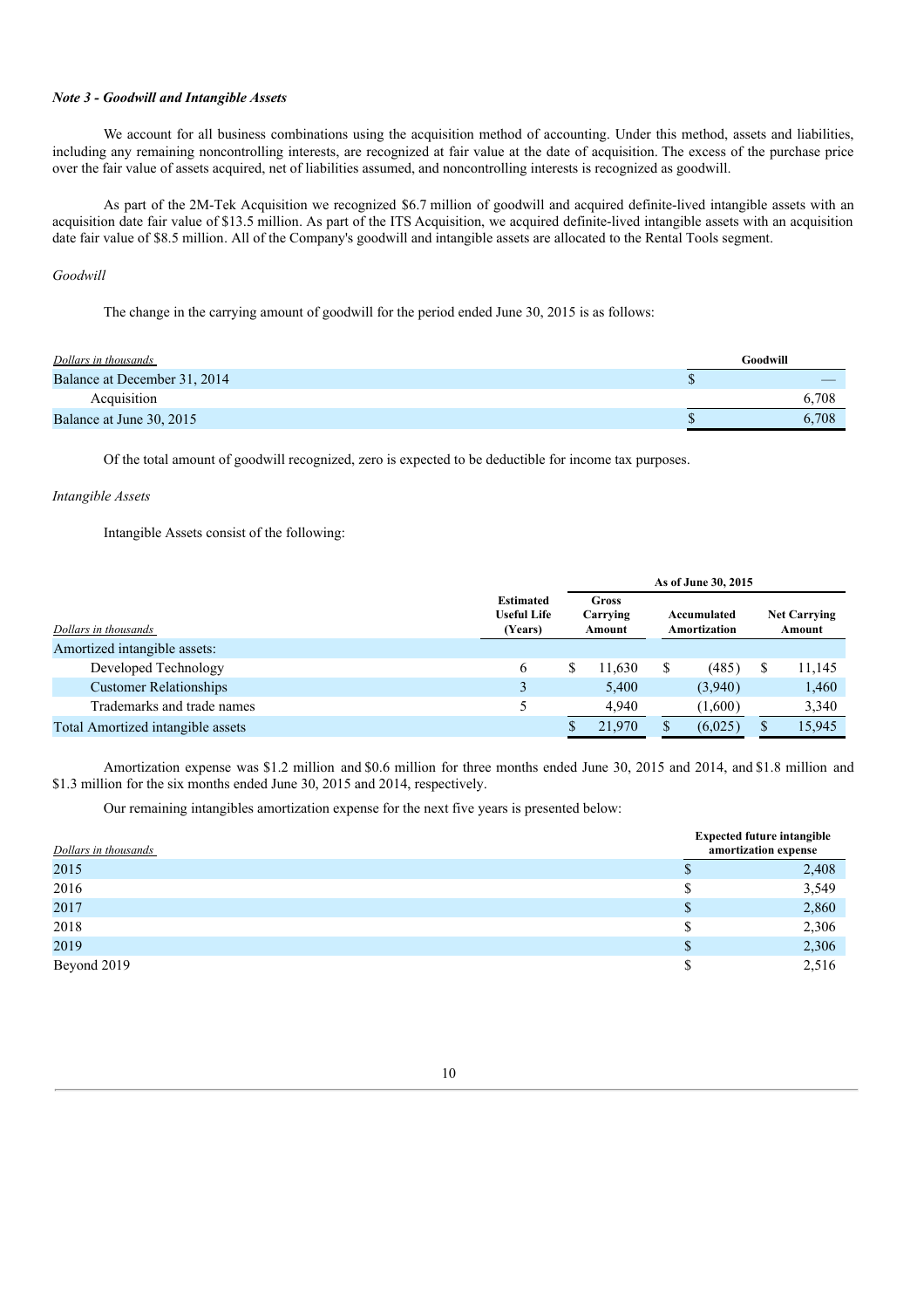## *Note 4 - Earnings per share (EPS)*

|                                |               | Three Months Ended June 30, 2015 |                                  |              |                     |  |  |  |  |
|--------------------------------|---------------|----------------------------------|----------------------------------|--------------|---------------------|--|--|--|--|
|                                |               | Income<br>(Numerator)            | <b>Shares</b><br>(Denominator)   |              | Per-Share<br>Amount |  |  |  |  |
| <b>Basic EPS</b>               | \$            | (14,029,000)                     | 122,481,425                      | $\mathbf{s}$ | (0.11)              |  |  |  |  |
| Effect of dilutive securities: |               |                                  |                                  |              |                     |  |  |  |  |
| Restricted stock units         |               |                                  |                                  |              |                     |  |  |  |  |
| <b>Diluted EPS</b>             | \$            | (14,029,000)                     | 122,481,425                      | \$           | (0.11)              |  |  |  |  |
|                                |               |                                  |                                  |              |                     |  |  |  |  |
|                                |               |                                  | Six Months Ended June 30, 2015   |              |                     |  |  |  |  |
|                                |               | Income<br>(Numerator)            | <b>Shares</b><br>(Denominator)   |              | Per-Share<br>Amount |  |  |  |  |
| <b>Basic EPS</b>               | $\mathsf{\$}$ | (10, 807, 000)                   | 122, 175, 511                    | $\sqrt{\ }$  | (0.09)              |  |  |  |  |
| Effect of dilutive securities: |               |                                  |                                  |              |                     |  |  |  |  |
| Restricted stock units         |               |                                  |                                  |              |                     |  |  |  |  |
| <b>Diluted EPS</b>             | \$            | (10, 807, 000)                   | 122, 175, 511                    | \$           | (0.09)              |  |  |  |  |
|                                |               |                                  |                                  |              |                     |  |  |  |  |
|                                |               |                                  | Three Months Ended June 30, 2014 |              |                     |  |  |  |  |
|                                |               | Income<br>(Numerator)            | <b>Shares</b><br>(Denominator)   |              | Per-Share<br>Amount |  |  |  |  |
| <b>Basic EPS</b>               | $\mathbb{S}$  | 15,681,000                       | 121,078,359                      | $\mathbf{s}$ | 0.13                |  |  |  |  |
| Effect of dilutive securities: |               |                                  |                                  |              |                     |  |  |  |  |
| Restricted stock units         |               |                                  | 1,685,888                        |              |                     |  |  |  |  |
| <b>Diluted EPS</b>             | \$            | 15,681,000                       | 122,764,247                      | \$           | 0.13                |  |  |  |  |
|                                |               |                                  |                                  |              |                     |  |  |  |  |
|                                |               | Six Months Ended June 30, 2014   |                                  |              |                     |  |  |  |  |
|                                |               | Income<br>(Numerator)            | <b>Shares</b><br>(Denominator)   |              | Per-Share<br>Amount |  |  |  |  |
| <b>Basic EPS</b>               | $\mathsf{\$}$ | 3,132,000                        | 120,726,004                      | $\sqrt{\ }$  | 0.03                |  |  |  |  |
| Effect of dilutive securities: |               |                                  |                                  |              |                     |  |  |  |  |
| Restricted stock units         |               |                                  | 1,860,052                        |              |                     |  |  |  |  |
| <b>Diluted EPS</b>             | \$            | 3,132,000                        | 122,586,056                      | \$           | 0.03                |  |  |  |  |
|                                |               |                                  |                                  |              |                     |  |  |  |  |

For the three and six months ended June 30, 2015, all common shares potentially issuable in connection with outstanding restricted stock unit awards have been excluded from the calculation of diluted EPS as the company incurred a loss during the three and six month periods, and therefore, inclusion of such potential common shares in the calculation would be anti-dilutive.

For the three and six months ended June 30, 2014, weighted-average shares outstanding used in our computation of diluted EPS includes the dilutive effect of common shares potentially issuable in connection with outstanding restricted stock unit awards.

## *Note 5 - Accumulated Other Comprehensive Income*

Accumulated other comprehensive income consisted of the following:

| Dollars in thousands                             | <b>Foreign Currency Items</b> |
|--------------------------------------------------|-------------------------------|
| December 31, 2014                                | (498)                         |
| Current period other comprehensive income (loss) |                               |
| June 30, 2015                                    | (485)                         |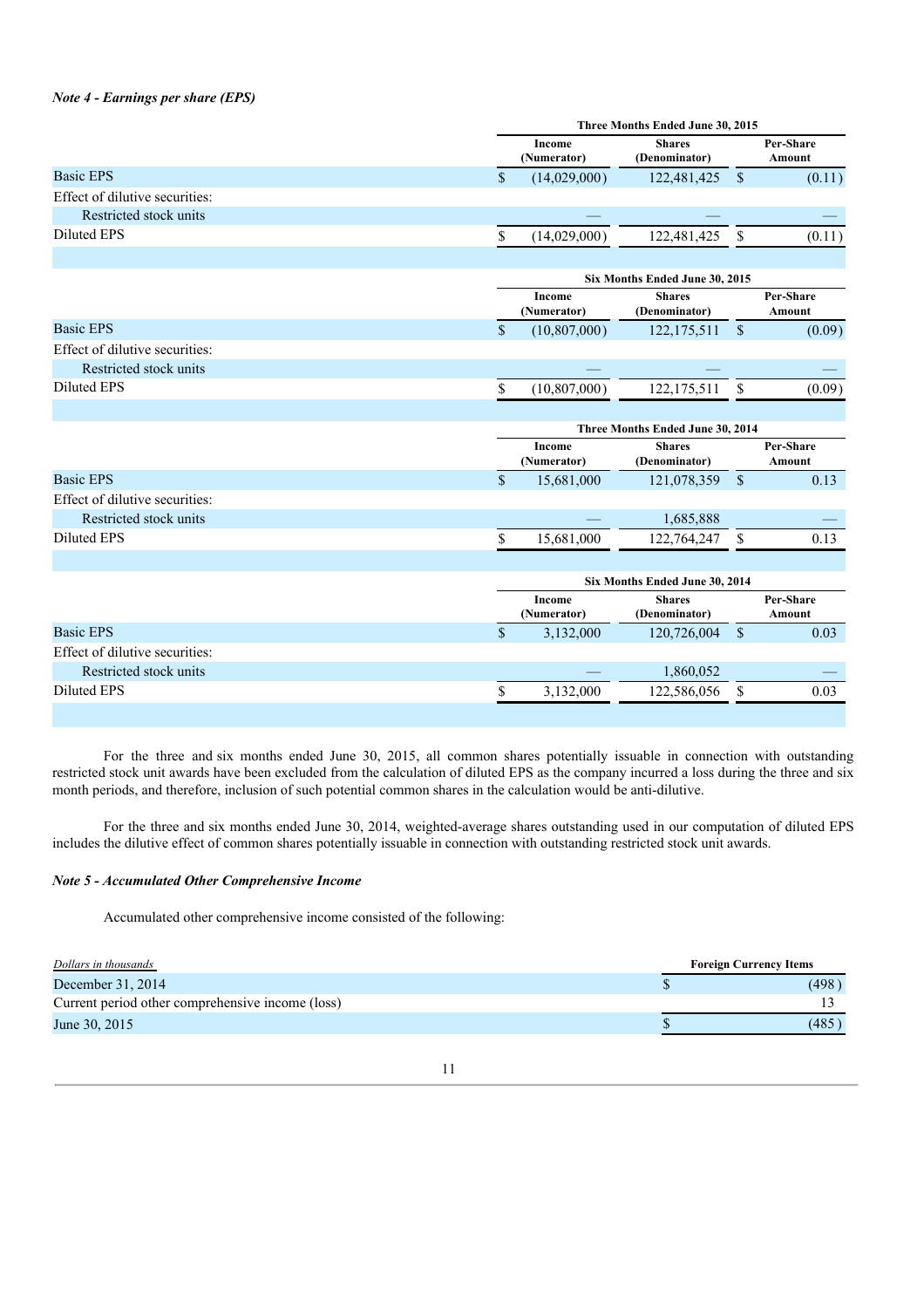No amounts were reclassified out of accumulated other comprehensive income for the three and six months ended June 30, 2015.

## *Note 6 - Reportable Segments*

Our business is comprised of two business lines: (1) Drilling Services and (2) Rental Tools Services. Effective with the first quarter of 2015, we aligned our reportable segments with our two core business lines and our current internal organizational structure. We report our Rental Tools Services business as one reportable segment (Rental Tools) and report our Drilling Services business as two reportable segments: (1) U.S. (Lower 48) Drilling and (2) International & Alaska Drilling. We eliminate inter-segment revenue and expenses.

The following table represents the results of operations by reportable segment:

|                                                              |    | Three Months Ended June 30, |              | Six Months Ended June 30, |           |    |           |  |
|--------------------------------------------------------------|----|-----------------------------|--------------|---------------------------|-----------|----|-----------|--|
| Dollars in thousands                                         |    | 2015                        | 2014         | 2015                      |           |    | 2014      |  |
| Revenues: $(1)$                                              |    |                             |              |                           |           |    |           |  |
| U.S. (Lower 48) Drilling                                     | \$ | 6,848                       | \$<br>46,085 | \$                        | 20,945    | \$ | 81,872    |  |
| International & Alaska Drilling                              |    | 114,969                     | 120,980      |                           | 228,890   |    | 233,910   |  |
| <b>Rental Tools</b>                                          |    | 64,124                      | 87,169       |                           | 140,182   |    | 167,677   |  |
| Total revenues                                               |    | 185,941                     | 254,234      |                           | 390,017   |    | 483,459   |  |
| Operating gross margin: (2)                                  |    |                             |              |                           |           |    |           |  |
| U.S. (Lower 48) Drilling                                     |    | (7, 552)                    | 17,808       |                           | (13,274)  |    | 26,548    |  |
| International & Alaska Drilling                              |    | 6,844                       | 7,913        |                           | 24,208    |    | 14,689    |  |
| <b>Rental Tools</b>                                          |    | 4,729                       | 17,764       |                           | 17,354    |    | 31,111    |  |
| Total operating gross margin                                 |    | 4,021                       | 43,485       |                           | 28,288    |    | 72,348    |  |
| General and administrative expense                           |    | (9,511)                     | (7,007)      |                           | (20, 348) |    | (15, 971) |  |
| Provision for reduction in carrying value of certain assets  |    | (2,316)                     |              |                           | (2,316)   |    |           |  |
| Gain (loss) on disposition of assets, net                    |    | (138)                       | 1,019        |                           | 2,303     |    | 890       |  |
| Total operating income                                       |    | (7, 944)                    | 37,497       |                           | 7,927     |    | 57,267    |  |
| Interest expense                                             |    | (11,396)                    | (10, 599)    |                           | (22, 474) |    | (22, 638) |  |
| Interest income                                              |    | 19                          | 88           |                           | 202       |    | 120       |  |
| Loss on extinguishment of debt                               |    |                             | (479)        |                           |           |    | (30, 152) |  |
| Other income (loss)                                          |    | (1,529)                     | 1,032        |                           | (2,909)   |    | 1,927     |  |
| Income (loss) from continuing operations before income taxes | S. | (20, 850)                   | \$<br>27,539 | \$                        | (17,254)  | \$ | 6,524     |  |

(1) For the six months ended June 30, 2015, our largest customer, Exxon Neftegas Limited (ENL), constituted approximately 26.0 percent of our total consolidated revenues and approximately 44.3 percent of our International & Alaska Drilling segment revenues. For the six months ended June 30, 2014, our largest customer, ENL, constituted approximately 17.9 percent of our total consolidated revenues and approximately 37.1 percent of our International & Alaska Drilling segment revenues.

(2) Operating gross margin is calculated as revenues less direct operating expenses, including depreciation and amortization expense.

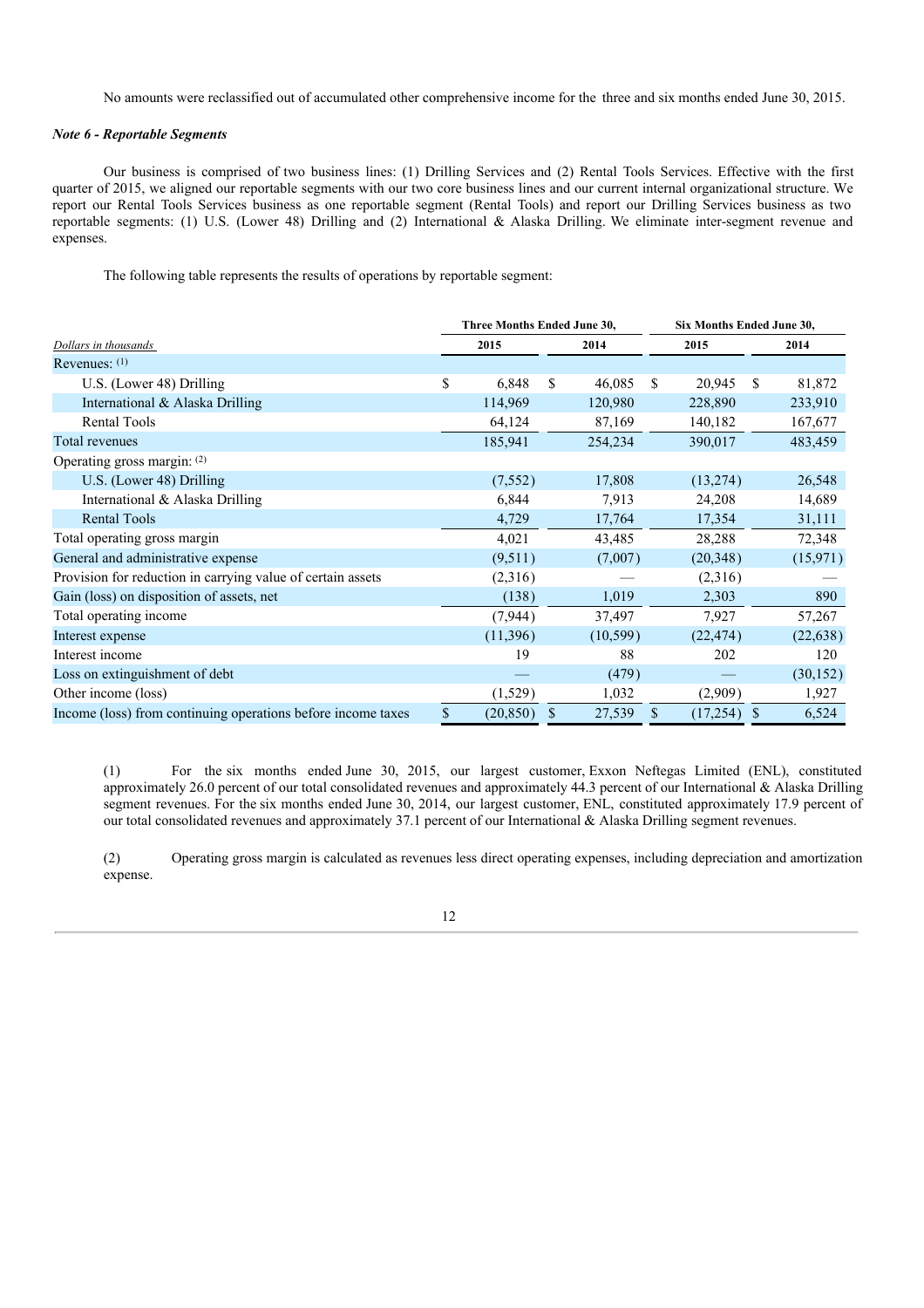#### *Note 7 - Accounting for Uncertainty in Income Taxes*

We apply the accounting guidance related to accounting for uncertainty in income taxes. This guidance prescribes a recognition threshold and a measurement attribute for the financial statement recognition and measurement of tax positions taken or expected to be taken in a tax return. For those benefits to be recognized, a tax position must be more likely than not to be sustained upon examination by taxing authorities. At June 30, 2015, we had a liability for unrecognized tax benefits of \$8.2 million (which includes \$3.6 million of benefits which would favorably impact our effective tax rate upon recognition), primarily related to foreign operations. At June 30, 2014, we had a liability for unrecognized tax benefits of \$10.4 million (\$5.8 million of which, if recognized, would favorably impact our effective tax rate). In addition, we recognize interest and penalties that could be applied to uncertain tax positions in periodic income tax expense. As of June 30, 2015 and December 31, 2014, we had approximately \$3.6 million and \$3.3 million, respectively, of accrued interest and penalties related to uncertain tax positions. Management believes the Company is properly reserved with respect to accounting for uncertainty in income taxes.

## *Note 8 - Income Tax Benefit/Expense*

During the second quarter of 2015 we had an income tax benefit of \$6.9 million compared to anexpense of \$11.7 million for the second quarter of 2014. The current period income tax benefit is primarily due to a pre-tax loss in the second quarter of 2015 compared with pre-tax earnings for the second quarter of 2014.

#### *Note 9 - Long-Term Debt*

The following table illustrates our debt portfolio as of June 30, 2015 and December 31, 2014:

| Dollars in thousands                | <b>June 30,</b><br>2015 |         |  | December 31,<br>2014 |
|-------------------------------------|-------------------------|---------|--|----------------------|
| 6.75% Senior Notes, due July 2022   | S                       | 360,000 |  | 360,000              |
| 7.50% Senior Notes, due August 2020 |                         | 225,000 |  | 225,000              |
| Term Note, due December 2017        |                         |         |  | 30,000               |
| Total debt                          |                         | 585,000 |  | 615,000              |
| Less current portion $(1)$          |                         |         |  | 10,000               |
| Total long-term debt                |                         | 585,000 |  | 605,000              |
|                                     |                         |         |  |                      |

#### (1) Current portion of the Term Loan.

#### *6.75% Senior Notes, due July 2022*

On January 22, 2014, we issued \$360.0 million aggregate principal amount of 6.75% Senior Notes due 2022 (6.75% Notes) pursuant to an Indenture between the Company and The Bank of New York Mellon Trust Company, N.A., as trustee. Net proceeds from the 6.75% Notes offering plus a \$40.0 million Term Loan draw under the Amended and Restated Senior Secured Credit Agreement (2012 Secured Credit Agreement) and cash on hand were utilized to purchase \$416.2 million aggregate principal amount of our outstanding 9.125% Senior Notes due 2018 (9.125% Notes) pursuant to a tender and consent solicitation offer commenced on January 7, 2014. See further discussion of the tender and consent solicitation offer below entitled "*9.125% Senior Notes, due April 2018".*

The 6.75% Notes are general unsecured obligations of the Company and rank equal in right of payment with all of our existing and future senior unsecured indebtedness. The 6.75% Notes are jointly and severally guaranteed by all of our subsidiaries that guarantee indebtedness under the Second Amended and Restated Senior Secured Credit Agreement (2015 Secured Credit Agreement) and our 7.50% Senior Notes due 2020 (7.50% Notes, and collectively with the 6.75% Notes, the Senior Notes). Interest on the 6.75% Notes is payable on January 15 and July 15 of each year, beginning July 15, 2014. Debt issuance costs related to the 6.75% Notes of approximately \$7.6 million (\$6.6 million net of amortization as of June 30, 2015) are being amortized over the term of the notes using the effective interest rate method.

At any time prior to January 15, 2017, we may redeem up to35 percent of the aggregate principal amount of the 6.75% Notes at a redemption price of 106.75 percent of the principal amount, plus accrued and unpaid interest to the redemption date, with the net cash proceeds of certain equity offerings by us. On and after January 15, 2018, we may redeem all or a part of the 6.75% Notes upon appropriate notice, at a redemption price of 103.375 percent of the principal amount, and at redemption prices decreasing each year thereafter to par beginning January 15, 2020. If we experience certain changes in control, we must offer to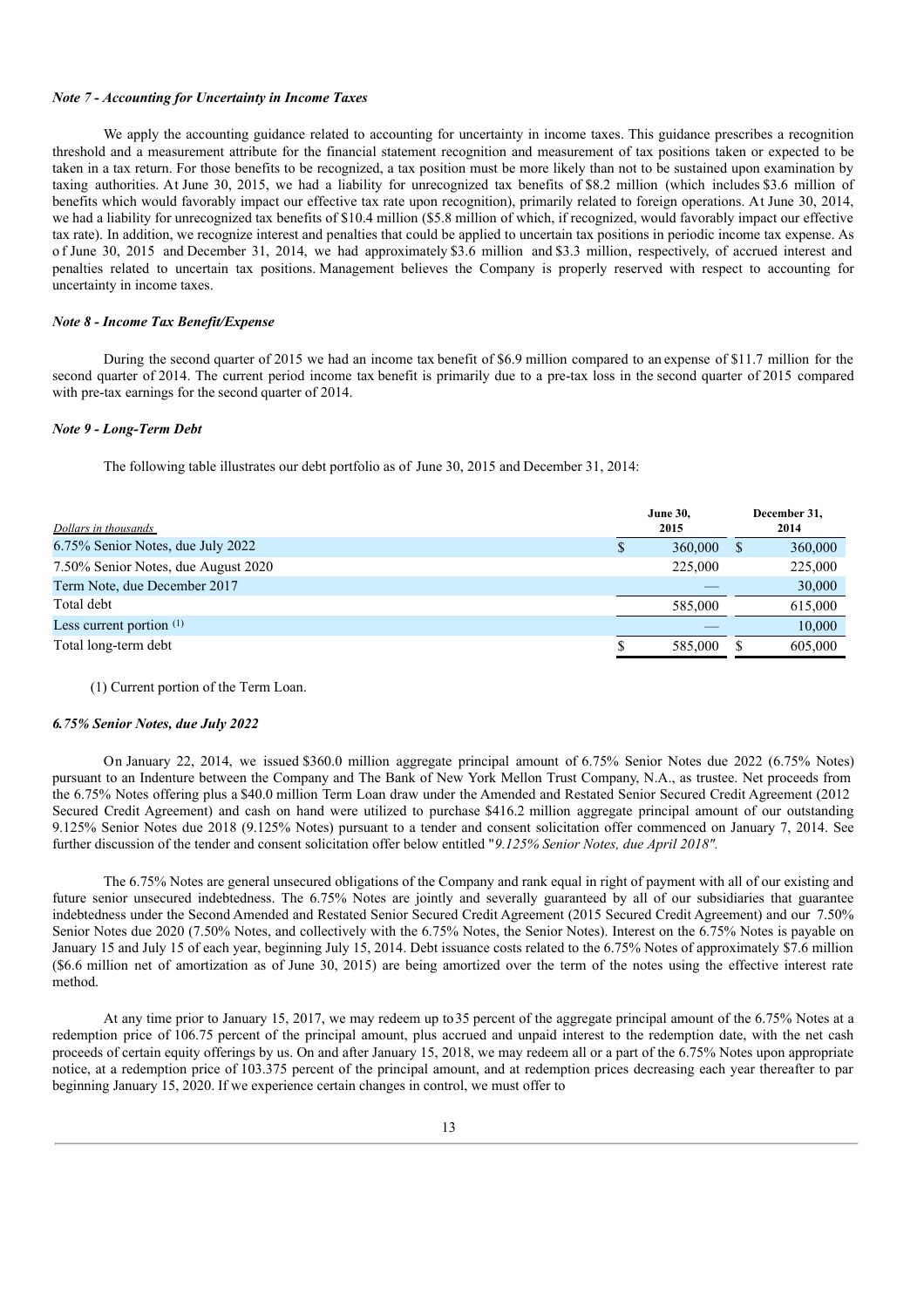repurchase the 6.75% Notes at 101.0 percent of the aggregate principal amount, plus accrued and unpaid interest and additional interest, if any, to the date of repurchase.

The Indenture restricts our ability and the ability of certain subsidiaries to: (i) sell assets, (ii) pay dividends or make other distributions on capital stock or redeem or repurchase capital stock or subordinated indebtedness, (iii) make investments, (iv) incur or guarantee additional indebtedness, (v) create or incur liens, (vi) enter into sale and leaseback transactions, (vii) incur dividend or other payment restrictions affecting subsidiaries, (viii) merge or consolidate with other entities, (ix) enter into transactions with affiliates, and  $(x)$ engage in certain business activities. Additionally, the Indenture contains certain restrictive covenants designating certain events as Events of Default. These covenants are subject to a number of important exceptions and qualifications.

#### *7.50% Senior Notes, due August 2020*

On July 30, 2013, we issued \$225.0 million aggregate principal amount of the 7.50% Notes pursuant to an Indenture between the Company and The Bank of New York Mellon Trust Company, N.A., as trustee. Net proceeds from the 7.50% Notes offering were primarily used to repay the \$125.0 million aggregate principal amount of a term loan used to initially finance the ITS Acquisition, to repay \$45.0 million of Term Loan borrowings under the 2012 Secured Credit Agreement and for general corporate purposes.

The 7.50% Notes are general unsecured obligations of the Company and rank equal in right of payment with all of our existing and future senior unsecured indebtedness. The 7.50% Notes are jointly and severally guaranteed by all of our subsidiaries that guarantee indebtedness under the 2015 Secured Credit Agreement and the 6.75% Notes. Interest on the 7.50% Notes is payable on February 1 and August 1 of each year, beginning February 1, 2014. Debt issuance costs related to the 7.50% Notes of approximately \$5.6 million (\$4.3 million, net of amortization as of June 30, 2015) are being amortized over the term of the notes using the effective interest rate method.

At any time prior to August 1, 2016, we may redeem up to 35 percent of the aggregate principal amount of the 7.50% Notes at a redemption price of 107.50 percent of the principal amount, plus accrued and unpaid interest to the redemption date, with the net cash proceeds of certain equity offerings by us. On and after August 1, 2016, we may redeem all or a part of the 7.50% Notes upon appropriate notice, at a redemption price of 103.750 percent of the principal amount, and at redemption prices decreasing each year thereafter to par beginning August 1, 2018. If we experience certain changes in control, we must offer to repurchase the 7.50% Notes at 101.0 percent of the aggregate principal amount, plus accrued and unpaid interest and additional interest, if any, to the date of repurchase.

The Indenture restricts our ability and the ability of certain subsidiaries to: (i) sell assets, (ii) pay dividends or make other distributions on capital stock or redeem or repurchase capital stock or subordinated indebtedness, (iii) make investments, (iv) incur or guarantee additional indebtedness, (v) create or incur liens, (vi) enter into sale and leaseback transactions, (vii) incur dividend or other payment restrictions affecting subsidiaries, (viii) merge or consolidate with other entities, (ix) enter into transactions with affiliates, and (x) engage in certain business activities. Additionally, the Indenture contains certain restrictive covenants designating certain events as Events of Default. These covenants are subject to a number of important exceptions and qualifications.

### *9.125% Senior Notes, due April 2018*

On March 22, 2010, we issued \$300.0 million aggregate principal amount of the 9.125% Notes and on April 25, 2012, we issued an additional \$125.0 million aggregate principal amount of 9.125% Notes.

On January 7, 2014, we commenced a tender and consent solicitation with respect to the 9.125% Notes. The tender offer price was \$1,061.98, inclusive of a \$30.00 consent payment for each \$1,000 principal amount of 9.125% Notes, plus accrued and unpaid interest. On January 22, 2014, we paid \$453.7 million for the tendered 9.125% Notes, comprised of \$416.2 million of aggregate principal amount of the 9.125% Notes, \$25.8 million of tender and consent premiums and \$11.7 million of accrued interest. On April 1, 2014, we redeemed the remaining \$8.8 million aggregate principal amount of the outstanding 9.125% Notes for a purchase price of \$9.6 million, inclusive of a \$0.4 million call premium and\$0.4 million interest. During the year ended December 31, 2014, we recorded a loss on extinguishment of debt of approximately \$30.2 million, which included the tender and consent premiums of \$25.8 million, the call premium of \$0.4 million and the write-off of unamortized debt issuance costs of \$7.7 million, offset by the write-off of the remaining unamortized debt issuance premium of \$3.8 million.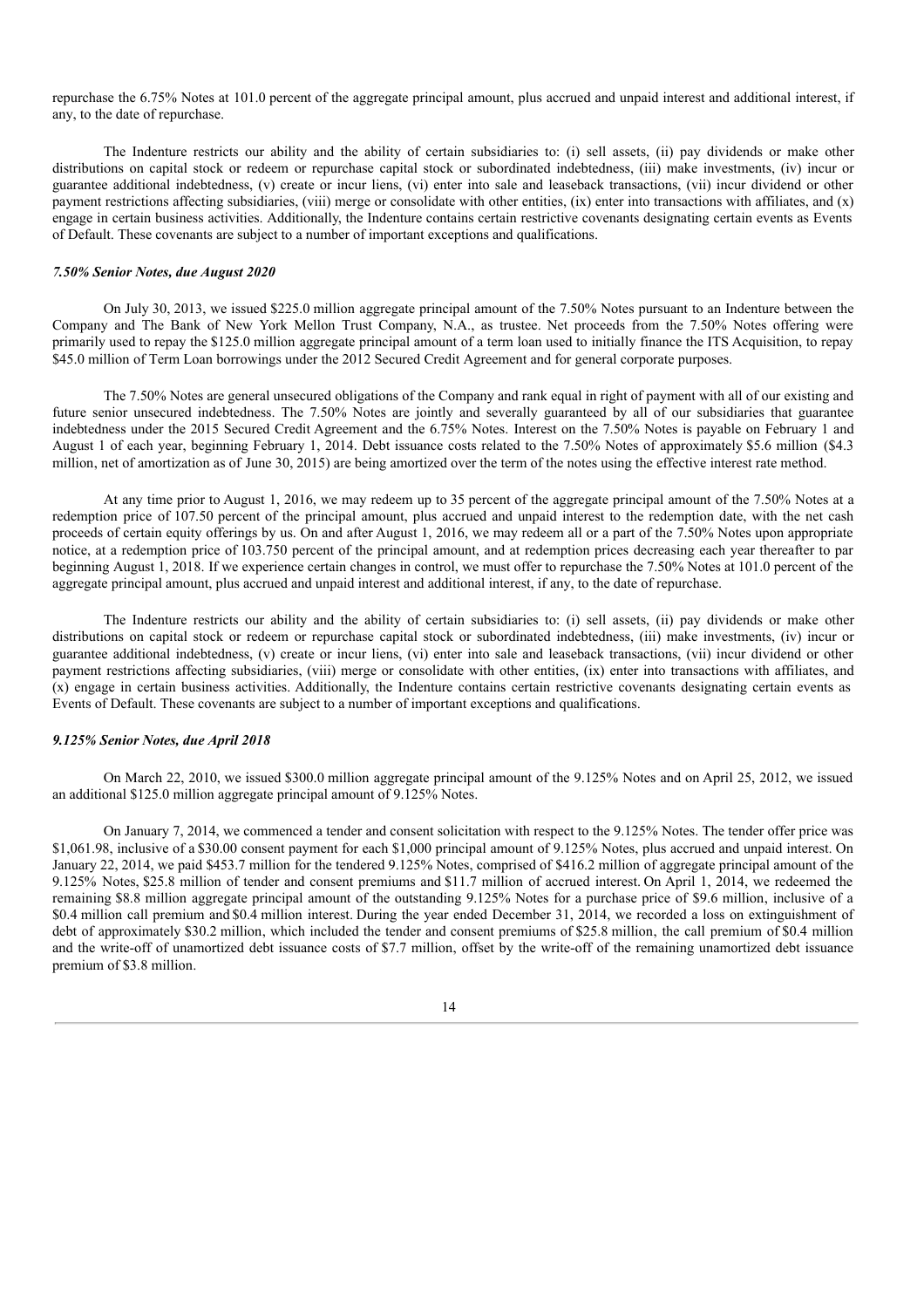#### *2015 Secured Credit Agreement*

On January 26, 2015 we entered into the 2015 Secured Credit Agreement, which amended and restated the 2012 Secured Credit Agreement. The 2015 Secured Credit Agreement is comprised of a \$200.0 million revolving credit facility (2015 Revolver) and matures on January 26, 2020. At the closing of the 2015 Secured Credit Agreement, we repaid the outstanding \$30.0 million of Term Loan borrowings under the 2012 Secured Credit Agreement with a \$30.0 million draw under the 2015 Revolver. We incurred debt issuance costs related to the 2015 Secured Credit Agreement of approximately \$1.4 million and had approximately\$0.8 million of remaining debt issuance costs for the 2012 Secured Credit agreement. The total debt issuance costs of \$2.2 million (\$2.0 million, net of amortization as of June 30, 2015) are being amortized over the term of the 2015 Secured Credit Agreement on a straight line basis. On June 1, 2015, we executed the first amendment to the 2015 Secured Credit Agreement in order to amend certain provisions of the 2015 Secured Credit Agreement regarding the definition of "Change of Control".

Our obligations under the 2015 Secured Credit Agreement are guaranteed by substantially all of our direct and indirect domestic subsidiaries, other than immaterial subsidiaries and subsidiaries generating revenues primarily outside the United States, each of which has executed guaranty agreements, and are secured by first priority liens on our accounts receivable, specified rigs including barge rigs in the GOM and land rigs in Alaska, and rental equipment of the Company and its subsidiary guarantors. The 2015 Secured Credit Agreement contains customary affirmative and negative covenants, such as limitations on indebtedness, liens, restrictions on entry into certain affiliate transactions and payments (including payment of dividends) and maintenance of certain ratios and coverage tests (including a minimum asset coverage ratio of 1.25:1.00 at each quarter end). We were in compliance with all such covenants as of June 30, 2015.

Our 2015 Revolver is available for general corporate purposes and to support letters of credit. Interest on 2015 Revolver loans accrues at a Base Rate plus an Applicable Rate or LIBOR plus an Applicable Rate. The Applicable Rate ranges from 2.50 percent to 3.00 percent per annum for LIBOR rate loans and from 1.50 percent to 2.00 percent per annum for base rate loans, determined by reference to the consolidated leverage ratio (as defined in the 2015 Secured Credit Agreement). Revolving loans are available subject to a quarterly Asset Coverage Ratio calculation based on the Orderly Liquidation Value of certain specified rigs including barge rigs in the GOM and land rigs in Alaska, and rental equipment of the Company and its subsidiary guarantors and a percentage of eligible domestic accounts receivable. The \$30.0 million draw at the closing of the 2015 Secured Credit Agreement was repaid in full during the first quarter of 2015 with cash on-hand. Letters of credit outstanding against the 2015 Revolver as of June 30, 2015 totaled \$12.8 million.

#### *2012 Secured Credit Agreement*

The 2012 Secured Credit Agreement consisted of an \$80.0 million revolving credit facility (2012 Revolver) and a \$50.0 million term loan (Term Loan). Our obligations under the 2012 Secured Credit Agreement were guaranteed by substantially all of our direct and indirect domestic subsidiaries other than immaterial subsidiaries and subsidiaries generating revenues primarily outside the United States, each of which had executed guaranty agreements, and were secured by first priority liens on our accounts receivable, specified barge rigs and rental equipment. The 2012 Secured Credit Agreement contained customary affirmative and negative covenants and would have matured on December 14, 2017.

#### *2012 Revolver*

Our 2012 Revolver was available for general corporate purposes and to support letters of credit. Interest on 2012 Revolver loans accrued at a Base Rate plus an Applicable Rate or LIBOR plus an Applicable Rate. Under the 2012 Secured Credit Agreement, the Applicable Rate ranged from 2.50 percent to 3.00 percent per annum for LIBOR rate loans and from 1.50 percent to 2.00 percent per annum for base rate loans, determined by reference to the consolidated leverage ratio (as defined in the 2012 Secured Credit Agreement). Revolving loans were available subject to a borrowing base calculation based on a percentage of eligible accounts receivable, certain specified barge drilling rigs and rental equipment of the Company and its subsidiary guarantors. There were no revolving loans outstanding at December 31, 2014. Letters of credit outstanding against the 2012 Revolver as of December 31, 2014 totaled \$11.0 million.

## *Term Loan*

The Term Loan originated at \$50.0 million on December 14, 2012 and required quarterly principal payments of \$2.5 million, which began March 31, 2013. Interest on the Term Loan accrued at a Base Rate plus 2.00 percent or LIBOR plus 3.00 percent. In July 2013, we repaid the outstanding balance of \$45.0 million of the Term Loan and amended the 2012 Secured Credit Agreement to permit reborrowing of up to \$45.0 million of the Term Loan, decreasing by \$2.5 million at the end of each quarter beginning September 30, 2013 and ending March 31, 2014. In January 2014 we re-borrowed \$40.0 million of the Term Loan. The outstanding balance on the Term Loan at December 31, 2014 was \$30.0 million. At the closing of the 2015 Secured Credit Agreement, we repaid the Term Loan with a \$30.0 million draw under the 2015 Revolver.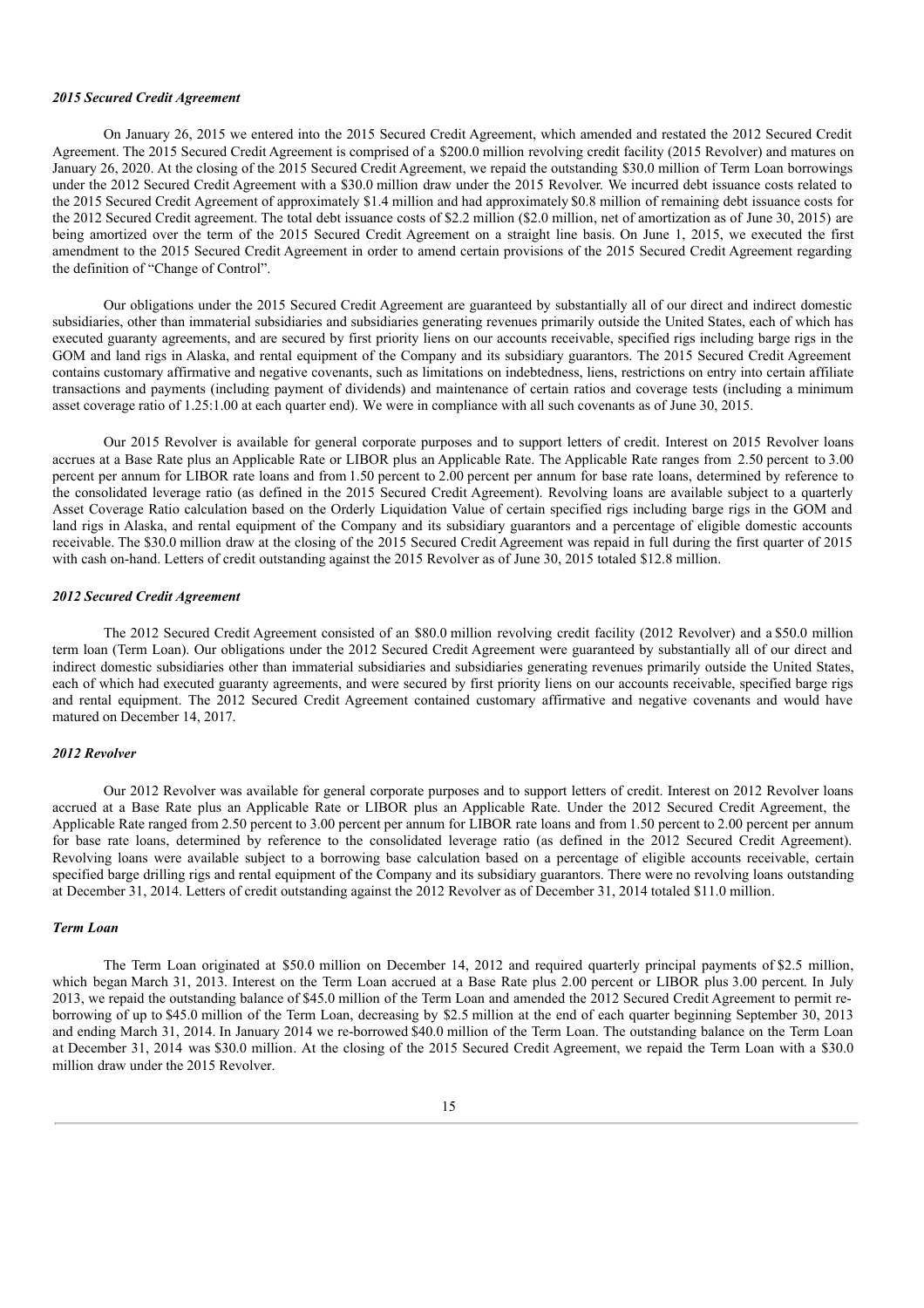#### *Note 10 - Fair Value of Financial Instruments*

Certain of our assets and liabilities are required to be measured at fair value on a recurring basis. For purposes of recording fair value adjustments for certain financial and non-financial assets and liabilities, and determining fair value disclosures, we estimate fair value at a price that would be received to sell an asset or paid to transfer a liability in an orderly transaction between market participants in the principal market for the asset or liability.

The fair value measurement and disclosure requirements of FASB Accounting Standards Codification Topic No. 820, *Fair Value Measurement and Disclosures* (ASC 820) requires inputs that we categorize using a three-level hierarchy, from highest to lowest level of observable inputs, as follows:

- Level  $1$  Unadjusted quoted prices for identical assets or liabilities in active markets;
- Level 2 Direct or indirect observable inputs, including quoted prices or other market data, for similar assets or liabilities in active markets or identical assets or liabilities in less active markets;
- Level 3 Unobservable inputs that require significant judgment for which there is little or no market data.

When multiple input levels are required for a valuation, we categorize the entire fair value measurement according to the lowest level of input that is significant to the entire measurement even though we may also have utilized significant inputs that are more readily observable. The amounts reported in our consolidated balance sheets for cash and cash equivalents, accounts receivable, and accounts payable approximate fair value.

Fair value of our debt instruments is determined using Level 2 inputs. Fair values and related carrying values of our debt instruments were as follows for the periods indicated:

|                      | June 30, 2015          |                   | December 31, 2014  |                   |  |  |
|----------------------|------------------------|-------------------|--------------------|-------------------|--|--|
| Dollars in thousands | <b>Carrying Amount</b> | <b>Fair Value</b> | Carrying<br>Amount | <b>Fair Value</b> |  |  |
| Long-term Debt       |                        |                   |                    |                   |  |  |
| $6.75\%$ Notes       | 360,000                | 310,500           | 360,000            | 270,000           |  |  |
| $7.50\%$ Notes       | 225,000                | 205,875           | 225,000            | 180,000           |  |  |
| Total                | 585,000                | 516,375           | 585,000            | 450,000           |  |  |

Market conditions could cause an instrument to be reclassified from Level 1 to Level 2, or Level 2 to Level 3. There were no transfers between levels of the fair value hierarchy or any changes in the valuation techniques used during the six months ended June 30, 2015.

## *Note 11 - Commitments and Contingencies*

We are a party to various lawsuits and claims arising out of the ordinary course of business. We estimate the range of our liability related to pending litigation when we believe the amount or range of loss can be estimated. We record our best estimate of a loss when the loss is considered probable. When a liability is probable and there is a range of estimated loss with no best estimate in the range, we record the minimum estimated liability related to the lawsuits or claims. As additional information becomes available, we assess the potential liability related to our pending litigation and claims and revise our estimates. Due to uncertainties related to the resolution of lawsuits and claims, the ultimate outcome may differ significantly from our estimates. In the opinion of management and based on liability accruals provided, our ultimate exposure with respect to these pending lawsuits and claims is not expected to have a material adverse effect on our consolidated financial position or cash flows, although they could have a material adverse effect on our results of operations for a particular reporting period.

## **Customs Agent and Foreign Corrupt Practices Act (FCPA) Settlement**

On April 16, 2013, the Company and the Department of Justice (DOJ) entered into a deferred prosecution agreement (DPA), under which the DOJ will defer for three years prosecuting the Company for criminal violations of the anti-bribery provisions of the FCPA relating to the Company's retention and use of an individual agent in Nigeria with respect to certain customs-related issues, in return for: (i) the Company's acceptance of responsibility for, and agreement not to contest or contradict the truthfulness of, the statement of facts and allegations that have been filed in a United States District Court concurrently with the DPA; (ii) the Company's payment of an approximately \$11.76 million fine; (iii) the Company's reaffirming its commitment to compliance with the FCPA and other applicable anticorruption laws in connection with the Company's operations, and continuing cooperation with domestic and foreign authorities in connection with the matters that are the subject of the DPA; (iv) the Company's commitment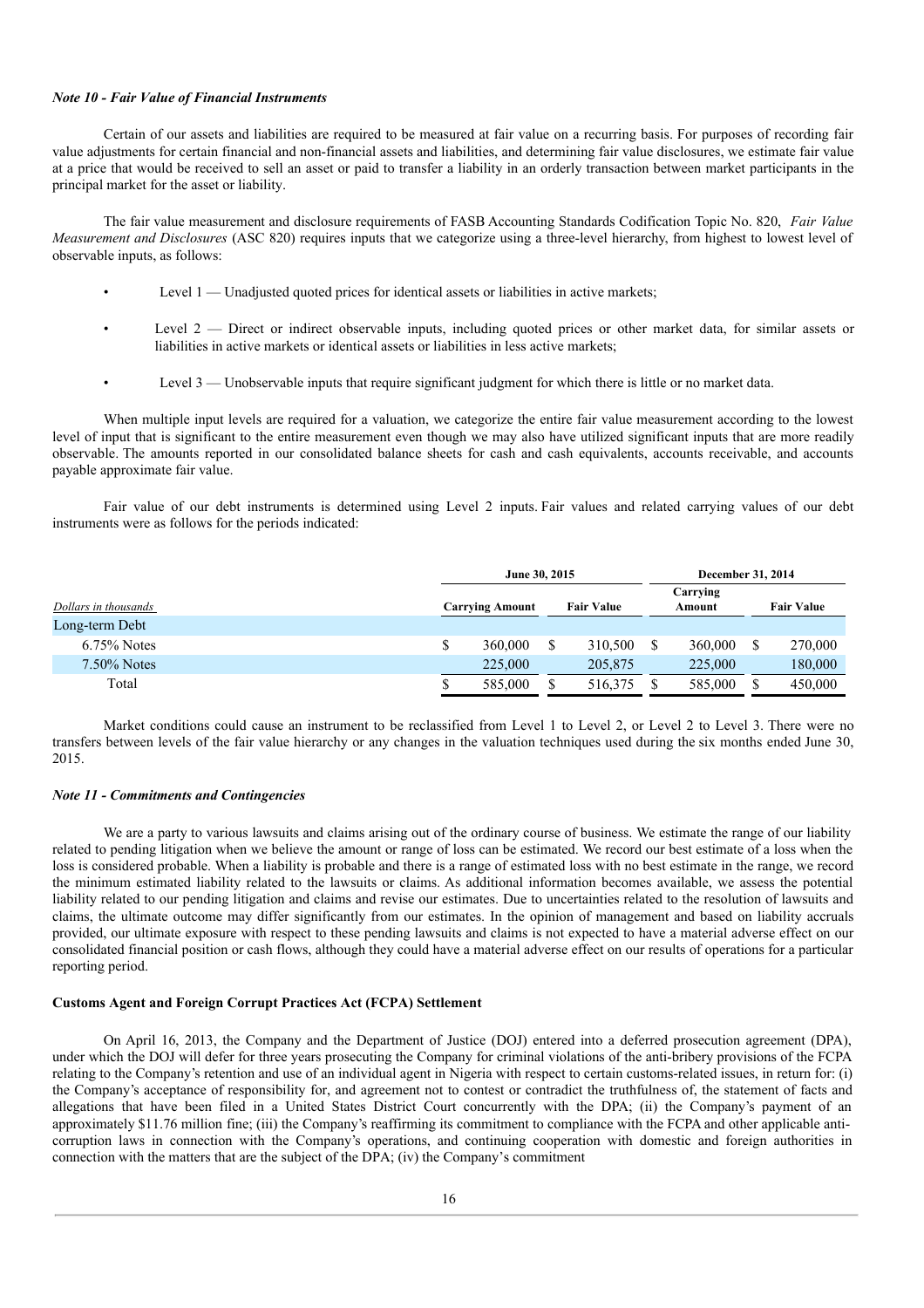to continue to address any identified areas for improvement in the Company's internal controls, policies and procedures relating to compliance with the FCPA and other applicable anti-corruption laws if, and to the extent, not already addressed; and (v) the Company's agreement to report to the DOJ in writing annually during the term of the DPA regarding remediation of the matters that are the subject of the DPA, implementation of any enhanced internal controls, and any evidence of improper payments the Company may have discovered during the term of the agreement. If the Company remains in compliance with the terms of the DPA throughout its effective period, the charge against the Company will be dismissed with prejudice. The Company also settled a related civil complaint filed by the Securities and Exchange Commission (SEC) in a United States District Court. The Company has provided the DOJ annual written reports in connection with the DPA.

#### *Note 12 - Recent Accounting Pronouncements*

On June 12, 2015, the Financial Accounting Standards Board (FASB) issued Accounting Standards Update (ASU) No. 2015-10, Technical Corrections and Improvements, which contains amendments that will affect a wide variety of topics in the Codification. The amendments in this Update will apply to all reporting entities within the scope of the affected accounting guidance. Transition guidance varies based on the amendments in the Update. The amendments in the Update that require transition guidance are effective for all entities for fiscal years, and interim periods within those fiscal years, beginning after December 15, 2015. Early adoption is permitted, including adoption in an interim period. All other amendments will be effective upon the issuance of this Update. We plan to adopt the standard and are in the process of assessing the impact of the adoption of ASU 2015-10 on our financial position, results of operations and cash flows.

On April 7, 2015, the FASB issued Accounting Standards Update (ASU) No. 2015-03, Interest - Imputation of Interest (Subtopic 835-30) - Simplifying the Presentation of Debt Issuance Costs, which requires debt issuance costs related to a recognized debt liability to be presented in the balance sheet as a direct deduction from the debt liability rather than as an asset. Early adoption is permitted. Upon adoption, an entity must apply the new guidance retrospectively to all prior periods presented in the financial statements. We plan to adopt the standard on a retrospective basis effective January 1, 2016 and expect that it will result in the netting of our deferred financing costs against long-term debt balances on the consolidated balance sheets for the periods presented. There will be no impact to the manner in which deferred financing costs are amortized in our consolidated financial statements.

On May 28, 2014, the FASB issued ASU 2014-09, Revenue from Contracts with Customers. This ASU supersedes the revenue recognition requirements in Accounting Standards Codification 605 - Revenue Recognition and most industry-specific guidance throughout the Codification. The standard requires that an entity recognizes revenue to depict the transfer of promised goods or services to customers in an amount that reflects the consideration to which the company expects to be entitled in exchange for those goods or services and should be applied retrospectively to each prior reporting period presented or retrospectively with the cumulative effect of initially applying the ASU recognized at the date of initial application. ASU 2014-09 was initially scheduled to be effective for the first quarter of 2017, however, on April 1, 2015, the FASB proposed to defer the effective date by one year and the proposal was accepted during the second quarter of 2015. ASU 2014-09 is now scheduled to be effective for entities beginning after December 15, 2017. We are in the process of assessing the impact of the adoption of ASU 2014-09 on our financial position, results of operations and cash flows. We have not yet selected a transition method nor have we determined the effect of the standard on our ongoing financial reporting.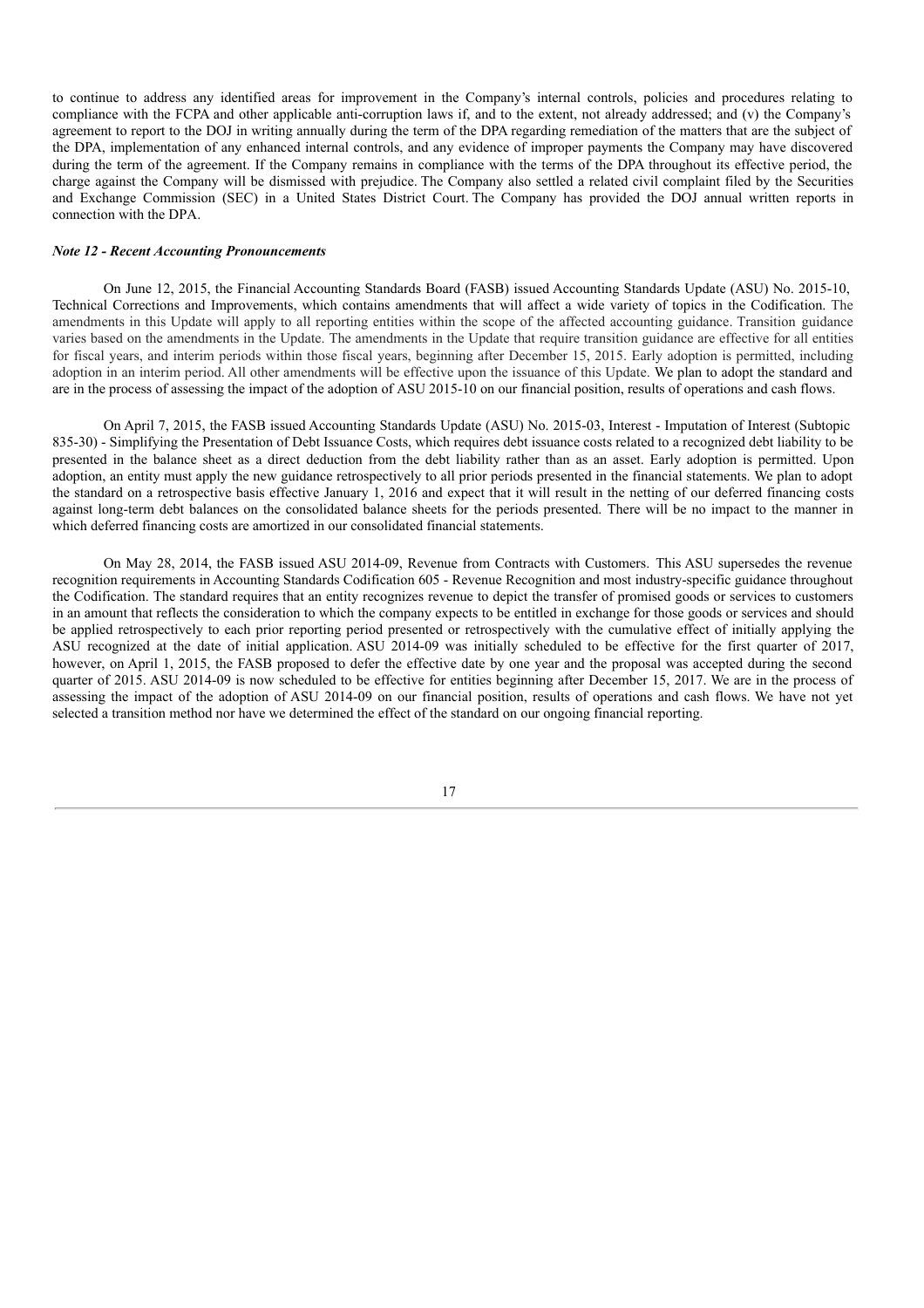## *Note 13 - Parent, Guarantor, Non-Guarantor Unaudited Consolidating Condensed Financial Statements*

Set forth on the following pages are the consolidating condensed financial statements of Parker Drilling. The 2015 Secured Credit Agreement and Senior Notes are fully and unconditionally guaranteed by substantially all of our direct and indirect domestic subsidiaries, other than immaterial subsidiaries and subsidiaries generating revenues primarily outside the United States, subject to the following customary release provisions:

- in connection with any sale or other disposition of all or substantially all of the assets of that guarantor (including by way of merger or consolidation) to a person that is not (either before or after giving effect to such transaction) a subsidiary of the Company;
- in connection with any sale of such amount of capital stock as would result in such guarantor no longer being a subsidiary to a person that is not (either before or after giving effect to such transaction) a subsidiary of the Company;
- if the Company designates any restricted subsidiary that is a guarantor as an unrestricted subsidiary;
- if the guarantee by a guarantor of all other indebtedness of the Company or any other guarantor is released, terminated or discharged, except by, or as a result of, payment under such guarantee; or
- upon legal defeasance or covenant defeasance (satisfaction and discharge of the indenture).

There are currently no restrictions on the ability of the restricted subsidiaries to transfer funds to Parker Drilling in the form of cash dividends, loans or advances. Parker Drilling is a holding company with no operations, other than through its subsidiaries. Separate financial statements for each guarantor company are not provided as the Company complies with the exception to Rule 3-10(a)(1) of Regulation S-X, set forth in sub-paragraph (f) of such rule. All guarantor subsidiaries are owned 100 percent by the parent company.

We are providing unaudited consolidating condensed financial information of the parent, Parker Drilling, the guarantor subsidiaries, and the non-guarantor subsidiaries as of June 30, 2015 and December 31, 2014 and for three and six months ended June 30, 2015 and 2014, respectively. The consolidating condensed financial statements present investments in both consolidated and unconsolidated subsidiaries using the equity method of accounting.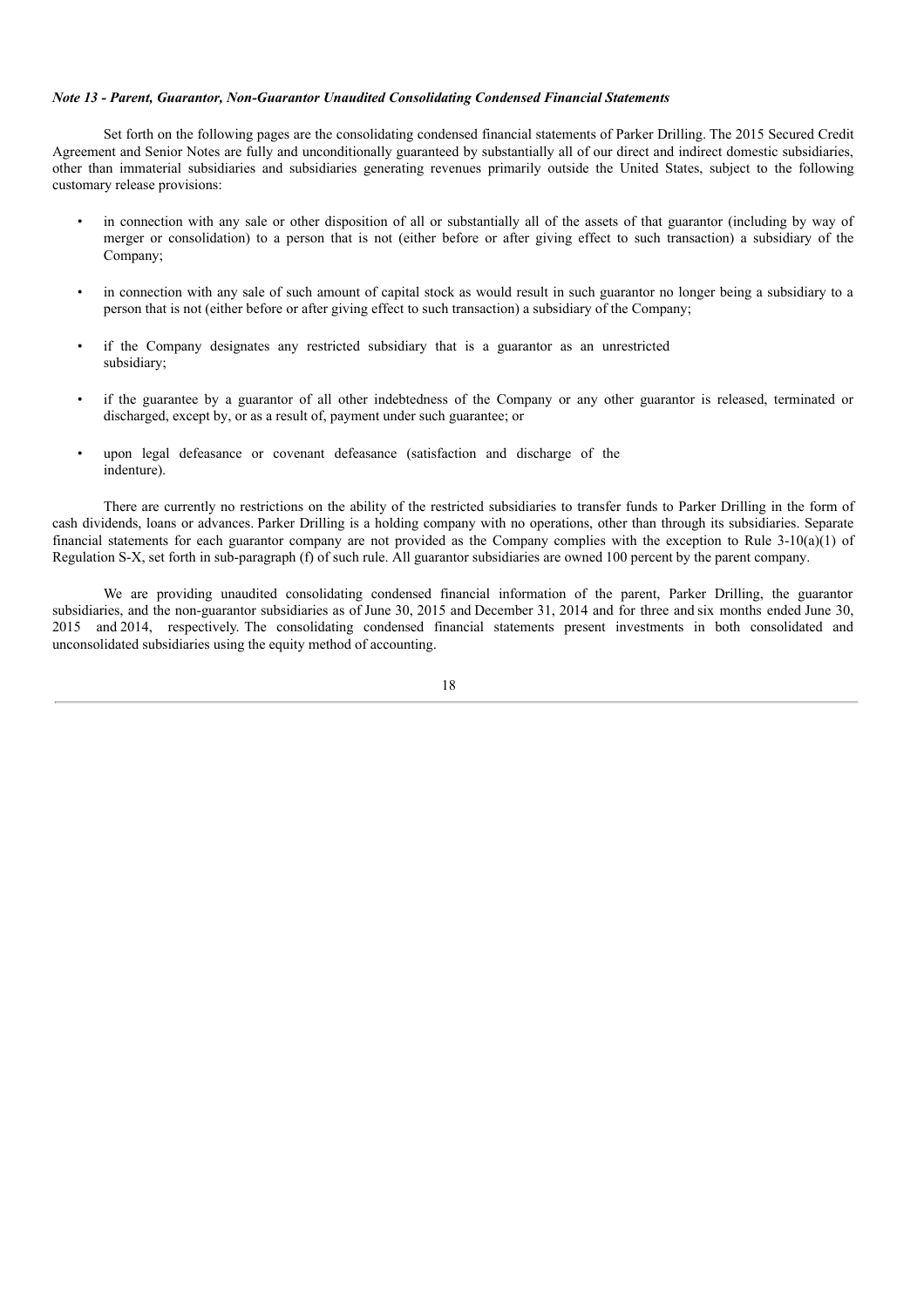## **PARKER DRILLING COMPANY AND SUBSIDIARIES CONSOLIDATING CONDENSED BALANCE SHEET (Dollars in Thousands) (Unaudited)**

|                                             | June 30, 2015 |               |    |           |              |                      |                     |             |              |           |  |  |
|---------------------------------------------|---------------|---------------|----|-----------|--------------|----------------------|---------------------|-------------|--------------|-----------|--|--|
|                                             |               | Parent        |    | Guarantor |              | <b>Non-Guarantor</b> | <b>Eliminations</b> |             | Consolidated |           |  |  |
|                                             |               | <b>ASSETS</b> |    |           |              |                      |                     |             |              |           |  |  |
| Current assets:                             |               |               |    |           |              |                      |                     |             |              |           |  |  |
| Cash and cash equivalents                   | \$            | 42,153        | \$ | 20,496    | <sup>S</sup> | 54,294               | <sup>S</sup>        |             | \$           | 116,943   |  |  |
| Accounts and notes receivable, net          |               | (33)          |    | 73,014    |              | 162,853              |                     |             |              | 235,834   |  |  |
| Rig materials and supplies                  |               |               |    | (2,715)   |              | 46,989               |                     |             |              | 44,274    |  |  |
| Deferred costs                              |               |               |    |           |              | 7,281                |                     |             |              | 7,281     |  |  |
| Deferred income taxes                       |               |               |    | 4,748     | 1,070        |                      |                     |             |              | 5,818     |  |  |
| Other tax assets                            |               | 5,085         |    | (4,065)   |              | 11,806               |                     |             |              | 12,826    |  |  |
| Other current assets                        |               |               |    | 8,825     |              | 12,137               |                     |             |              | 20,962    |  |  |
| Total current assets                        |               | 47,205        |    | 100,303   |              | 296,430              |                     |             |              | 443,938   |  |  |
| Property, plant and equipment, net          |               | (19)          |    | 575,087   |              | 290,223              |                     |             |              | 865,291   |  |  |
| Goodwill                                    |               |               |    | 6,708     |              |                      |                     |             |              | 6,708     |  |  |
| Intangible assets, net                      |               |               |    | 12,893    |              | 3,052                |                     |             |              | 15,945    |  |  |
| Investment in subsidiaries and intercompany |               |               |    |           |              |                      |                     |             |              |           |  |  |
| advances                                    |               | 3,109,359     |    | 2,630,665 |              | 2,994,328            |                     | (8,734,352) |              |           |  |  |
| Other noncurrent assets                     |               | (327, 236)    |    | 425,106   |              | 258,565              |                     | (166, 639)  |              | 189,796   |  |  |
| Total assets                                |               | 2,829,309     |    | 3,750,762 |              | 3,842,598            |                     | (8,900,991) |              | 1,521,678 |  |  |

# **LIABILITIES AND STOCKHOLDERS' EQUITY**

| Current liabilities:                          |           |     |           |               |           |   |                          |    |           |
|-----------------------------------------------|-----------|-----|-----------|---------------|-----------|---|--------------------------|----|-----------|
| Current portion of long-term debt             | \$        | \$. |           | <sup>\$</sup> |           | S | $\overline{\phantom{0}}$ | -S |           |
| Accounts payable and accrued liabilities      | 77,632    |     | 92,994    |               | 308,926   |   | (303, 305)               |    | 176,247   |
| Accrued income taxes                          | (3,322)   |     | 11,659    |               | 4,257     |   |                          |    | 12,594    |
| Total current liabilities                     | 74,310    |     | 104,653   |               | 313,183   |   | (303, 305)               |    | 188,841   |
| Long-term debt                                | 585,000   |     |           |               |           |   |                          |    | 585,000   |
| Other long-term liabilities                   | 2,867     |     | 6,893     |               | 9,424     |   |                          |    | 19,184    |
| Long-term deferred tax liability              |           |     | 71,957    |               | (2,164)   |   |                          |    | 69,793    |
| Intercompany payables                         | 1,512,881 |     | 1,392,937 |               | 1,562,481 |   | (4,468,299)              |    |           |
| Total liabilities                             | 2,175,058 |     | 1,576,440 |               | 1,882,924 |   | (4,771,604)              |    | 862,818   |
| Total equity                                  | 654,251   |     | 2,174,322 |               | 1,959,674 |   | (4,129,387)              |    | 658,860   |
| Total liabilities and stockholders'<br>equity | 2,829,309 |     | 3,750,762 | S             | 3,842,598 | S | (8,900,991)              | S. | 1,521,678 |
|                                               | 19        |     |           |               |           |   |                          |    |           |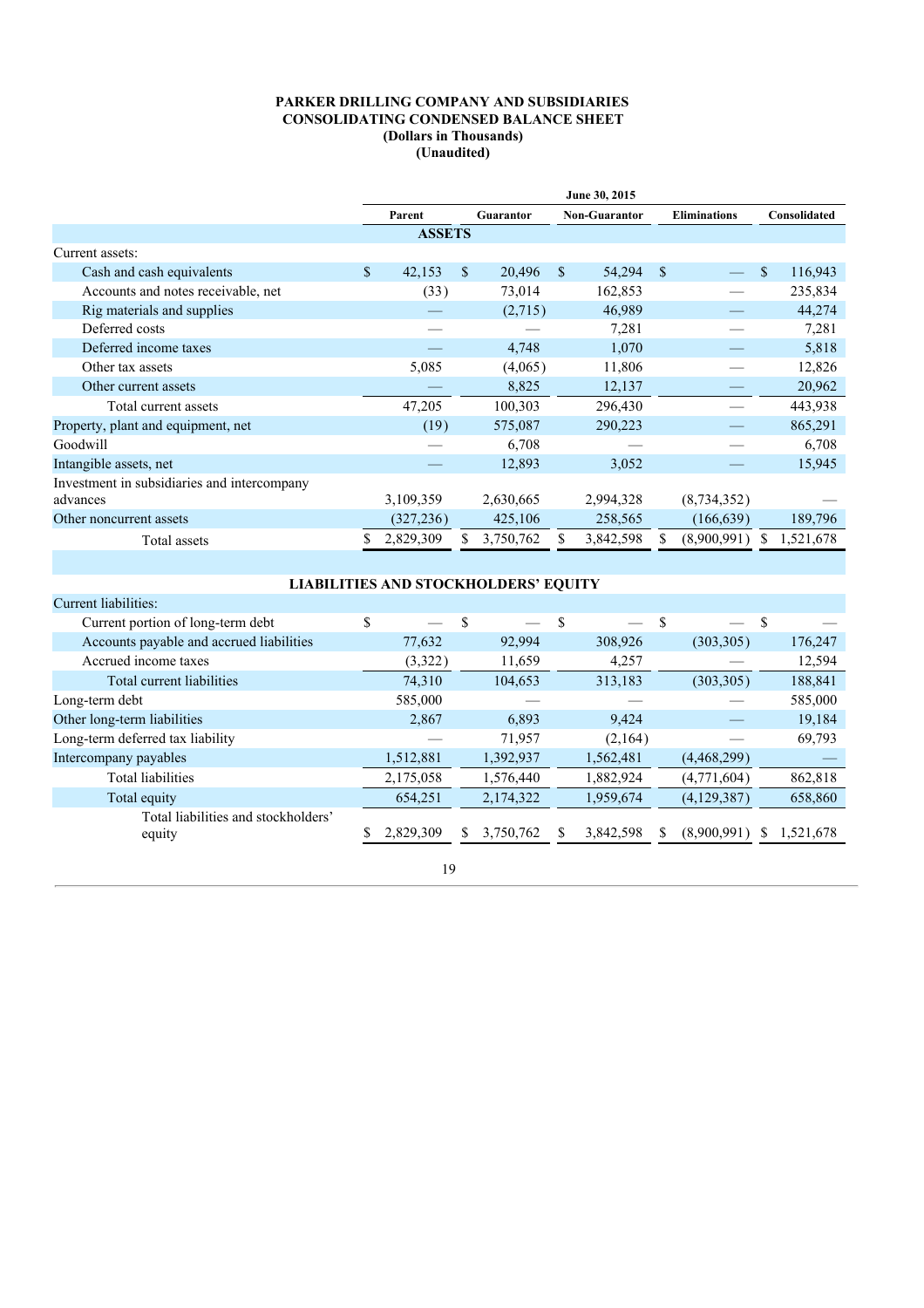## **PARKER DRILLING COMPANY AND SUBSIDIARIES CONSOLIDATING CONDENSED BALANCE SHEET (Dollars in Thousands) (Unaudited)**

|                                                      | December 31, 2014 |               |              |           |              |                      |                     |                          |              |              |
|------------------------------------------------------|-------------------|---------------|--------------|-----------|--------------|----------------------|---------------------|--------------------------|--------------|--------------|
|                                                      |                   | Parent        |              | Guarantor |              | <b>Non-Guarantor</b> | <b>Eliminations</b> |                          |              | Consolidated |
|                                                      |                   | <b>ASSETS</b> |              |           |              |                      |                     |                          |              |              |
| Current assets:                                      |                   |               |              |           |              |                      |                     |                          |              |              |
| Cash and cash equivalents                            | $\mathbb{S}$      | 36,728        | $\mathbb{S}$ | 13,546    | $\mathbb{S}$ | 58,182               | $\mathcal{S}$       |                          | $\mathbb{S}$ | 108,456      |
| Accounts and notes receivable, net                   |                   | (33)          |              | 96,100    |              | 174,885              |                     |                          |              | 270,952      |
| Rig materials and supplies                           |                   |               |              | (1, 473)  |              | 49,416               |                     |                          |              | 47,943       |
| Deferred costs                                       |                   |               |              |           |              | 5,673                |                     |                          |              | 5,673        |
| Deferred income taxes                                |                   |               |              | 6,131     |              | 1,345                |                     |                          |              | 7,476        |
| Other tax assets                                     |                   | 19,885        |              | (18, 273) |              | 9,111                |                     |                          |              | 10,723       |
| Other current assets                                 |                   |               |              | 7,999     |              | 10,557               |                     |                          |              | 18,556       |
| Total current assets                                 |                   | 56,580        |              | 104,030   |              | 309,169              |                     |                          |              | 469,779      |
| Property, plant and equipment, net                   |                   | (19)          |              | 589,055   |              | 306,904              |                     |                          |              | 895,940      |
| Intangible assets, net                               |                   |               |              |           |              | 4,286                |                     |                          |              | 4,286        |
| Investment in subsidiaries and intercompany advances |                   | 3,060,867     |              | 2,441,527 |              | 2,464,502            |                     | (7,966,896)              |              |              |
| Other noncurrent assets                              |                   | (440,918)     |              | 490,597   |              | 268,537              |                     | (167, 562)               |              | 150,654      |
| Total assets                                         | \$.               | 2,676,510     | S.           | 3,625,209 |              | \$3,353,398          | <sup>S</sup>        | (8, 134, 458)            | <b>S</b>     | 1,520,659    |
| <b>LIABILITIES AND STOCKHOLDERS' EQUITY</b>          |                   |               |              |           |              |                      |                     |                          |              |              |
| Current liabilities:                                 |                   |               |              |           |              |                      |                     |                          |              |              |
| Current portion of long-term debt                    | S.                | 10,000        | \$           |           | \$           |                      | <sup>\$</sup>       | $\overline{\phantom{0}}$ | $\mathbb{S}$ | 10,000       |
| Accounts payable and accrued liabilities             |                   | 77,603        |              | 71,645    |              | 309,344              |                     | (304, 113)               |              | 154,479      |
| Accrued income taxes                                 |                   | (4,061)       |              | 10,109    |              | 8,138                |                     |                          |              | 14,186       |
| Total current liabilities                            |                   | 83,542        |              | 81,754    |              | 317,482              |                     | (304, 113)               |              | 178,665      |
| Long-term debt                                       |                   | 605,000       |              |           |              |                      |                     |                          |              | 605,000      |
| Other long-term liabilities                          |                   | 2,867         |              | 7,135     |              | 8,663                |                     |                          |              | 18,665       |
| Long-term deferred tax liability                     |                   |               |              | 56,105    |              | (3,990)              |                     |                          |              | 52,115       |
| Intercompany payables                                |                   | 1,322,172     |              | 1,311,405 |              | 1,204,768            |                     | (3,838,345)              |              |              |
| <b>Total liabilities</b>                             |                   | 2,013,581     |              | 1,456,399 |              | 1,526,923            |                     | (4, 142, 458)            |              | 854,445      |
| Total equity                                         |                   | 662,929       |              | 2,168,810 |              | 1,826,475            |                     | (3,992,000)              |              | 666,214      |
| Total liabilities and stockholders'<br>equity        | S                 | 2,676,510     |              | 3,625,209 | S            | 3,353,398            |                     | (8, 134, 458)            |              | 1,520,659    |
|                                                      |                   |               |              |           |              |                      |                     |                          |              |              |

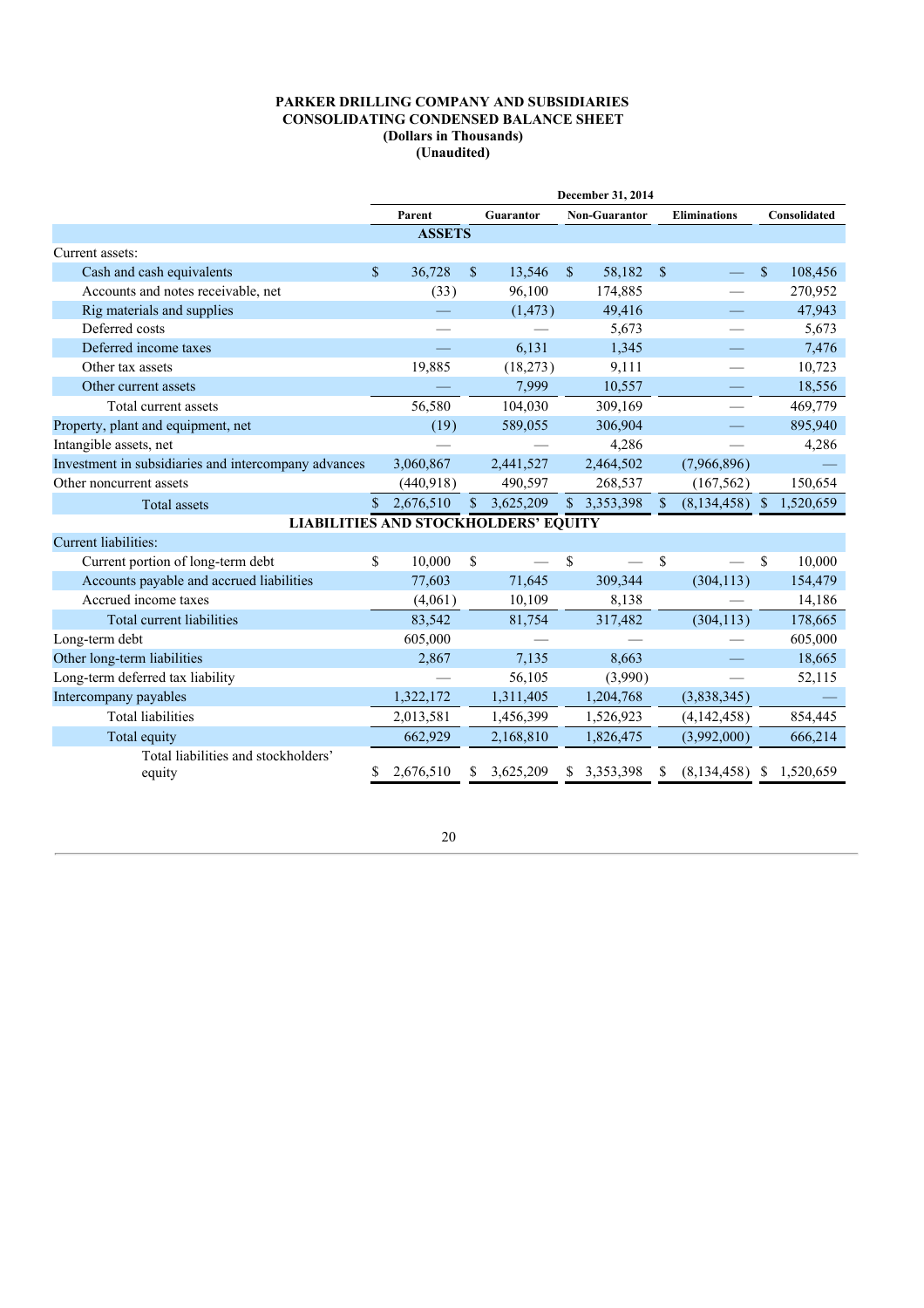|                                                             | Three months ended June 30, 2015 |                  |                          |                     |                |  |  |  |  |  |  |  |
|-------------------------------------------------------------|----------------------------------|------------------|--------------------------|---------------------|----------------|--|--|--|--|--|--|--|
|                                                             | Parent                           | <b>Guarantor</b> | Non-<br><b>Guarantor</b> | <b>Eliminations</b> | Consolidated   |  |  |  |  |  |  |  |
| Total revenues                                              |                                  | 63,276           | 162,703                  | (40,038)            | 185,941        |  |  |  |  |  |  |  |
| Operating expenses                                          |                                  | 35,627           | 147,980                  | (40,038)            | 143,569        |  |  |  |  |  |  |  |
| Depreciation and amortization                               |                                  | 23,958           | 14,393                   |                     | 38,351         |  |  |  |  |  |  |  |
| Total operating gross margin                                |                                  | 3,691            | 330                      |                     | 4,021          |  |  |  |  |  |  |  |
| General and administration expense (1)                      | (891)                            | (12, 924)        | 4,304                    |                     | (9,511)        |  |  |  |  |  |  |  |
| Provision for reduction in carrying value of certain assets |                                  |                  | (2,316)                  |                     | (2,316)        |  |  |  |  |  |  |  |
| (Loss) on disposition of assets, net                        |                                  | (6)              | (132)                    |                     | (138)          |  |  |  |  |  |  |  |
| Total operating income (loss)                               | (891)                            | (9,239)          | 2,186                    |                     | (7, 944)       |  |  |  |  |  |  |  |
| Other income and (expense):                                 |                                  |                  |                          |                     |                |  |  |  |  |  |  |  |
| Interest expense                                            | (11,066)                         | (323)            | (3,010)                  | 3,003               | (11, 396)      |  |  |  |  |  |  |  |
| Interest income                                             | 165                              | 3                | 2,854                    | (3,003)             | 19             |  |  |  |  |  |  |  |
| Other                                                       |                                  | 11               | (1,540)                  |                     | (1,529)        |  |  |  |  |  |  |  |
| Equity in net earnings of subsidiaries                      | (8,392)                          |                  |                          | 8,392               |                |  |  |  |  |  |  |  |
| Total other income (expense)                                | (19,293)                         | (309)            | (1,696)                  | 8,392               | (12,906)       |  |  |  |  |  |  |  |
| Income (loss) before income taxes                           | (20, 184)                        | (9,548)          | 490                      | 8,392               | (20, 850)      |  |  |  |  |  |  |  |
| Total income tax expense (benefit)                          | (6,155)                          | (2,361)          | 1,600                    |                     | (6,916)        |  |  |  |  |  |  |  |
| Net income (loss)                                           | (14,029)                         | (7,187)          | (1,110)                  | 8,392               | (13, 934)      |  |  |  |  |  |  |  |
| Less: Net income attributable to noncontrolling interest    |                                  |                  | 95                       |                     | 95             |  |  |  |  |  |  |  |
| Net income (loss) attributable to controlling interest      | (14,029)<br>S                    | (7,187)<br>S     | (1,205)<br>S             | 8,392<br>S          | (14,029)<br>\$ |  |  |  |  |  |  |  |

(1) General and administration expenses for field operations are included in operating expenses.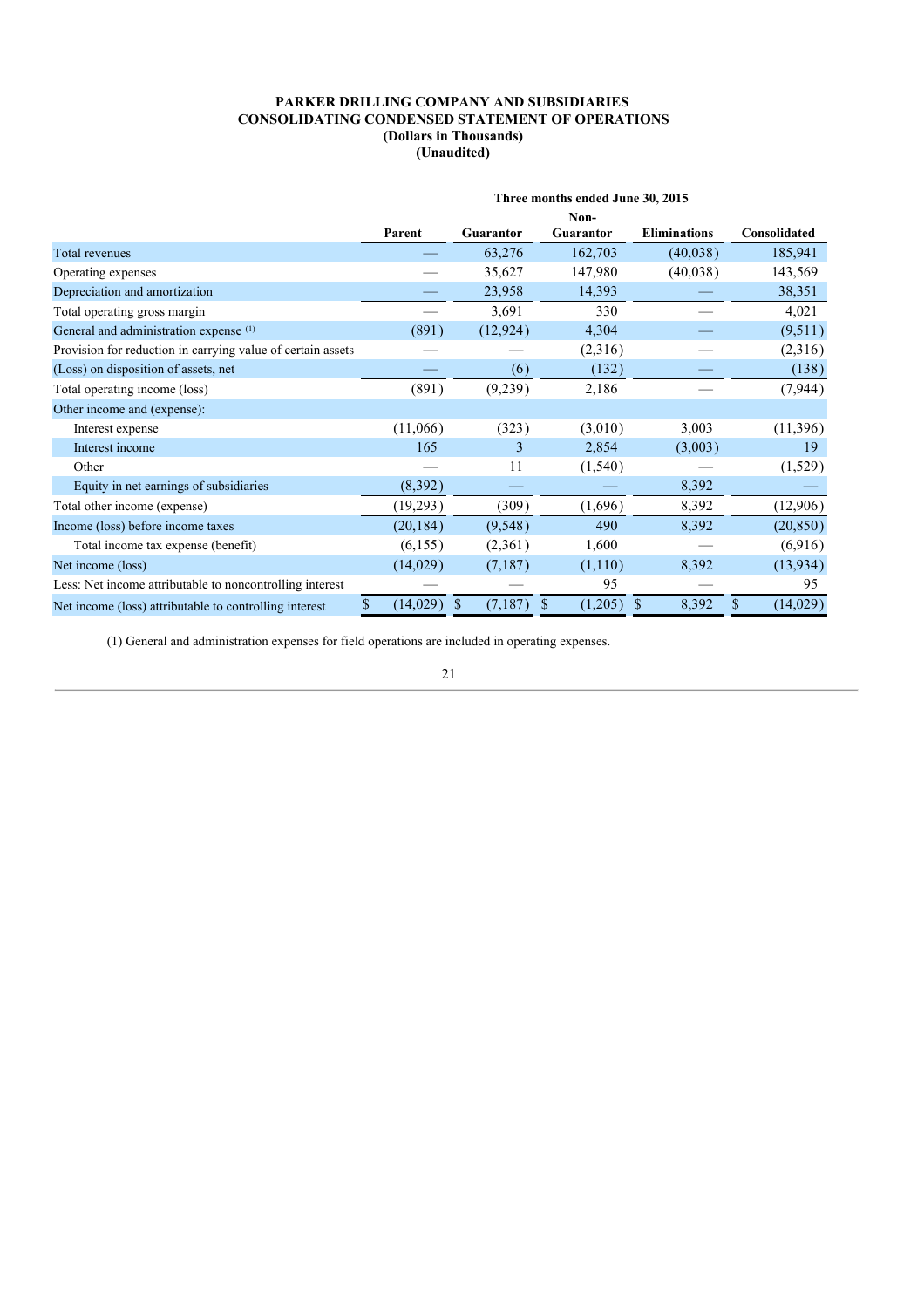|                                                          | Three Months Ended June 30, 2014 |    |                  |    |                          |    |                     |   |              |  |
|----------------------------------------------------------|----------------------------------|----|------------------|----|--------------------------|----|---------------------|---|--------------|--|
|                                                          | Parent                           |    | <b>Guarantor</b> |    | Non-<br><b>Guarantor</b> |    | <b>Eliminations</b> |   | Consolidated |  |
| Total revenues                                           | \$                               | \$ | 143,171          | \$ | 155,832                  | \$ | (44,769)            | S | 254,234      |  |
| Operating expenses                                       |                                  |    | 80,929           |    | 138,409                  |    | (44, 769)           |   | 174,569      |  |
| Depreciation and amortization                            |                                  |    | 21,008           |    | 15,172                   |    |                     |   | 36,180       |  |
| Total operating gross margin                             |                                  |    | 41,234           |    | 2,251                    |    |                     |   | 43,485       |  |
| General and administration expense (1)                   | (234)                            |    | (6,355)          |    | (418)                    |    |                     |   | (7,007)      |  |
| Gain (loss) on disposition of assets, net                |                                  |    | 512              |    | 507                      |    |                     |   | 1,019        |  |
| Total operating income (loss)                            | (234)                            |    | 35,391           |    | 2,340                    |    |                     |   | 37,497       |  |
| Other income and (expense):                              |                                  |    |                  |    |                          |    |                     |   |              |  |
| Interest expense                                         | (11,299)                         |    | (35)             |    | (1, 913)                 |    | 2,648               |   | (10, 599)    |  |
| Interest income                                          | 96                               |    | 201              |    | 2,439                    |    | (2,648)             |   | 88           |  |
| Loss on extinguishment of debt                           | (479)                            |    |                  |    |                          |    |                     |   | (479)        |  |
| Other                                                    |                                  |    | 57               |    | 975                      |    |                     |   | 1,032        |  |
| Equity in net earnings of subsidiaries                   | 20,659                           |    |                  |    |                          |    | (20,659)            |   |              |  |
| Total other income (expense)                             | 8,977                            |    | 223              |    | 1,501                    |    | (20,659)            |   | (9,958)      |  |
| Income (loss) before income taxes                        | 8,743                            |    | 35,614           |    | 3,841                    |    | (20,659)            |   | 27,539       |  |
| Income tax expense (benefit)                             | (6,938)                          |    | 13,466           |    | 5,174                    |    |                     |   | 11,702       |  |
| Net income (loss)                                        | 15,681                           |    | 22,148           |    | (1, 333)                 |    | (20,659)            |   | 15,837       |  |
| Less: Net income attributable to noncontrolling interest |                                  |    |                  |    | 156                      |    |                     |   | 156          |  |
| Net income (loss) attributable to controlling interest   | \$<br>15,681                     | \$ | 22,148           | S  | (1, 489)                 | \$ | (20, 659)           | S | 15,681       |  |

(1) General and administration expenses for field operations are included in operating expenses.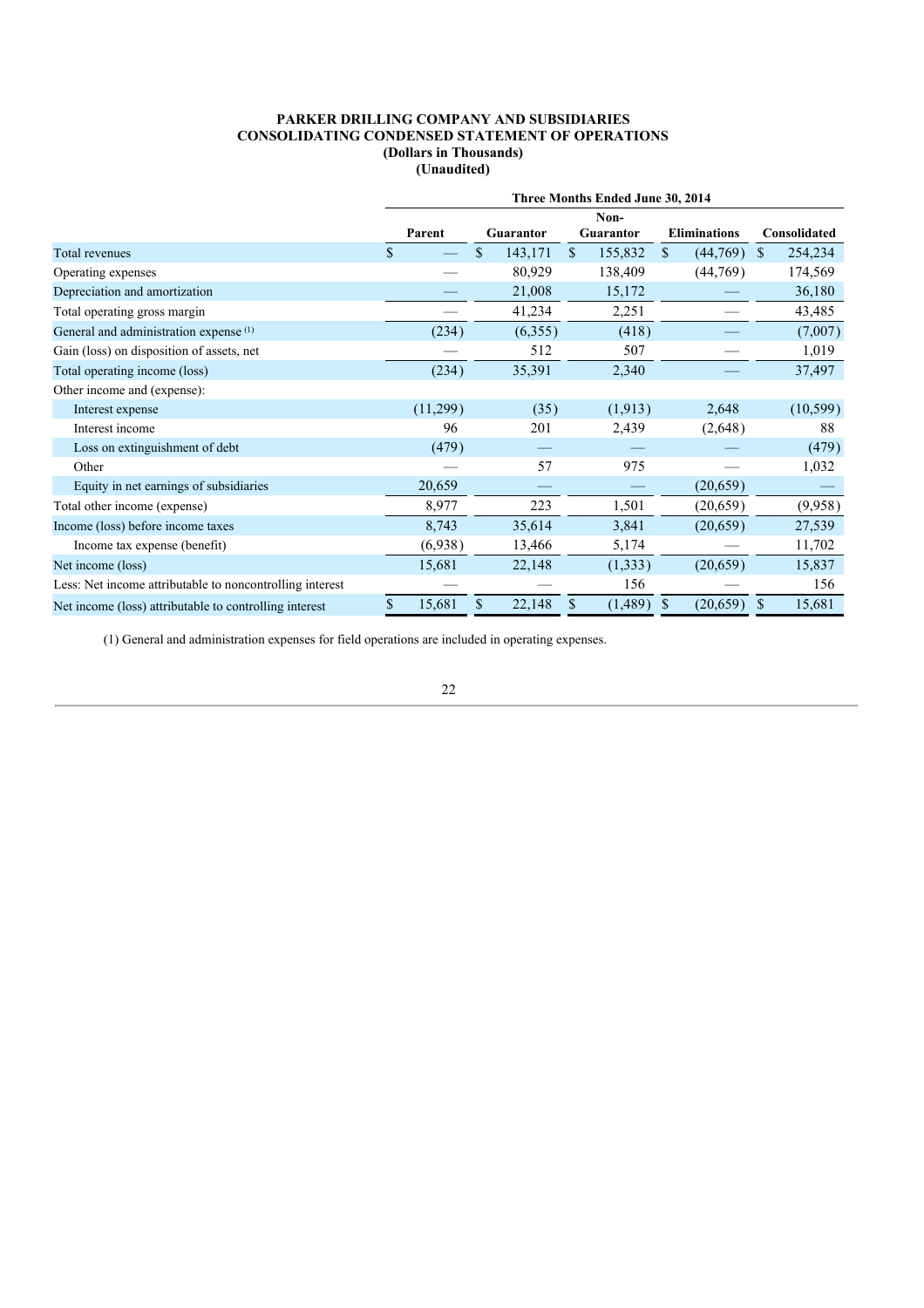|                                                             | Six Months Ended June 30, 2015 |           |    |                  |               |                      |               |                     |              |              |  |
|-------------------------------------------------------------|--------------------------------|-----------|----|------------------|---------------|----------------------|---------------|---------------------|--------------|--------------|--|
|                                                             |                                | Parent    |    | <b>Guarantor</b> |               | <b>Non-Guarantor</b> |               | <b>Eliminations</b> |              | Consolidated |  |
| Total revenues                                              | S                              |           | \$ | 142,672          | <sup>\$</sup> | 313,633              | $\mathbf{\$}$ | (66, 288)           | <sup>S</sup> | 390,017      |  |
| Operating expenses                                          |                                |           |    | 79,772           |               | 269,355              |               | (66, 288)           |              | 282,839      |  |
| Depreciation and amortization                               |                                |           |    | 47,268           |               | 31,622               |               |                     |              | 78,890       |  |
| Total operating gross margin                                |                                |           |    | 15,632           |               | 12,656               |               |                     |              | 28,288       |  |
| General and administration expense (1)                      |                                | (1,004)   |    | (23,039)         |               | 3,695                |               |                     |              | (20, 348)    |  |
| Provision for reduction in carrying value of certain assets |                                |           |    |                  |               | (2,316)              |               |                     |              | (2,316)      |  |
| Gain on disposition of assets, net                          |                                |           |    | 45               |               | 2,258                |               |                     |              | 2,303        |  |
| Total operating income (loss)                               |                                | (1,004)   |    | (7, 362)         |               | 16,293               |               |                     |              | 7,927        |  |
| Other income and (expense):                                 |                                |           |    |                  |               |                      |               |                     |              |              |  |
| Interest expense                                            |                                | (22, 125) |    | (340)            |               | (3,338)              |               | 3,329               |              | (22, 474)    |  |
| Interest income                                             |                                | 583       |    | 5                |               | 2,943                |               | (3,329)             |              | 202          |  |
| Other                                                       |                                |           |    | 20               |               | (2,929)              |               |                     |              | (2,909)      |  |
| Equity in net earnings of subsidiaries                      |                                | 597       |    |                  |               |                      |               | (597)               |              |              |  |
| Total other income (expense)                                |                                | (20, 945) |    | (315)            |               | (3,324)              |               | (597)               |              | (25, 181)    |  |
| Income (benefit) before income taxes                        |                                | (21, 949) |    | (7,677)          |               | 12,969               |               | (597)               |              | (17, 254)    |  |
| Total income tax expense (benefit)                          |                                | (11, 142) |    | (2,809)          |               | 6,853                |               |                     |              | (7,098)      |  |
| Net income (loss)                                           |                                | (10, 807) |    | (4,868)          |               | 6,116                |               | (597)               |              | (10, 156)    |  |
| Less: Net income attributable to noncontrolling interest    |                                |           |    |                  |               | 651                  |               |                     |              | 651          |  |
| Net income (loss) attributable to controlling interest      | S                              | (10, 807) | S  | (4,868)          | S             | 5,465                | \$            | (597)               |              | (10, 807)    |  |

(1) General and administration expenses for field operations are included in operating expenses.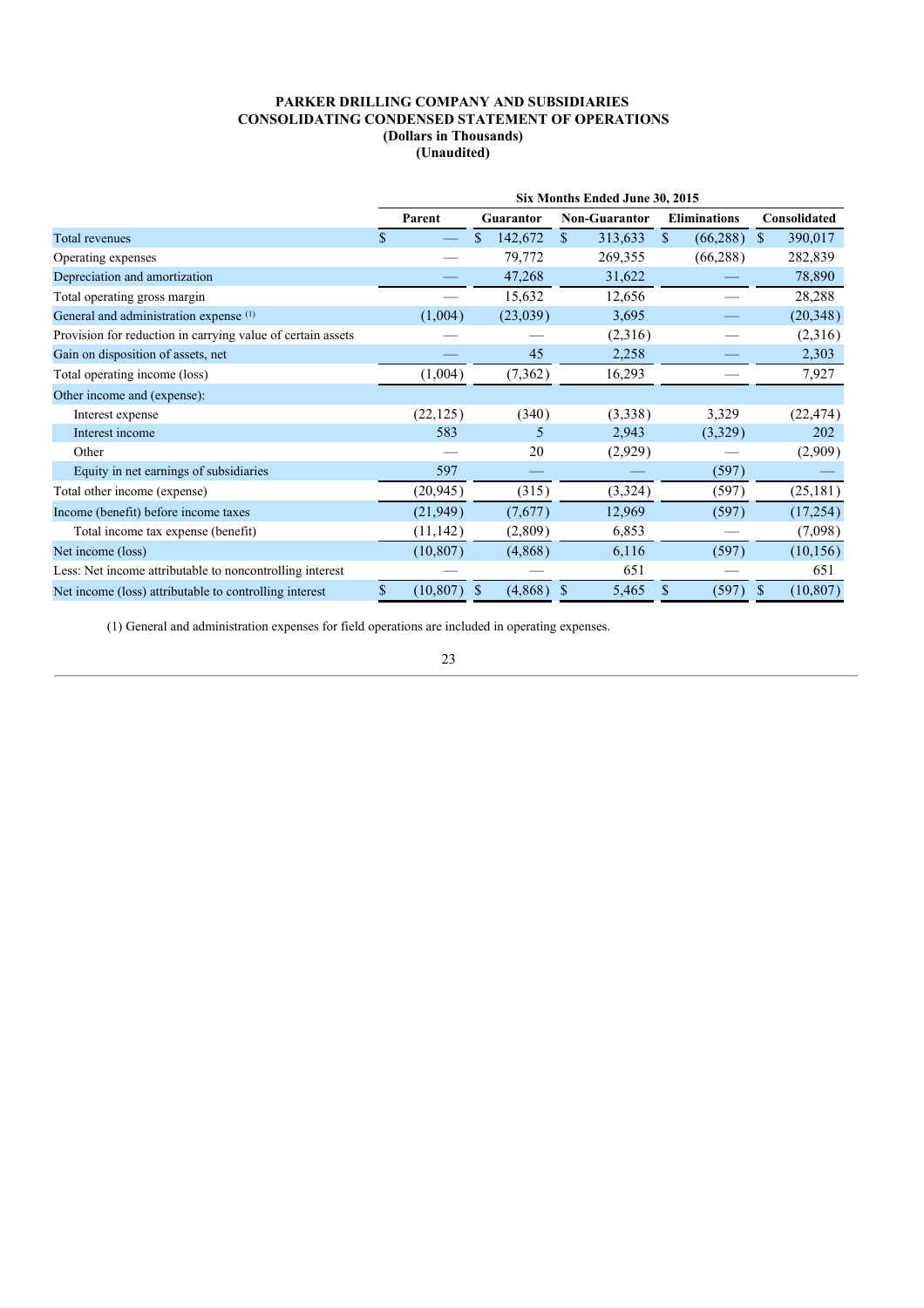|                                                          | Six Months Ended June 30, 2014 |           |   |                  |    |               |    |                     |               |              |  |
|----------------------------------------------------------|--------------------------------|-----------|---|------------------|----|---------------|----|---------------------|---------------|--------------|--|
|                                                          |                                | Parent    |   | <b>Guarantor</b> |    | Non-Guarantor |    | <b>Eliminations</b> |               | Consolidated |  |
| Total revenues                                           | S                              |           |   | 266,602          | \$ | 304,964       | \$ | (88, 107)           | <sup>\$</sup> | 483,459      |  |
| Operating expenses                                       |                                |           |   | 157,477          |    | 271,224       |    | (88, 107)           |               | 340,594      |  |
| Depreciation and amortization                            |                                |           |   | 41,175           |    | 29,342        |    |                     |               | 70,517       |  |
| Total operating gross margin                             |                                |           |   | 67,950           |    | 4,398         |    |                     |               | 72,348       |  |
| General and administration expense (1)                   |                                | (304)     |   | (14, 819)        |    | (848)         |    |                     |               | (15, 971)    |  |
| Gain (loss) on disposition of assets, net                |                                | (80)      |   | 432              |    | 538           |    |                     |               | 890          |  |
| Total operating income (loss)                            |                                | (384)     |   | 53,563           |    | 4,088         |    |                     |               | 57,267       |  |
| Other income and (expense):                              |                                |           |   |                  |    |               |    |                     |               |              |  |
| Interest expense                                         |                                | (24, 014) |   | (85)             |    | (4, 412)      |    | 5,873               |               | (22, 638)    |  |
| Interest income                                          |                                | 535       |   | 378              |    | 5,080         |    | (5,873)             |               | 120          |  |
| Extinguishment of debt                                   |                                | (30, 152) |   |                  |    |               |    |                     |               | (30, 152)    |  |
| Other                                                    |                                |           |   | 184              |    | 1,743         |    |                     |               | 1,927        |  |
| Equity in net earnings of subsidiaries                   |                                | 31,149    |   |                  |    |               |    | (31, 149)           |               |              |  |
| Total other income (expense)                             |                                | (22, 482) |   | 477              |    | 2,411         |    | (31, 149)           |               | (50, 743)    |  |
| Income (loss) before income taxes                        |                                | (22, 866) |   | 54,040           |    | 6,499         |    | (31, 149)           |               | 6,524        |  |
| Total income tax expense (benefit)                       |                                | (25,998)  |   | 19,849           |    | 9,228         |    |                     |               | 3,079        |  |
| Net income (loss)                                        |                                | 3,132     |   | 34,191           |    | (2,729)       |    | (31, 149)           |               | 3,445        |  |
| Less: Net income attributable to noncontrolling interest |                                |           |   |                  |    | 313           |    |                     |               | 313          |  |
| Net income (loss) attributable to controlling interest   | \$                             | 3,132     | S | 34,191           | S  | (3,042)       | S  | (31, 149)           | S             | 3,132        |  |

(1) General and administration expenses for field operations are included in operating expenses.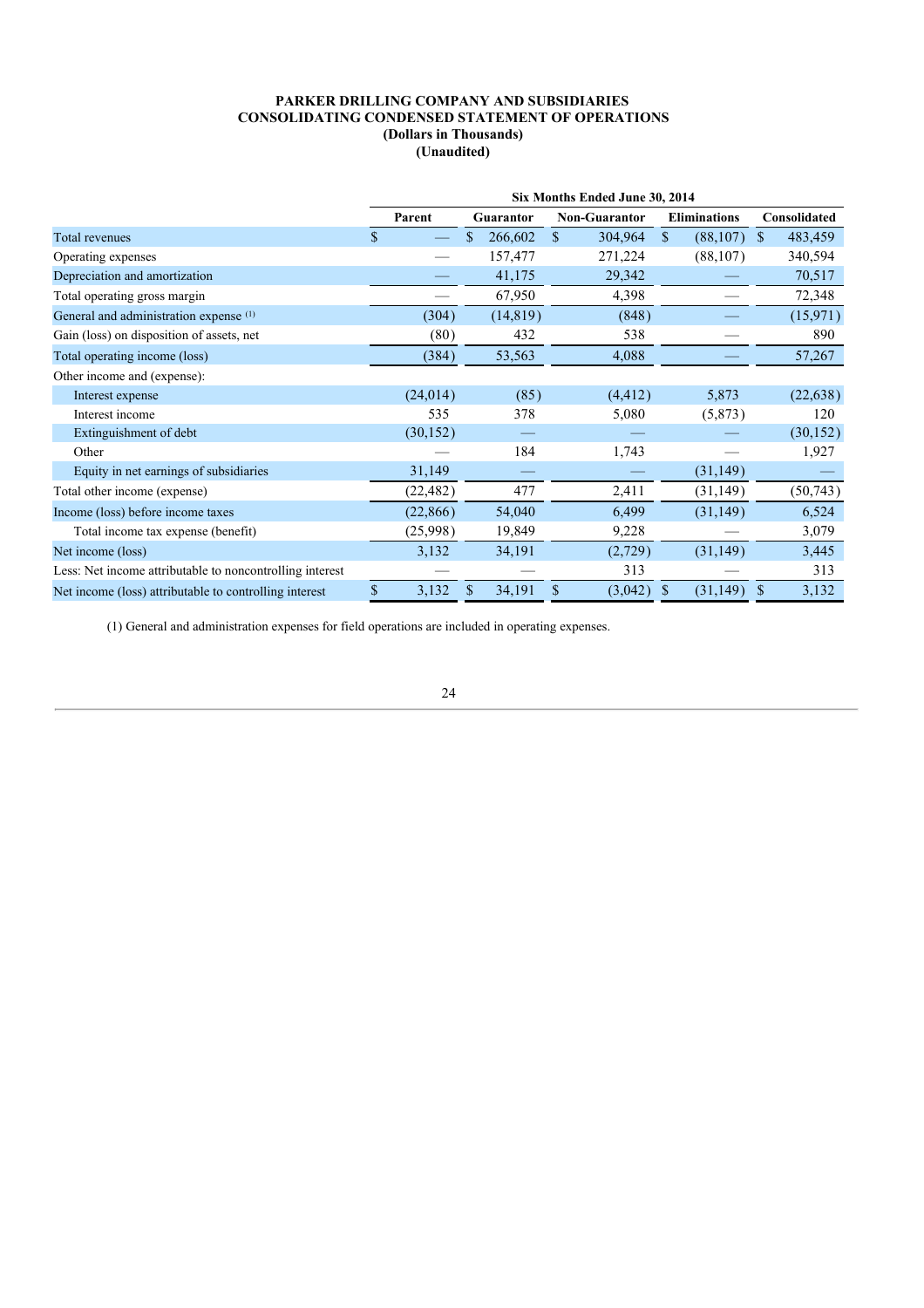## **PARKER DRILLING COMPANY AND SUBSIDIARIES CONSOLIDATING CONDENSED STATEMENT OF COMPREHENSIVE INCOME (LOSS) (Dollars in Thousands)**

**(Unaudited)**

|                                                                     | Three Months Ended June 30, 2015 |          |   |                  |  |               |  |                     |  |              |  |
|---------------------------------------------------------------------|----------------------------------|----------|---|------------------|--|---------------|--|---------------------|--|--------------|--|
|                                                                     |                                  | Parent   |   | <b>Guarantor</b> |  | Non-Guarantor |  | <b>Eliminations</b> |  | Consolidated |  |
| Comprehensive income:                                               |                                  |          |   |                  |  |               |  |                     |  |              |  |
| Net income (loss)                                                   | S.                               | (14,029) | S | $(7,187)$ \$     |  | $(1,110)$ \$  |  | 8,392               |  | (13, 934)    |  |
| Other comprehensive income (loss), net of tax:                      |                                  |          |   |                  |  |               |  |                     |  |              |  |
| Currency translation difference on related borrowings               |                                  |          |   |                  |  | 647           |  |                     |  | 647          |  |
| Currency translation difference on foreign currency net             |                                  |          |   |                  |  |               |  |                     |  |              |  |
| investments                                                         |                                  |          |   |                  |  | 1,723         |  |                     |  | 1,723        |  |
| Total other comprehensive income (loss), net of tax:                |                                  |          |   |                  |  | 2,370         |  |                     |  | 2,370        |  |
| Comprehensive income (loss)                                         |                                  | (14,029) |   | (7,187)          |  | 1,260         |  | 8,392               |  | (11, 564)    |  |
| Comprehensive (income) attributable to noncontrolling<br>interest   |                                  |          |   |                  |  | (95)          |  |                     |  | (95)         |  |
| Comprehensive income (loss) attributable to controlling<br>interest |                                  | (14,029) |   | $(7,187)$ \$     |  | 1,165         |  | 8,392               |  | (11,659)     |  |

## **PARKER DRILLING COMPANY AND SUBSIDIARIES CONSOLIDATING CONDENSED STATEMENT OF COMPREHENSIVE INCOME (LOSS) (Dollars in Thousands) (Unaudited)**

|                                                                        | Three Months Ended June 30, 2014 |        |    |           |   |                      |  |                     |  |              |
|------------------------------------------------------------------------|----------------------------------|--------|----|-----------|---|----------------------|--|---------------------|--|--------------|
|                                                                        |                                  | Parent |    | Guarantor |   | <b>Non-Guarantor</b> |  | <b>Eliminations</b> |  | Consolidated |
| Comprehensive income:                                                  |                                  |        |    |           |   |                      |  |                     |  |              |
| Net income (loss)                                                      | S                                | 15.681 | S. | 22,148    | S | $(1,333)$ \$         |  | $(20,659)$ \$       |  | 15,837       |
| Other comprehensive income (loss), net of tax:                         |                                  |        |    |           |   |                      |  |                     |  |              |
| Currency translation difference on related borrowings                  |                                  |        |    |           |   | 336                  |  |                     |  | 336          |
| Currency translation difference on foreign currency net<br>investments |                                  |        |    |           |   | (188)                |  |                     |  | (188)        |
| Total other comprehensive income (loss), net of tax:                   |                                  |        |    |           |   | 148                  |  |                     |  | 148          |
| Comprehensive income (loss)                                            |                                  | 15,681 |    | 22,148    |   | (1, 185)             |  | (20,659)            |  | 15,985       |
| Comprehensive (income) attributable to noncontrolling<br>interest      |                                  |        |    |           |   | (80)                 |  |                     |  | (80)         |
| Comprehensive income (loss) attributable to controlling<br>interest    | S                                | 15.681 |    | 22,148    |   | (1,265)              |  | $(20,659)$ \$       |  | 15,905       |

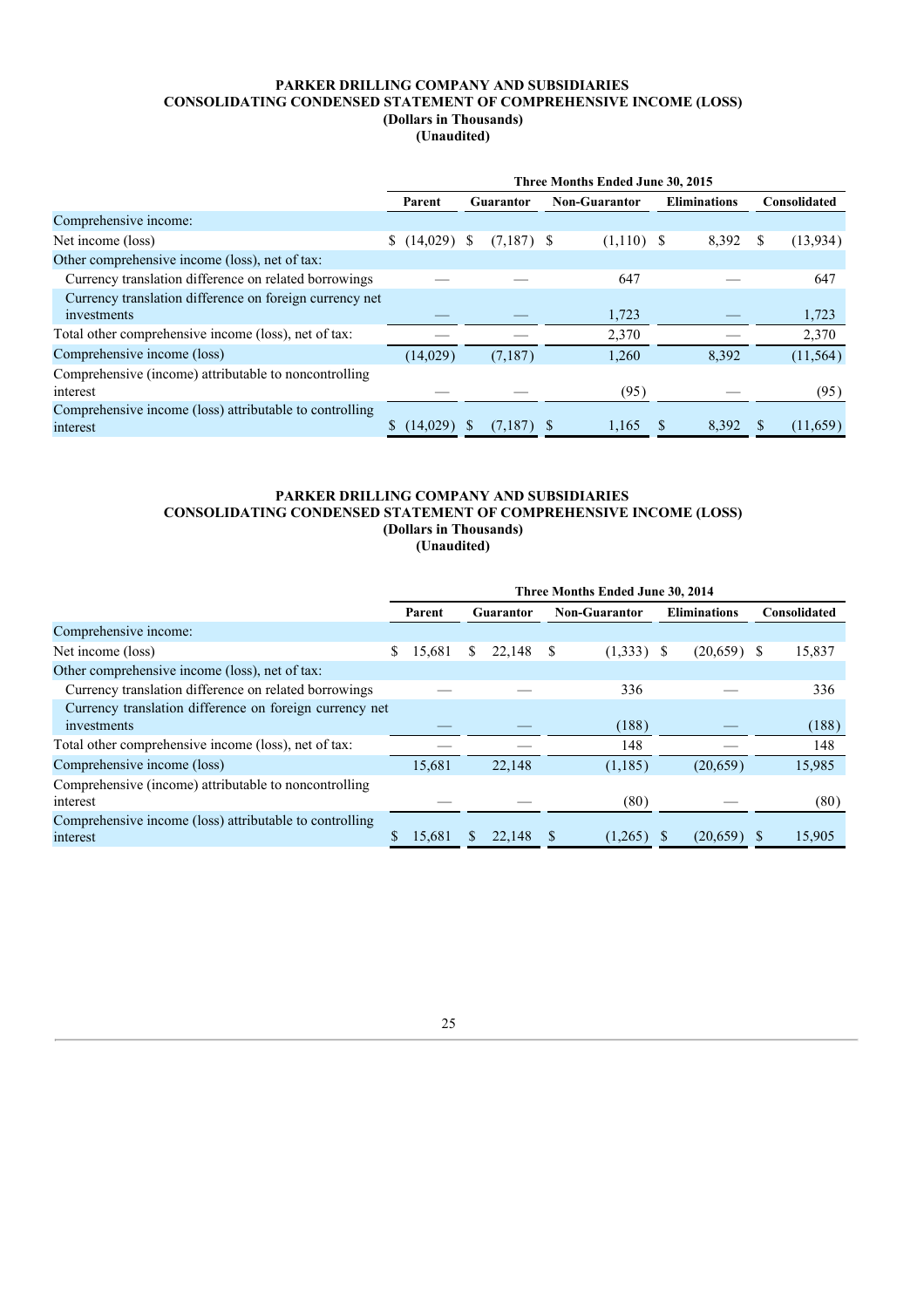## **PARKER DRILLING COMPANY AND SUBSIDIARIES CONSOLIDATING CONDENSED STATEMENT OF COMPREHENSIVE INCOME (LOSS) (Dollars in Thousands)**

**(Unaudited)**

|                                                                     | Six Months Ended June 30, 2015 |           |              |                  |  |                      |   |                     |  |              |
|---------------------------------------------------------------------|--------------------------------|-----------|--------------|------------------|--|----------------------|---|---------------------|--|--------------|
|                                                                     |                                | Parent    |              | <b>Guarantor</b> |  | <b>Non-Guarantor</b> |   | <b>Eliminations</b> |  | Consolidated |
| Comprehensive income:                                               |                                |           |              |                  |  |                      |   |                     |  |              |
| Net income (loss)                                                   | \$                             | (10, 807) | <sup>S</sup> | $(4,868)$ \$     |  | 6,116                | S | (597)               |  | (10, 156)    |
| Other comprehensive income (loss), net of tax:                      |                                |           |              |                  |  |                      |   |                     |  |              |
| Currency translation difference on related borrowings               |                                |           |              |                  |  | (1,023)              |   |                     |  | (1,023)      |
| Currency translation difference on foreign currency                 |                                |           |              |                  |  |                      |   |                     |  |              |
| net investments                                                     |                                |           |              |                  |  | 874                  |   |                     |  | 874          |
| Total other comprehensive income (loss), net of tax:                |                                |           |              |                  |  | (149)                |   |                     |  | (149)        |
| Comprehensive income (loss)                                         |                                | (10, 807) |              | (4,868)          |  | 5,967                |   | (597)               |  | (10, 305)    |
| Comprehensive (income) attributable to noncontrolling               |                                |           |              |                  |  |                      |   |                     |  |              |
| interest                                                            |                                |           |              |                  |  | (489)                |   |                     |  | (489)        |
| Comprehensive income (loss) attributable to controlling<br>interest |                                | (10, 807) |              | (4,868)          |  | 5,478                |   | (597)               |  | (10, 794)    |
|                                                                     |                                |           |              |                  |  |                      |   |                     |  |              |

## **PARKER DRILLING COMPANY AND SUBSIDIARIES CONSOLIDATING CONDENSED STATEMENT OF COMPREHENSIVE INCOME (LOSS) (Dollars in Thousands) (Unaudited)**

|                                                                     | Six Months Ended June 30, 2014 |        |     |                  |  |                      |   |                     |  |              |
|---------------------------------------------------------------------|--------------------------------|--------|-----|------------------|--|----------------------|---|---------------------|--|--------------|
|                                                                     |                                | Parent |     | <b>Guarantor</b> |  | <b>Non-Guarantor</b> |   | <b>Eliminations</b> |  | Consolidated |
| Comprehensive income:                                               |                                |        |     |                  |  |                      |   |                     |  |              |
| Net income (loss)                                                   | \$                             | 3,132  | \$  | 34,191           |  | (2,729)              | S | $(31,149)$ \$       |  | 3,445        |
| Other comprehensive income (loss), net of tax:                      |                                |        |     |                  |  |                      |   |                     |  |              |
| Currency translation difference on related borrowings               |                                |        |     |                  |  | (468)                |   |                     |  | (468)        |
| Currency translation difference on foreign currency net             |                                |        |     |                  |  |                      |   |                     |  |              |
| investments                                                         |                                |        |     |                  |  | 511                  |   |                     |  | 511          |
| Total other comprehensive income (loss), net of tax:                |                                |        |     |                  |  | 43                   |   |                     |  | 43           |
| Comprehensive income (loss)                                         |                                | 3,132  |     | 34,191           |  | (2,686)              |   | (31, 149)           |  | 3,488        |
| Comprehensive (income) attributable to noncontrolling               |                                |        |     |                  |  |                      |   |                     |  |              |
| interest                                                            |                                |        |     |                  |  | (234)                |   |                     |  | (234)        |
| Comprehensive income (loss) attributable to controlling<br>interest |                                | 3,132  | \$. | 34.191           |  | (2,920)              |   | (31, 149)           |  | 3,254        |
|                                                                     |                                |        |     |                  |  |                      |   |                     |  |              |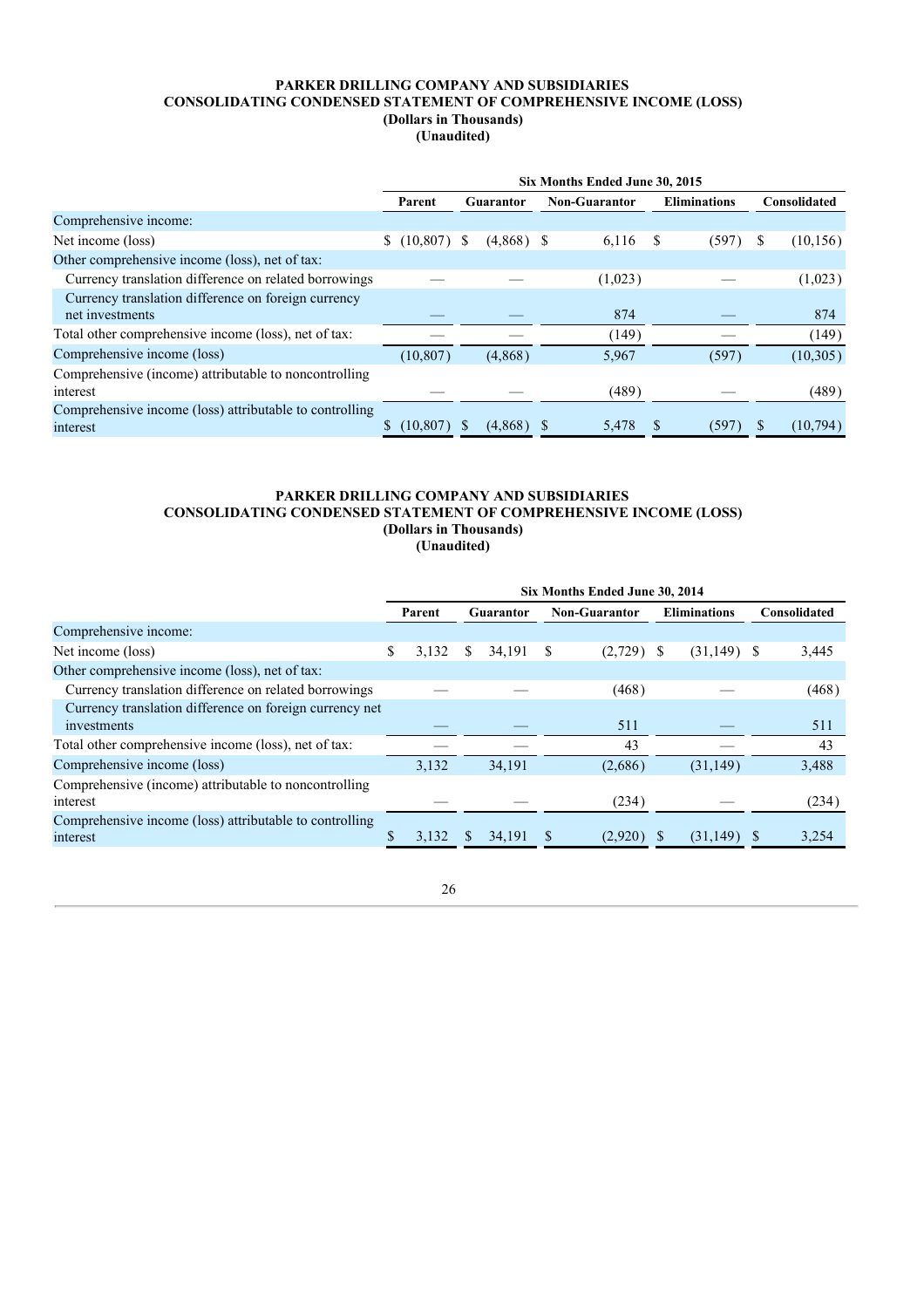| Consolidated<br>Parent<br><b>Non-Guarantor</b><br><b>Eliminations</b><br>Guarantor<br>Cash flows from operating activities:<br><sup>\$</sup><br>$(10, 807)$ \$<br>$(4,868)$ \$<br>\$<br>\$<br>Net income (loss)<br>6,116<br>(597)<br>(10, 156)<br>Adjustments to reconcile net income (loss):<br>78,890<br>Depreciation and amortization<br>47,268<br>31,622<br>306<br>306<br>Accretion of contingent consideration<br>2,316<br>2,316<br>Provision for reduction in carrying value of certain assets<br>Gain on disposition of assets<br>(45)<br>(2,258)<br>(2,303)<br>Deferred income tax expense<br>(22, 414)<br>6,574<br>(1,286)<br>(17, 126)<br>5,308<br>Expenses not requiring cash<br>4,039<br>441<br>828<br>Equity in net earnings of subsidiaries<br>(597)<br>597<br>Change in assets and liabilities:<br>Accounts and notes receivable<br>27,778<br>11,905<br>39,683<br>59,964<br>(77, 427)<br>10,111<br>(7, 352)<br>Other assets<br>29<br>14,890<br>(156)<br>14,763<br>Accounts payable and accrued liabilities<br>229<br>Accrued income taxes<br>2,146<br>(3,611)<br>(1,236)<br>Net cash provided by (used in) operating activities<br>(105, 031)<br>152,231<br>55,893<br>103,093<br>Cash flows from investing activities:<br>(16, 811)<br>Capital expenditures<br>(37, 794)<br>(54, 605)<br>82<br>206<br>Proceeds from the sale of assets<br>288<br>2,500<br>2,500<br>Proceeds from insurance settlements<br>$\equiv$<br>(10, 431)<br>Acquisition, net of cash acquired<br>(10, 431)<br>(48, 143)<br>(14, 105)<br>(62, 248)<br>Net cash (used in) investing activities<br>Cash flows from financing activities:<br>(30,000)<br>(30,000)<br>Repayments of long-term debt<br>Payment of debt issuance costs<br>(1, 359)<br>(1,359)<br>Excess tax benefit from stock-based compensation<br>(999)<br>(999)<br>142,814<br>(97, 138)<br>(45,676)<br>Intercompany advances, net<br>110,456<br>Net cash provided by (used in) financing activities<br>(97, 138)<br>(45, 676)<br>(32, 358)<br>5,425<br>6,950<br>(3,888)<br>Net change in cash and cash equivalents<br>8,487<br>Cash and cash equivalents at beginning of year<br>36,728<br>13,546<br>58,182<br>108,456<br>$\mathbb S$<br>\$<br>\$<br>\$<br>54,294<br>\$<br>116,943<br>42,153<br>20,496<br>Cash and cash equivalents at end of year | Six Months Ended June 30, 2015 |  |  |  |  |  |  |  |  |  |
|-------------------------------------------------------------------------------------------------------------------------------------------------------------------------------------------------------------------------------------------------------------------------------------------------------------------------------------------------------------------------------------------------------------------------------------------------------------------------------------------------------------------------------------------------------------------------------------------------------------------------------------------------------------------------------------------------------------------------------------------------------------------------------------------------------------------------------------------------------------------------------------------------------------------------------------------------------------------------------------------------------------------------------------------------------------------------------------------------------------------------------------------------------------------------------------------------------------------------------------------------------------------------------------------------------------------------------------------------------------------------------------------------------------------------------------------------------------------------------------------------------------------------------------------------------------------------------------------------------------------------------------------------------------------------------------------------------------------------------------------------------------------------------------------------------------------------------------------------------------------------------------------------------------------------------------------------------------------------------------------------------------------------------------------------------------------------------------------------------------------------------------------------------------------------------------------------------------------------------------------------------------------------------------------------------|--------------------------------|--|--|--|--|--|--|--|--|--|
|                                                                                                                                                                                                                                                                                                                                                                                                                                                                                                                                                                                                                                                                                                                                                                                                                                                                                                                                                                                                                                                                                                                                                                                                                                                                                                                                                                                                                                                                                                                                                                                                                                                                                                                                                                                                                                                                                                                                                                                                                                                                                                                                                                                                                                                                                                       |                                |  |  |  |  |  |  |  |  |  |
|                                                                                                                                                                                                                                                                                                                                                                                                                                                                                                                                                                                                                                                                                                                                                                                                                                                                                                                                                                                                                                                                                                                                                                                                                                                                                                                                                                                                                                                                                                                                                                                                                                                                                                                                                                                                                                                                                                                                                                                                                                                                                                                                                                                                                                                                                                       |                                |  |  |  |  |  |  |  |  |  |
|                                                                                                                                                                                                                                                                                                                                                                                                                                                                                                                                                                                                                                                                                                                                                                                                                                                                                                                                                                                                                                                                                                                                                                                                                                                                                                                                                                                                                                                                                                                                                                                                                                                                                                                                                                                                                                                                                                                                                                                                                                                                                                                                                                                                                                                                                                       |                                |  |  |  |  |  |  |  |  |  |
|                                                                                                                                                                                                                                                                                                                                                                                                                                                                                                                                                                                                                                                                                                                                                                                                                                                                                                                                                                                                                                                                                                                                                                                                                                                                                                                                                                                                                                                                                                                                                                                                                                                                                                                                                                                                                                                                                                                                                                                                                                                                                                                                                                                                                                                                                                       |                                |  |  |  |  |  |  |  |  |  |
|                                                                                                                                                                                                                                                                                                                                                                                                                                                                                                                                                                                                                                                                                                                                                                                                                                                                                                                                                                                                                                                                                                                                                                                                                                                                                                                                                                                                                                                                                                                                                                                                                                                                                                                                                                                                                                                                                                                                                                                                                                                                                                                                                                                                                                                                                                       |                                |  |  |  |  |  |  |  |  |  |
|                                                                                                                                                                                                                                                                                                                                                                                                                                                                                                                                                                                                                                                                                                                                                                                                                                                                                                                                                                                                                                                                                                                                                                                                                                                                                                                                                                                                                                                                                                                                                                                                                                                                                                                                                                                                                                                                                                                                                                                                                                                                                                                                                                                                                                                                                                       |                                |  |  |  |  |  |  |  |  |  |
|                                                                                                                                                                                                                                                                                                                                                                                                                                                                                                                                                                                                                                                                                                                                                                                                                                                                                                                                                                                                                                                                                                                                                                                                                                                                                                                                                                                                                                                                                                                                                                                                                                                                                                                                                                                                                                                                                                                                                                                                                                                                                                                                                                                                                                                                                                       |                                |  |  |  |  |  |  |  |  |  |
|                                                                                                                                                                                                                                                                                                                                                                                                                                                                                                                                                                                                                                                                                                                                                                                                                                                                                                                                                                                                                                                                                                                                                                                                                                                                                                                                                                                                                                                                                                                                                                                                                                                                                                                                                                                                                                                                                                                                                                                                                                                                                                                                                                                                                                                                                                       |                                |  |  |  |  |  |  |  |  |  |
|                                                                                                                                                                                                                                                                                                                                                                                                                                                                                                                                                                                                                                                                                                                                                                                                                                                                                                                                                                                                                                                                                                                                                                                                                                                                                                                                                                                                                                                                                                                                                                                                                                                                                                                                                                                                                                                                                                                                                                                                                                                                                                                                                                                                                                                                                                       |                                |  |  |  |  |  |  |  |  |  |
|                                                                                                                                                                                                                                                                                                                                                                                                                                                                                                                                                                                                                                                                                                                                                                                                                                                                                                                                                                                                                                                                                                                                                                                                                                                                                                                                                                                                                                                                                                                                                                                                                                                                                                                                                                                                                                                                                                                                                                                                                                                                                                                                                                                                                                                                                                       |                                |  |  |  |  |  |  |  |  |  |
|                                                                                                                                                                                                                                                                                                                                                                                                                                                                                                                                                                                                                                                                                                                                                                                                                                                                                                                                                                                                                                                                                                                                                                                                                                                                                                                                                                                                                                                                                                                                                                                                                                                                                                                                                                                                                                                                                                                                                                                                                                                                                                                                                                                                                                                                                                       |                                |  |  |  |  |  |  |  |  |  |
|                                                                                                                                                                                                                                                                                                                                                                                                                                                                                                                                                                                                                                                                                                                                                                                                                                                                                                                                                                                                                                                                                                                                                                                                                                                                                                                                                                                                                                                                                                                                                                                                                                                                                                                                                                                                                                                                                                                                                                                                                                                                                                                                                                                                                                                                                                       |                                |  |  |  |  |  |  |  |  |  |
|                                                                                                                                                                                                                                                                                                                                                                                                                                                                                                                                                                                                                                                                                                                                                                                                                                                                                                                                                                                                                                                                                                                                                                                                                                                                                                                                                                                                                                                                                                                                                                                                                                                                                                                                                                                                                                                                                                                                                                                                                                                                                                                                                                                                                                                                                                       |                                |  |  |  |  |  |  |  |  |  |
|                                                                                                                                                                                                                                                                                                                                                                                                                                                                                                                                                                                                                                                                                                                                                                                                                                                                                                                                                                                                                                                                                                                                                                                                                                                                                                                                                                                                                                                                                                                                                                                                                                                                                                                                                                                                                                                                                                                                                                                                                                                                                                                                                                                                                                                                                                       |                                |  |  |  |  |  |  |  |  |  |
|                                                                                                                                                                                                                                                                                                                                                                                                                                                                                                                                                                                                                                                                                                                                                                                                                                                                                                                                                                                                                                                                                                                                                                                                                                                                                                                                                                                                                                                                                                                                                                                                                                                                                                                                                                                                                                                                                                                                                                                                                                                                                                                                                                                                                                                                                                       |                                |  |  |  |  |  |  |  |  |  |
|                                                                                                                                                                                                                                                                                                                                                                                                                                                                                                                                                                                                                                                                                                                                                                                                                                                                                                                                                                                                                                                                                                                                                                                                                                                                                                                                                                                                                                                                                                                                                                                                                                                                                                                                                                                                                                                                                                                                                                                                                                                                                                                                                                                                                                                                                                       |                                |  |  |  |  |  |  |  |  |  |
|                                                                                                                                                                                                                                                                                                                                                                                                                                                                                                                                                                                                                                                                                                                                                                                                                                                                                                                                                                                                                                                                                                                                                                                                                                                                                                                                                                                                                                                                                                                                                                                                                                                                                                                                                                                                                                                                                                                                                                                                                                                                                                                                                                                                                                                                                                       |                                |  |  |  |  |  |  |  |  |  |
|                                                                                                                                                                                                                                                                                                                                                                                                                                                                                                                                                                                                                                                                                                                                                                                                                                                                                                                                                                                                                                                                                                                                                                                                                                                                                                                                                                                                                                                                                                                                                                                                                                                                                                                                                                                                                                                                                                                                                                                                                                                                                                                                                                                                                                                                                                       |                                |  |  |  |  |  |  |  |  |  |
|                                                                                                                                                                                                                                                                                                                                                                                                                                                                                                                                                                                                                                                                                                                                                                                                                                                                                                                                                                                                                                                                                                                                                                                                                                                                                                                                                                                                                                                                                                                                                                                                                                                                                                                                                                                                                                                                                                                                                                                                                                                                                                                                                                                                                                                                                                       |                                |  |  |  |  |  |  |  |  |  |
|                                                                                                                                                                                                                                                                                                                                                                                                                                                                                                                                                                                                                                                                                                                                                                                                                                                                                                                                                                                                                                                                                                                                                                                                                                                                                                                                                                                                                                                                                                                                                                                                                                                                                                                                                                                                                                                                                                                                                                                                                                                                                                                                                                                                                                                                                                       |                                |  |  |  |  |  |  |  |  |  |
|                                                                                                                                                                                                                                                                                                                                                                                                                                                                                                                                                                                                                                                                                                                                                                                                                                                                                                                                                                                                                                                                                                                                                                                                                                                                                                                                                                                                                                                                                                                                                                                                                                                                                                                                                                                                                                                                                                                                                                                                                                                                                                                                                                                                                                                                                                       |                                |  |  |  |  |  |  |  |  |  |
|                                                                                                                                                                                                                                                                                                                                                                                                                                                                                                                                                                                                                                                                                                                                                                                                                                                                                                                                                                                                                                                                                                                                                                                                                                                                                                                                                                                                                                                                                                                                                                                                                                                                                                                                                                                                                                                                                                                                                                                                                                                                                                                                                                                                                                                                                                       |                                |  |  |  |  |  |  |  |  |  |
|                                                                                                                                                                                                                                                                                                                                                                                                                                                                                                                                                                                                                                                                                                                                                                                                                                                                                                                                                                                                                                                                                                                                                                                                                                                                                                                                                                                                                                                                                                                                                                                                                                                                                                                                                                                                                                                                                                                                                                                                                                                                                                                                                                                                                                                                                                       |                                |  |  |  |  |  |  |  |  |  |
|                                                                                                                                                                                                                                                                                                                                                                                                                                                                                                                                                                                                                                                                                                                                                                                                                                                                                                                                                                                                                                                                                                                                                                                                                                                                                                                                                                                                                                                                                                                                                                                                                                                                                                                                                                                                                                                                                                                                                                                                                                                                                                                                                                                                                                                                                                       |                                |  |  |  |  |  |  |  |  |  |
|                                                                                                                                                                                                                                                                                                                                                                                                                                                                                                                                                                                                                                                                                                                                                                                                                                                                                                                                                                                                                                                                                                                                                                                                                                                                                                                                                                                                                                                                                                                                                                                                                                                                                                                                                                                                                                                                                                                                                                                                                                                                                                                                                                                                                                                                                                       |                                |  |  |  |  |  |  |  |  |  |
|                                                                                                                                                                                                                                                                                                                                                                                                                                                                                                                                                                                                                                                                                                                                                                                                                                                                                                                                                                                                                                                                                                                                                                                                                                                                                                                                                                                                                                                                                                                                                                                                                                                                                                                                                                                                                                                                                                                                                                                                                                                                                                                                                                                                                                                                                                       |                                |  |  |  |  |  |  |  |  |  |
|                                                                                                                                                                                                                                                                                                                                                                                                                                                                                                                                                                                                                                                                                                                                                                                                                                                                                                                                                                                                                                                                                                                                                                                                                                                                                                                                                                                                                                                                                                                                                                                                                                                                                                                                                                                                                                                                                                                                                                                                                                                                                                                                                                                                                                                                                                       |                                |  |  |  |  |  |  |  |  |  |
|                                                                                                                                                                                                                                                                                                                                                                                                                                                                                                                                                                                                                                                                                                                                                                                                                                                                                                                                                                                                                                                                                                                                                                                                                                                                                                                                                                                                                                                                                                                                                                                                                                                                                                                                                                                                                                                                                                                                                                                                                                                                                                                                                                                                                                                                                                       |                                |  |  |  |  |  |  |  |  |  |
|                                                                                                                                                                                                                                                                                                                                                                                                                                                                                                                                                                                                                                                                                                                                                                                                                                                                                                                                                                                                                                                                                                                                                                                                                                                                                                                                                                                                                                                                                                                                                                                                                                                                                                                                                                                                                                                                                                                                                                                                                                                                                                                                                                                                                                                                                                       |                                |  |  |  |  |  |  |  |  |  |
|                                                                                                                                                                                                                                                                                                                                                                                                                                                                                                                                                                                                                                                                                                                                                                                                                                                                                                                                                                                                                                                                                                                                                                                                                                                                                                                                                                                                                                                                                                                                                                                                                                                                                                                                                                                                                                                                                                                                                                                                                                                                                                                                                                                                                                                                                                       |                                |  |  |  |  |  |  |  |  |  |
|                                                                                                                                                                                                                                                                                                                                                                                                                                                                                                                                                                                                                                                                                                                                                                                                                                                                                                                                                                                                                                                                                                                                                                                                                                                                                                                                                                                                                                                                                                                                                                                                                                                                                                                                                                                                                                                                                                                                                                                                                                                                                                                                                                                                                                                                                                       |                                |  |  |  |  |  |  |  |  |  |
|                                                                                                                                                                                                                                                                                                                                                                                                                                                                                                                                                                                                                                                                                                                                                                                                                                                                                                                                                                                                                                                                                                                                                                                                                                                                                                                                                                                                                                                                                                                                                                                                                                                                                                                                                                                                                                                                                                                                                                                                                                                                                                                                                                                                                                                                                                       |                                |  |  |  |  |  |  |  |  |  |
|                                                                                                                                                                                                                                                                                                                                                                                                                                                                                                                                                                                                                                                                                                                                                                                                                                                                                                                                                                                                                                                                                                                                                                                                                                                                                                                                                                                                                                                                                                                                                                                                                                                                                                                                                                                                                                                                                                                                                                                                                                                                                                                                                                                                                                                                                                       |                                |  |  |  |  |  |  |  |  |  |
|                                                                                                                                                                                                                                                                                                                                                                                                                                                                                                                                                                                                                                                                                                                                                                                                                                                                                                                                                                                                                                                                                                                                                                                                                                                                                                                                                                                                                                                                                                                                                                                                                                                                                                                                                                                                                                                                                                                                                                                                                                                                                                                                                                                                                                                                                                       |                                |  |  |  |  |  |  |  |  |  |
|                                                                                                                                                                                                                                                                                                                                                                                                                                                                                                                                                                                                                                                                                                                                                                                                                                                                                                                                                                                                                                                                                                                                                                                                                                                                                                                                                                                                                                                                                                                                                                                                                                                                                                                                                                                                                                                                                                                                                                                                                                                                                                                                                                                                                                                                                                       |                                |  |  |  |  |  |  |  |  |  |
|                                                                                                                                                                                                                                                                                                                                                                                                                                                                                                                                                                                                                                                                                                                                                                                                                                                                                                                                                                                                                                                                                                                                                                                                                                                                                                                                                                                                                                                                                                                                                                                                                                                                                                                                                                                                                                                                                                                                                                                                                                                                                                                                                                                                                                                                                                       |                                |  |  |  |  |  |  |  |  |  |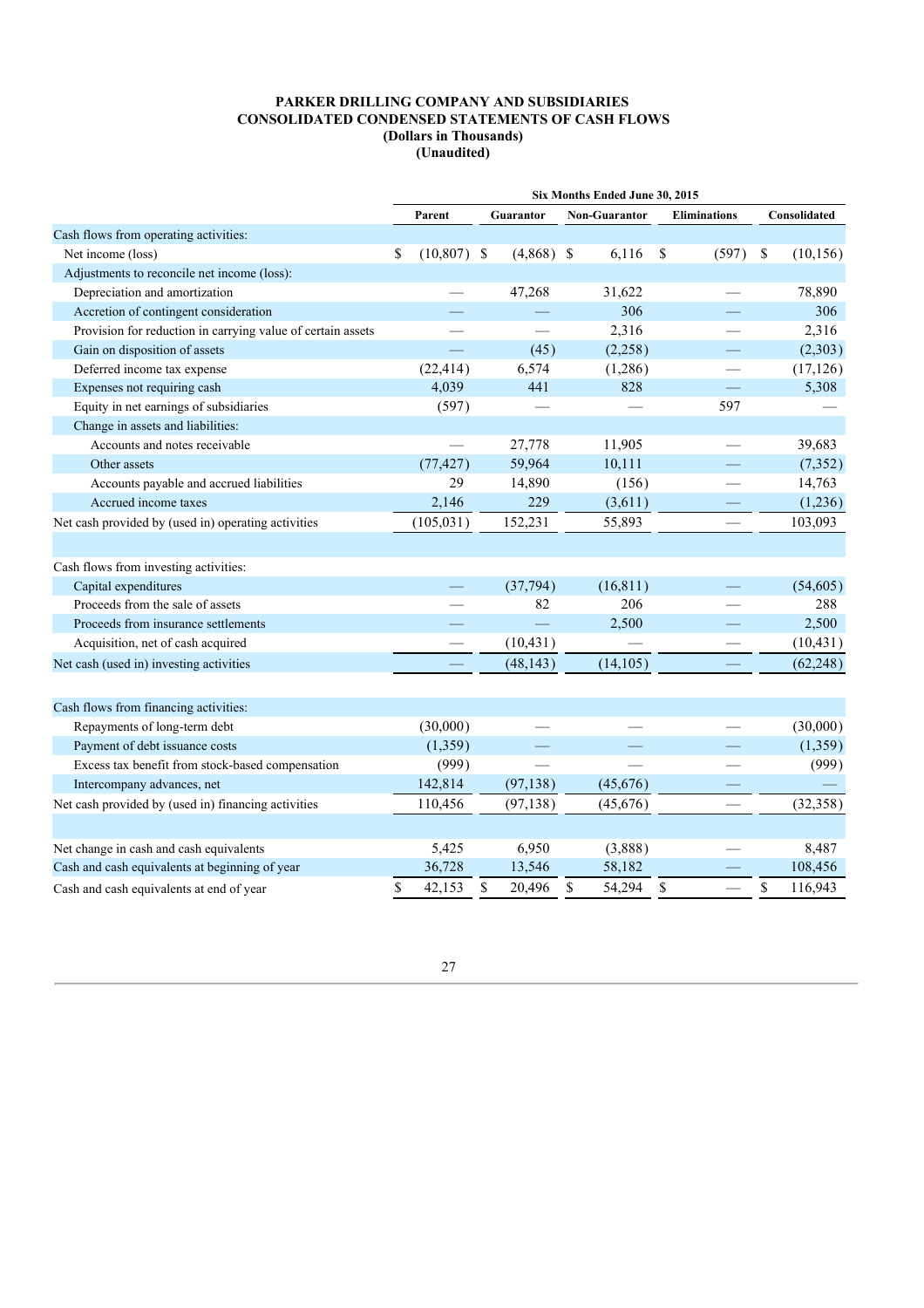|                                                     | Six Months Ended June 30, 2014 |           |    |                  |                                     |      |                     |              |  |
|-----------------------------------------------------|--------------------------------|-----------|----|------------------|-------------------------------------|------|---------------------|--------------|--|
|                                                     |                                | Parent    |    | <b>Guarantor</b> | <b>Non-Guarantor</b>                |      | <b>Eliminations</b> | Consolidated |  |
| Cash flows from operating activities:               |                                |           |    |                  |                                     |      |                     |              |  |
| Net income (loss)                                   | \$                             | 3,132     | \$ | 34,191           | \$<br>$(2,729)$ \$                  |      | $(31,149)$ \$       | 3,445        |  |
| Adjustments to reconcile net income (loss)          |                                |           |    |                  |                                     |      |                     |              |  |
| Depreciation and amortization                       |                                |           |    | 41,175           | 29,342                              |      |                     | 70,517       |  |
| Loss on extinguishment of debt                      |                                | 30,152    |    |                  |                                     |      |                     | 30,152       |  |
| Gain on disposition of assets                       |                                | 80        |    | (432)            | (538)                               |      |                     | (890)        |  |
| Deferred income tax expense                         |                                | (19,621)  |    | 8,917            | 2,346                               |      |                     | (8,358)      |  |
| Expenses not requiring cash                         |                                | 7,939     |    | (997)            | 1,806                               |      |                     | 8,748        |  |
| Equity in net earnings of subsidiaries              |                                | (31, 149) |    |                  |                                     |      | 31,149              |              |  |
| Change in assets and liabilities:                   |                                |           |    |                  |                                     |      |                     |              |  |
| Accounts and notes receivable                       |                                |           |    | (6, 132)         | 5,066                               |      |                     | (1,066)      |  |
| Other assets                                        |                                | 37,589    |    | (51, 431)        | 13,065                              |      |                     | (777)        |  |
| Accounts payable and accrued liabilities            |                                | (19,629)  |    | 20,886           | 4,532                               |      | ٠                   | 5,789        |  |
| Accrued income taxes                                |                                | (5,231)   |    | 9,481            | (8,237)                             |      |                     | (3,987)      |  |
| Net cash provided by (used in) operating activities |                                | 3,262     |    | 55,658           | 44,653                              |      |                     | 103,573      |  |
|                                                     |                                |           |    |                  |                                     |      |                     |              |  |
| Cash flows from investing activities:               |                                |           |    |                  |                                     |      |                     |              |  |
| Capital expenditures                                |                                |           |    | (79, 374)        | (26, 814)                           |      |                     | (106, 188)   |  |
| Proceeds from the sale of assets                    |                                |           |    | 1,008            | 2,338                               |      |                     | 3,346        |  |
| Net cash (used in) investing activities             |                                |           |    | (78, 366)        | (24, 476)                           |      |                     | (102, 842)   |  |
|                                                     |                                |           |    |                  |                                     |      |                     |              |  |
| Cash flows from financing activities:               |                                |           |    |                  |                                     |      |                     |              |  |
| Proceeds from debt issuance                         |                                | 400,000   |    |                  |                                     |      |                     | 400,000      |  |
| Repayments of long-term debt                        |                                | (430,000) |    |                  |                                     |      |                     | (430,000)    |  |
| Payment of debt issuance costs                      |                                | (7, 425)  |    |                  |                                     |      |                     | (7, 425)     |  |
| Payment of debt extinguishment costs                |                                | (26,214)  |    |                  |                                     |      |                     | (26, 214)    |  |
| Excess tax benefit from stock-based compensation    |                                | 665       |    |                  |                                     |      |                     | 665          |  |
| Intercompany advances, net                          |                                | (2,619)   |    | 21,836           | (19,217)                            |      |                     |              |  |
| Net cash provided by (used in) financing activities |                                | (65, 593) |    | 21,836           | (19,217)                            |      |                     | (62, 974)    |  |
|                                                     |                                |           |    |                  |                                     |      |                     |              |  |
| Net change in cash and cash equivalents             |                                | (62, 331) |    | (872)            | 960                                 |      |                     | (62, 243)    |  |
| Cash and cash equivalents at beginning of year      |                                | 88,697    |    | 8,310            | 51,682                              |      |                     | 148,689      |  |
| Cash and cash equivalents at end of year            | \$                             | 26,366    | \$ | 7,438            | $\boldsymbol{\mathsf{S}}$<br>52,642 | $\$$ |                     | \$<br>86,446 |  |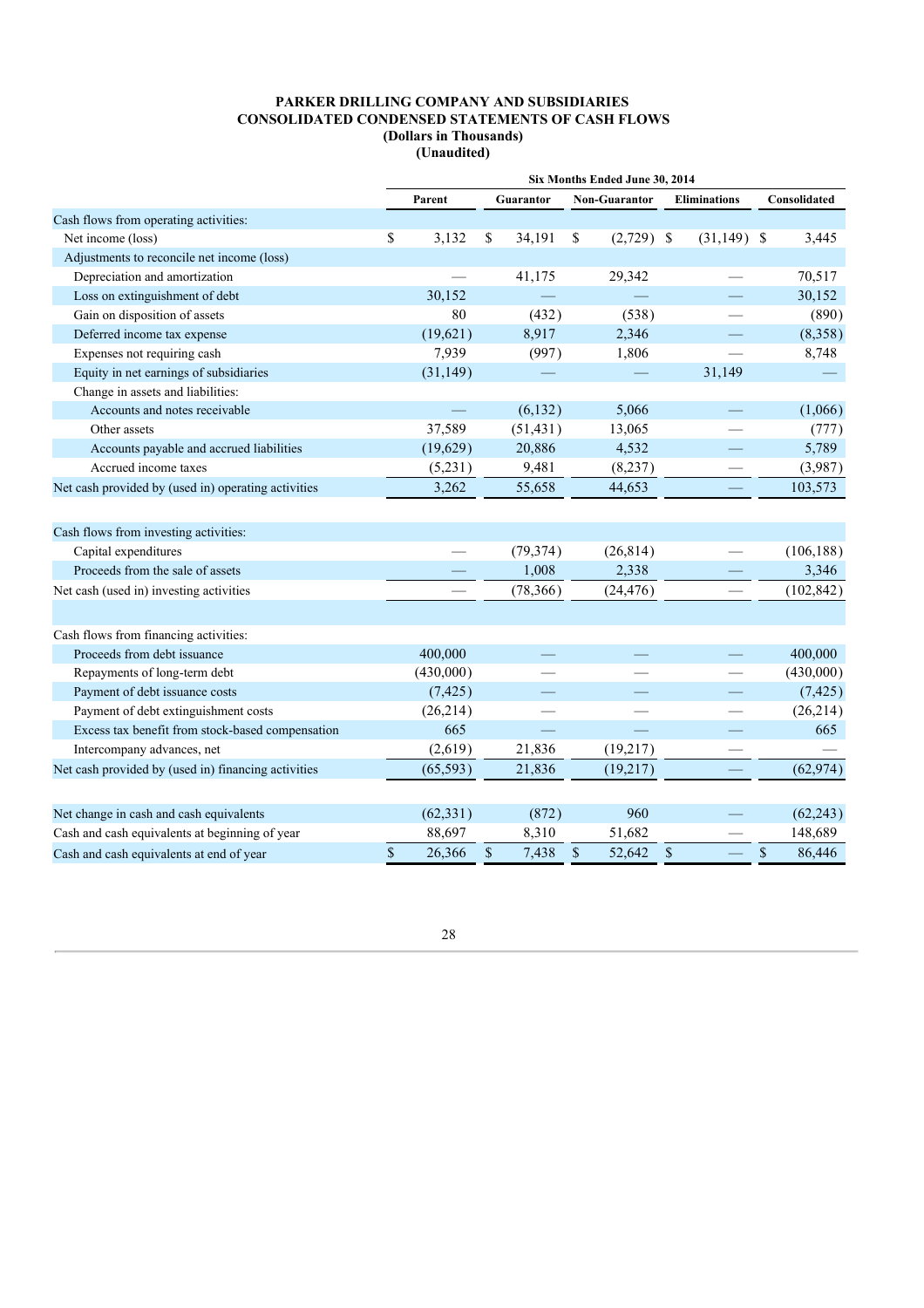## **Item 2. Management's Discussion and Analysis of Financial Condition and Results of Operations**

Management's discussion and analysis (MD&A) should be read in conjunction with Item 1. Financial Statements.

## **DISCLOSURE NOTE REGARDING FORWARD-LOOKING STATEMENTS**

This Form 10-Q contains statements that are "forward-looking statements" within the meaning of Section 27A of the Securities Act of 1933, as amended (the Securities Act), and Section 21E of the Securities Exchange Act of 1934, as amended (the Exchange Act). All statements contained in this Form 10-Q, other than statements of historical facts, are forward-looking statements for purposes of these provisions, including any statements regarding:

- stability or volatility of prices and demand for oil and natural gas;
- levels of oil and natural gas exploration and production activities;
- demand for drilling and drilling-related services and demand for rental tools and related services;
- our future operating results and profitability;
- our future rig utilization, dayrates and rental tools activity;
- entering into new, or extending existing, drilling services or rental tools services contracts and our expectations concerning when operations will commence under such contracts;
- continuation of existing contracts for drilling services and rental tools services for their stated duration and rate;
- entry into new markets or potential exit from existing markets;
- growth through acquisitions of companies or assets;
- organic growth of our operations;
- construction or upgrades of rigs and expectations regarding when these rigs will commence operations;
- capital expenditures for acquisition of rental tools, rigs, construction of new rigs or major upgrades to existing rigs;
- entering into joint venture agreements;
- our future liquidity;
- the sale or potential sale of assets or references to assets held for sale;
- availability and sources of funds to refinance our debt and expectations of when debt will be reduced;
- the outcome of pending or future legal proceedings, investigations, tax assessments and other claims;
- the availability of insurance coverage for pending or future claims;
- the enforceability of contractual indemnification in relation to pending or future claims; and
- compliance with covenants under our debt agreements.

In some cases, you can identify these statements by forward-looking words such as "anticipate," "believe," "could," "estimate," "expect," "intend," "outlook," "may," "should," "will" and "would" or similar words. Forward-looking statements are based on certain assumptions and analyses we make in light of our experience and perception of historical trends, current conditions, expected future developments and other factors we believe are relevant. Although we believe that our assumptions are reasonable based on information currently available, those assumptions are subject to significant risks and uncertainties, many of which are outside of our control. The following factors, as well as any other cautionary language included in this Form 10-Q, provide examples of risks, uncertainties and events that may cause our actual results to differ materially from the expectations we describe in our forward-looking statements:

- fluctuations in the market prices of oil and natural gas, including the inability or unwillingness of our customers to fund drilling programs in low price cycles;
- worldwide economic and business conditions that adversely affect market conditions and/or the cost of doing business, including potential currency devaluations or collapses;
- our inability to access the credit markets and U.S. credit market volatility;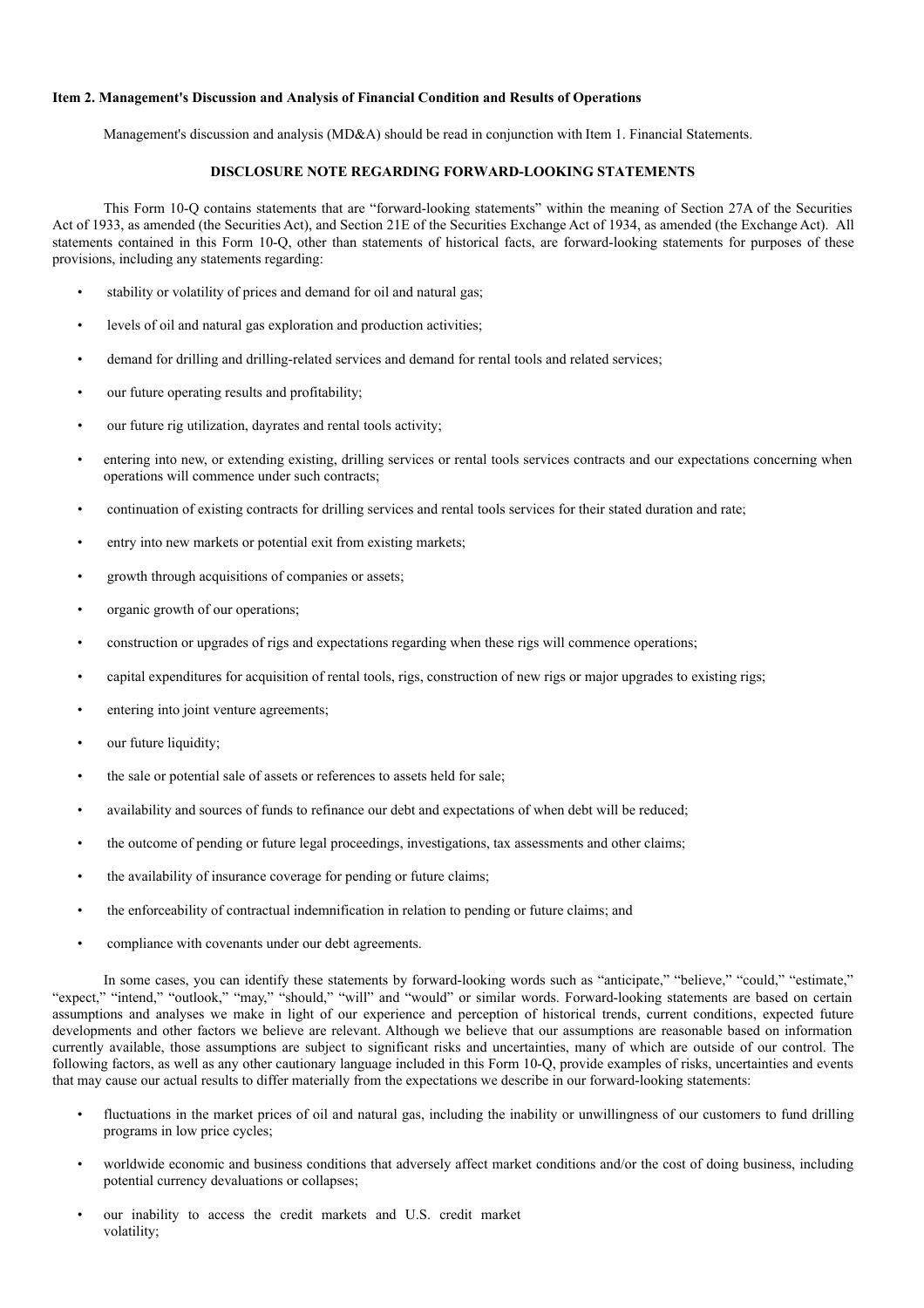• the U.S. economy and the demand for oil and natural gas;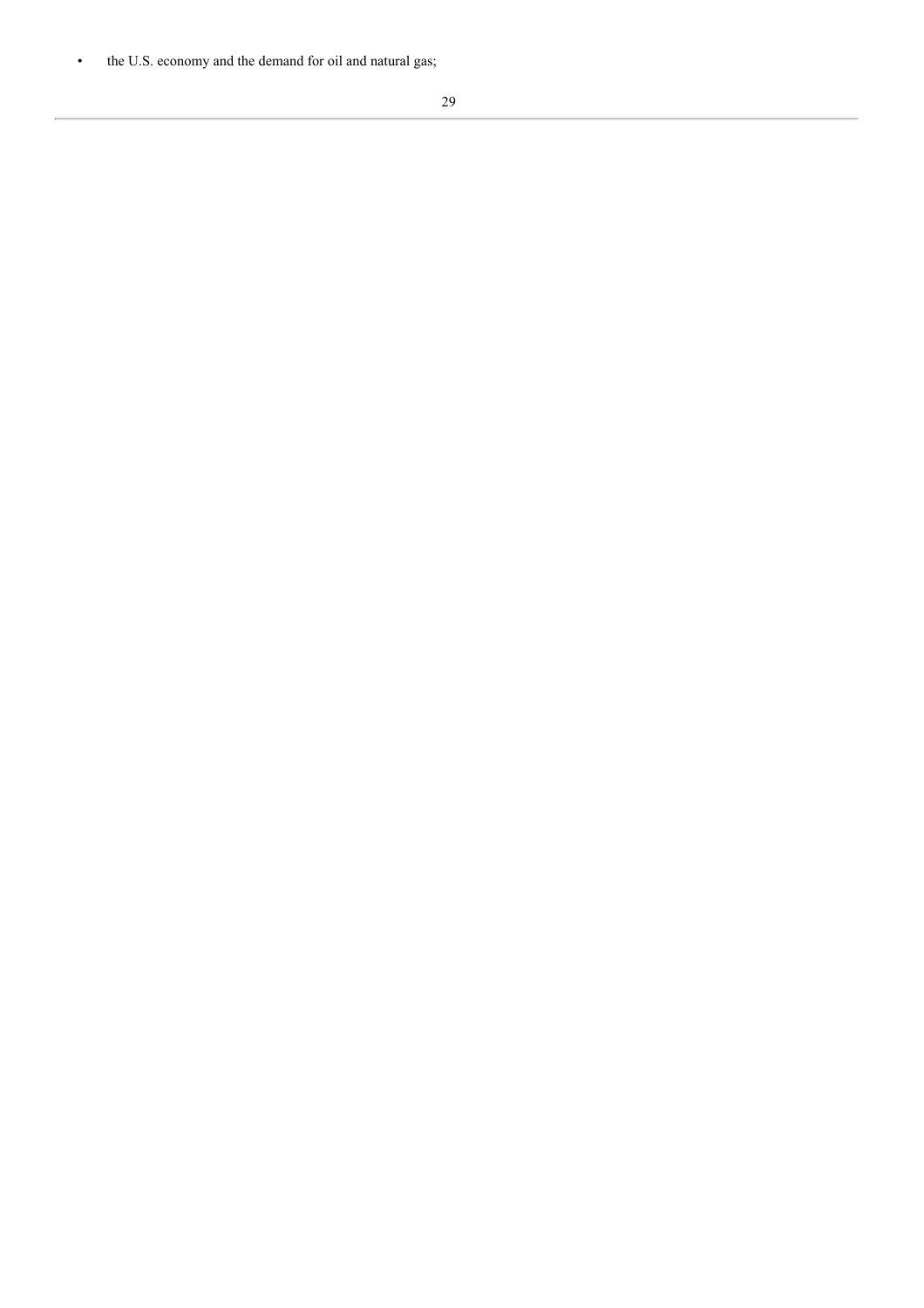- low U.S. oil and natural gas prices that could adversely affect our U.S. drilling services, barge rig and U.S. rental tools services businesses;
- worldwide demand for oil;
- imposition of trade restrictions, including additional economic sanctions and export/re-export controls affecting our business operations in Russia;
- unanticipated operating hazards and uninsured risks;
- political instability, terrorism or war;
- governmental regulations, including changes in accounting rules or tax laws that adversely affect the cost of doing business or our ability to remit funds to the U.S.;
- changes in the tax laws that would allow double taxation on foreign sourced income;
- the outcome of investigations into possible violations of laws;
- adverse environmental events:
- adverse weather conditions;
- global health concerns;
- changes in the concentration of customer and supplier relationships;
- ability of our customers and suppliers to obtain financing for their operations;
- unexpected cost increases for new construction and upgrade and refurbishment projects;
- delays in obtaining components for capital projects and in ongoing operational maintenance and equipment certifications;
- shortages of skilled labor;
- unanticipated cancellation of contracts by customers or operators;
- breakdown of equipment;
- other operational challenges including our ability to effectively reactivate stacked rigs and delays in start-up or commissioning of rigs;
- inability to obtain, or delays in obtaining, licenses and permits necessary to operate, move or transport our rigs, rig components, rental tools and related equipment;
- inability to access or restrictions on access to our rigs, field locations and other facilities;
- changes in competition;
- any failure to realize expected benefits from acquisitions;
- the effect of litigation and contingencies; and
- other similar factors, some of which are discussed in documents referred to or incorporated by reference into this Form 10-Q and our other reports and filings with the SEC.

Each forward-looking statement speaks only as of the date of this Form 10-Q, and we undertake no obligation to publicly update or revise any forward-looking statements, whether as a result of new information, future events or otherwise. You should be aware that the occurrence of the events described in these risk factors and elsewhere in this Form 10-Q could have a material adverse effect on our business, results of operations, financial condition and cash flows.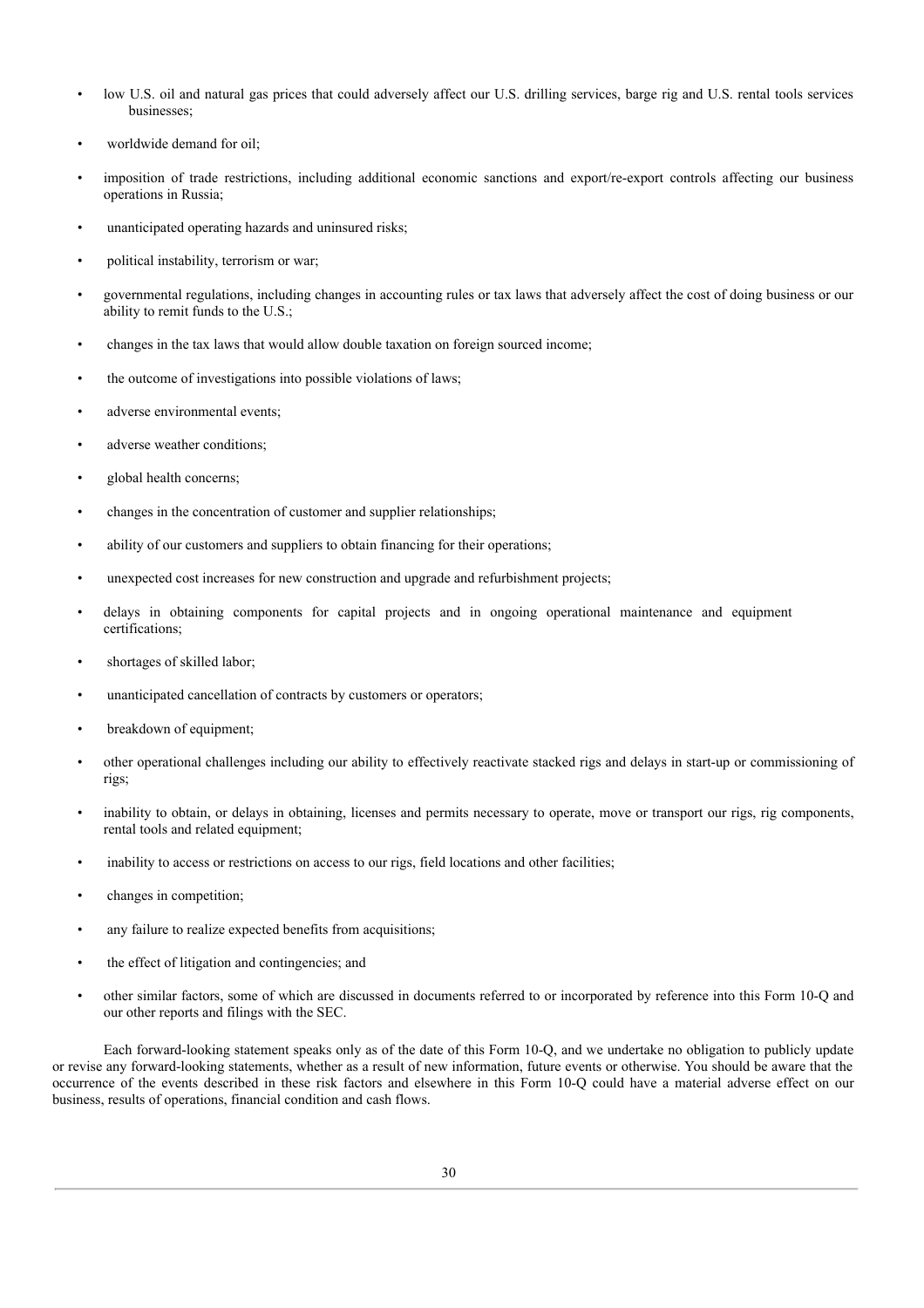## **Overview and Outlook**

#### **Executive Overview**

Since the second quarter of 2014, we have experienced significant declines in our U.S. markets for rental tools and barge drilling services following the sharp drop in oil prices in late 2014. As a result, in our Rental Tools segment, our U.S. tubular goods utilization index declined to 51.7 for the 2015 second quarter, from 91.2 for the 2014 second quarter; and in our U.S. (Lower 48) Drilling segment, our barge rig fleet utilization declined to 14 percent for the 2015 second quarter, from 90 percent for the 2014 second quarter.

While we reported lower rig fleet utilization in our International & Alaska Drilling segment, compared with the prior year's second quarter, we benefited from growth in our international O&M (operations and maintenance) and project services, including the addition of a two-rig extended reach drilling project and a procurement and project management services contract.

Cost reductions throughout the business tempered the impact of the reduced rental tools and drilling activity.

#### **Executive Outlook**

We believe overall energy market conditions will remain at low levels for the remainder of the year, which will impact demand for our products and services. We expect our Rental Tools Services business to continue to be impacted by the severe downturn in U.S. land and shallow water offshore drilling markets, with lower utilization and continued price pressure. Rental tools activity in international markets is expected to be less impacted than the U.S. Despite the challenging market environment for pricing and demand, we expect gross margins for our international rental tools business to be better in 2015 as compared to 2014. Similarly, we expect our Drilling Services business will continue to be impacted by the sharp decline in U.S. drilling, due to continued low barge rig fleet utilization at current commodity prices. We expect this to be tempered by more resilient activity in our International & Alaska Drilling segment. While we have international rigs that have come off contract in recent months, resulting in lower utilization, we expect steady activity from international O&M services and our drilling operations in Alaska.

In response to market conditions, we are focused on lowering our cost base, sustaining our utilization, managing our cash and liquidity, and preserving our ability to respond when conditions improve. We are prepared to make further adjustments to our business to address changing market conditions and take advantage of opportunities as they occur.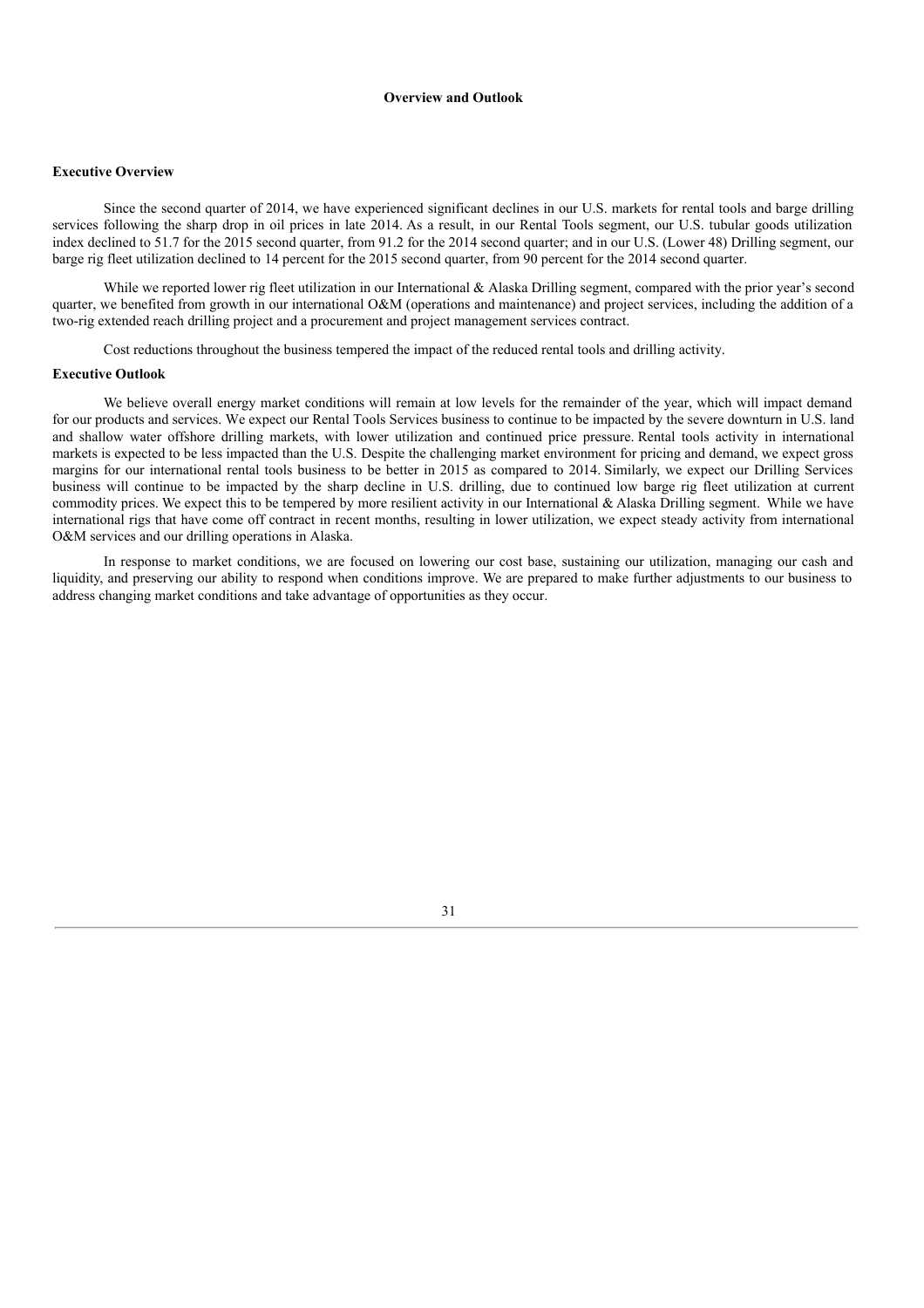## **Results of Operations**

Our business is comprised of two business lines: (1) Drilling Services and (2) Rental Tools Services. Effective with the first quarter of 2015, we aligned our reportable segments with our two core business lines and our current internal organizational structure. We report our Rental Tools Services business as one reportable segment (Rental Tools) and report our Drilling Services business as two reportable segments: (1) U.S. (Lower 48) Drilling and (2) International & Alaska Drilling. We eliminate inter-segment revenue and expenses.

We analyze financial results for each of our reportable segments. The reportable segments presented are consistent with our reportable segments discussed in Note 6 of our condensed consolidated financial statements.

We monitor our reporting segments based on several criteria, including operating gross margin and operating gross margin excluding depreciation and amortization. Operating gross margin excluding depreciation and amortization is computed as revenues less direct operating expenses, and excludes depreciation and amortization expense, where applicable. Operating gross margin percentages are computed as operating gross margin as a percent of revenues. The operating gross margin excluding depreciation and amortization amounts and percentages should not be used as a substitute for those amounts reported under U.S. GAAP. Management believes this information is useful to our investors as it more accurately reflects the cash flow from operations generated by each segment.

## **Three Months Ended June 30, 2015 Compared with Three Months Ended June 30, 2014**

Revenues of \$185.9 million for the three months ended June 30, 2015 decreased \$68.3 million, or 26.9 percent, compared with \$254.2 million for the three months ended June 30, 2014. Operating gross margin decreased \$39.5 million, or 90.8 percent, to \$4.0 million, for the three months ended June 30, 2015 compared with \$43.5 million for the three months ended June 30, 2014.

The following is an analysis of our operating results for the comparable periods by reportable segment:

|                                                                      | Three Months Ended June 30, |           |          |          |         |  |  |
|----------------------------------------------------------------------|-----------------------------|-----------|----------|----------|---------|--|--|
| Dollars in Thousands                                                 |                             | 2015      |          | 2014     |         |  |  |
| Revenues:                                                            |                             |           |          |          |         |  |  |
| Drilling Services:                                                   |                             |           |          |          |         |  |  |
| U.S. (Lower 48) Drilling                                             | \$                          | 6,848     | $4\%$ \$ | 46,085   | 18%     |  |  |
| International & Alaska Drilling                                      |                             | 114,969   | $62\%$   | 120,980  | 48%     |  |  |
| <b>Total Drilling Services</b>                                       |                             | 121,817   | 66%      | 167,065  | 66%     |  |  |
| <b>Rental Tools</b>                                                  |                             | 64,124    | 34%      | 87,169   | 34%     |  |  |
| Total revenues                                                       |                             | 185,941   | 100%     | 254,234  | $100\%$ |  |  |
| Operating gross margin excluding depreciation and amortization:      |                             |           |          |          |         |  |  |
| Drilling Services:                                                   |                             |           |          |          |         |  |  |
| U.S. (Lower 48) Drilling                                             |                             | (1,981)   | n/a      | 22,822   | 50%     |  |  |
| International & Alaska Drilling                                      |                             | 22,640    | 20%      | 23,516   | 19%     |  |  |
| <b>Total Drilling Services</b>                                       |                             | 20,659    | 17%      | 46,338   | 28%     |  |  |
| <b>Rental Tools</b>                                                  |                             | 21,713    | 34%      | 33,327   | 38%     |  |  |
| Total operating gross margin excluding depreciation and amortization |                             | 42,372    | 23%      | 79,665   | 31%     |  |  |
| Depreciation and amortization                                        |                             | (38, 351) |          | (36,180) |         |  |  |
| Total operating gross margin                                         |                             | 4,021     |          | 43,485   |         |  |  |
| General and administrative expense                                   |                             | (9,511)   |          | (7,007)  |         |  |  |
| Provision for Reduction in Carrying Value of Certain Assets          |                             | (2,316)   |          |          |         |  |  |
| Gain (loss) on disposition of assets, net                            |                             | (138)     |          | 1,019    |         |  |  |
| Total operating income (loss)                                        | S                           | (7, 944)  | S        | 37,497   |         |  |  |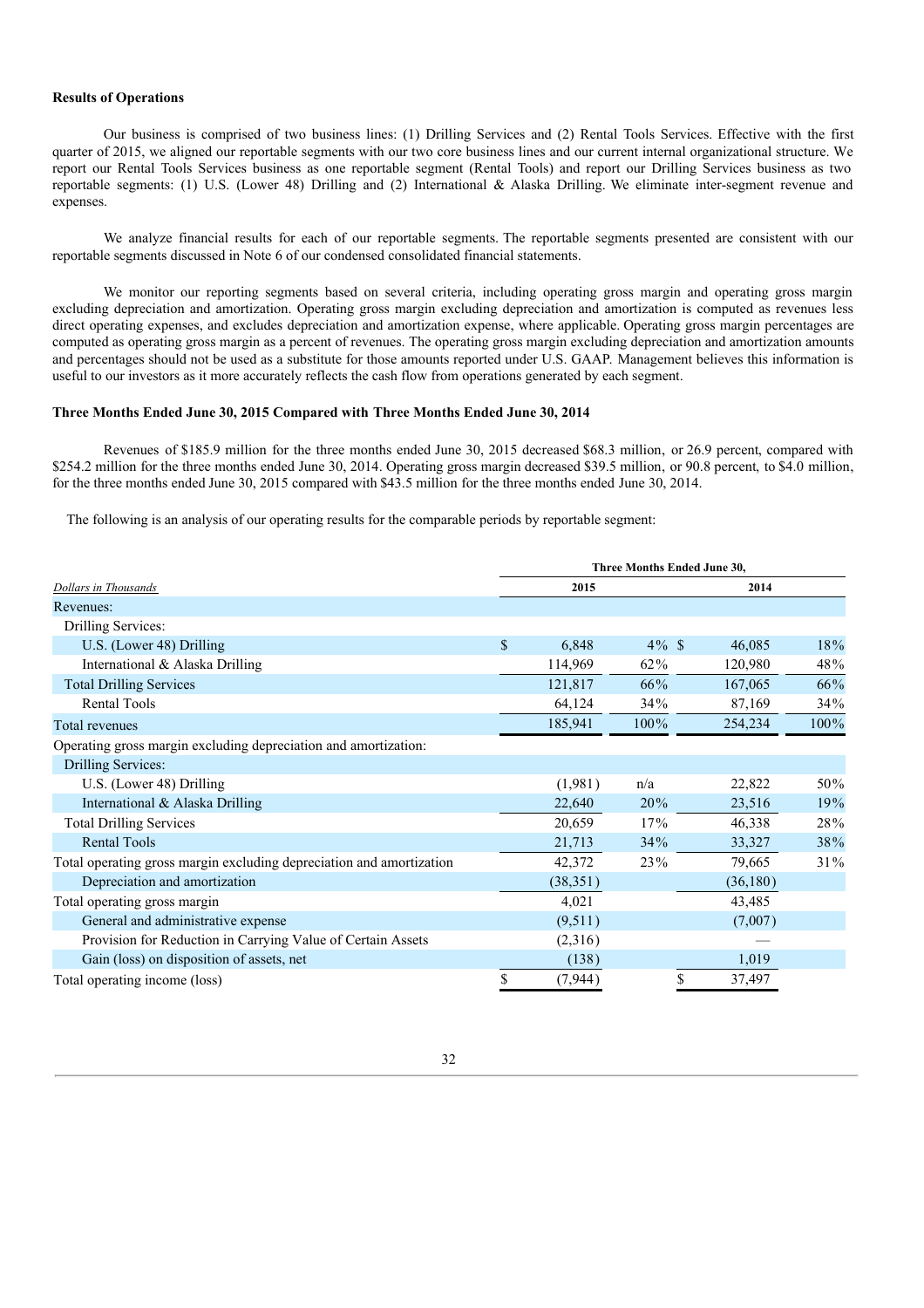Operating gross margin amounts are reconciled to our most comparable U.S. GAAP measure as follows:

| Dollars in Thousands                                              |    | <b>U.S. (Lower 48)</b><br><b>Drilling</b> |   | International &<br>Alaska Drilling |     | Rental<br><b>Tools</b> |    | Total  |
|-------------------------------------------------------------------|----|-------------------------------------------|---|------------------------------------|-----|------------------------|----|--------|
| Three Months Ended June 30, 2015                                  |    |                                           |   |                                    |     |                        |    |        |
| Operating gross margin <sup>(1)</sup>                             | \$ | $(7,552)$ \$                              |   | 6.844                              | -S  | 4,729                  | S  | 4,021  |
| Depreciation and amortization                                     |    | 5,571                                     |   | 15,796                             |     | 16,984                 |    | 38,351 |
| Operating gross margin excluding depreciation and<br>amortization | S  | $(1,981)$ \$                              |   | 22,640                             |     | 21,713                 | -S | 42,372 |
| Three Months Ended June 30, 2014                                  |    |                                           |   |                                    |     |                        |    |        |
| Operating gross margin <sup>(1)</sup>                             | \$ | 17,808                                    | S | 7.913                              | -\$ | 17,764                 | S  | 43,485 |
| Depreciation and amortization                                     |    | 5,014                                     |   | 15,603                             |     | 15,563                 |    | 36,180 |
| Operating gross margin excluding depreciation and<br>amortization | S  | 22,822                                    |   | 23.516                             |     | 33,327                 |    | 79,665 |

(1) Operating gross margin is calculated as revenues less direct operating expenses, including depreciation and amortization expense.

The following table presents our average utilization rates and rigs available for service for the three months ended June 30, 2015 and 2014.

|                                                               | Three Months Ended June 30, |         |
|---------------------------------------------------------------|-----------------------------|---------|
|                                                               | 2015                        | 2014    |
| U.S. (Lower 48) Drilling                                      |                             |         |
| Rigs available for service (1)                                | 13.0                        | 11.5    |
| Utilization rate of rigs available for service <sup>(2)</sup> | 14%                         | $90\%$  |
| <b>International &amp; Alaska Drilling</b>                    |                             |         |
| Eastern Hemisphere                                            |                             |         |
| Rigs available for service (1)                                | 13.0                        | 13.0    |
| Utilization rate of rigs available for service (2)            | 69%                         | 76%     |
| Latin America Region                                          |                             |         |
| Rigs available for service $(1)$                              | 9.0                         | 9.0     |
| Utilization rate of rigs available for service (2)            | 41%                         | 72%     |
| Alaska                                                        |                             |         |
| Rigs available for service (1)                                | 2.0                         | 2.0     |
| Utilization rate of rigs available for service (2)            | $100\%$                     | $100\%$ |
| Total International & Alaska Drilling                         |                             |         |
| Rigs available for service $(1)$                              | 24.0                        | 24.0    |
| Utilization rate of rigs available for service (2)            | $61\%$                      | 76%     |

(1) The number of rigs available for service is determined by calculating the number of days each rig was in our fleet and was under contract or available for contract. For example, a rig under contract or available for contract for six months of a year is 0.5 rigs available for service during such year. Our method of computation of rigs available for service may not be comparable to other similarly titled measures of other companies.

(2) Rig utilization rates are based on a weighted average basis assuming total days availability for all rigs available for service. Rigs acquired or disposed of are treated as added to or removed from the rig fleet as of the date of acquisition or disposal. Rigs that are in operation or fully or partially staffed and on a revenue-producing standby status are considered to be utilized. Rigs under contract that generate revenues during moves between locations or during mobilization or demobilization are also considered to be utilized. Our method of computation of rig utilization may not be comparable to other similarly titled measures of other companies.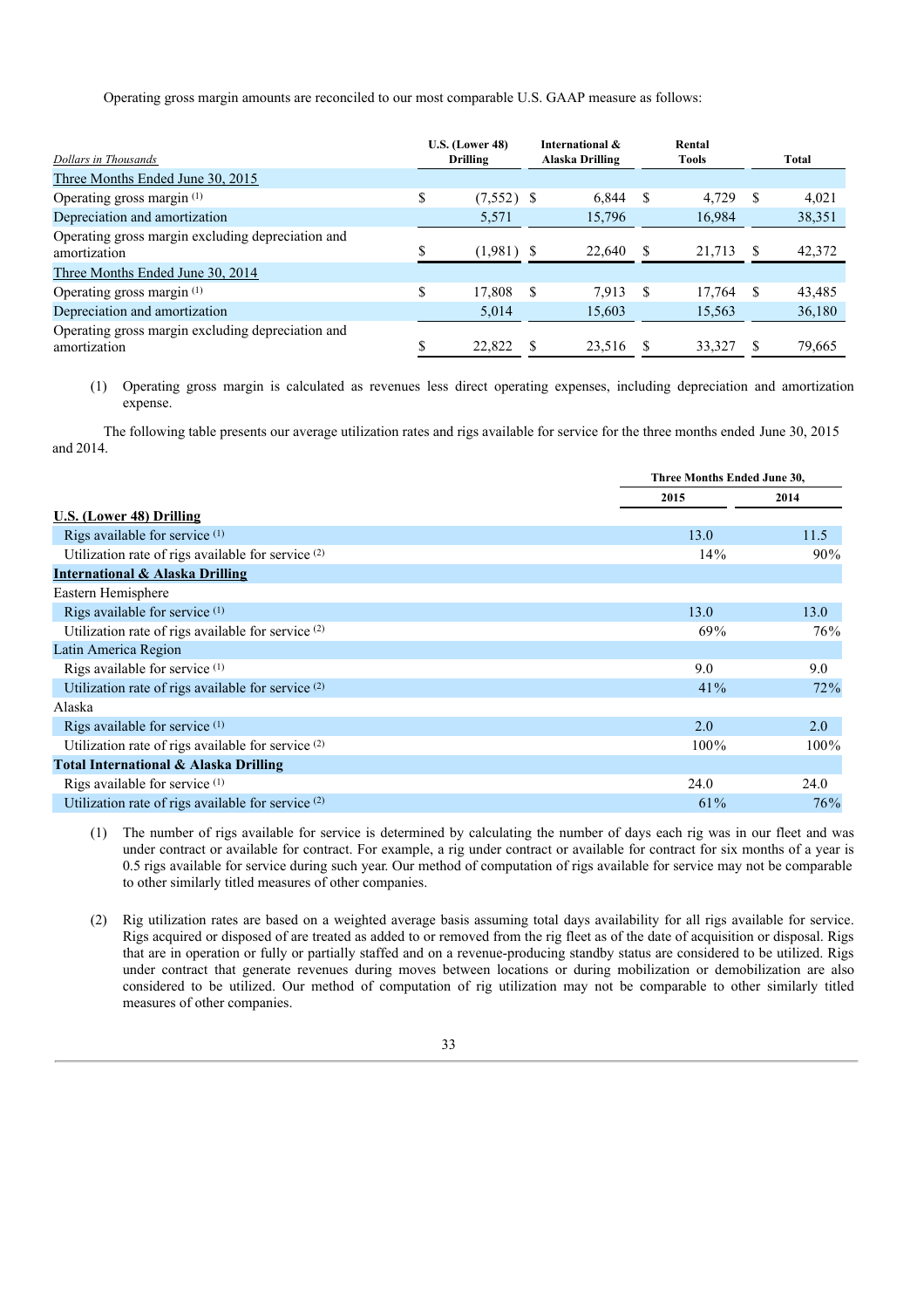#### **Drilling Services Business Line**

#### *U.S. (Lower 48) Drilling*

U.S. (Lower 48) Drilling segment revenues decreased \$39.3 million, or 85.2 percent, to \$6.8 million for the second quarter of 2015 compared with \$46.1 million for the second quarter of 2014. The decrease in revenues was due to lower utilization and a decline in average dayrates for the barge drilling fleet resulting from substantial reductions in drilling activity by operators in the inland waters of the Gulf of Mexico (GOM) associated with lower oil prices.

U.S. (Lower 48) Drilling segment's operating gross margin excluding depreciation and amortizationdecreased \$24.8 million, or 108.8 percent, to a loss of \$2.0 million for the second quarter of 2015 compared with \$22.8 million for the second quarter of 2014. The decrease was primarily due to the decline in utilization and average dayrates discussed above.

## *International & Alaska Drilling*

International & Alaska Drilling segment revenues decreased \$6.0 million, or 5.0 percent, to \$115.0 million for the second quarter of 2015 compared with \$121.0 million for the second quarter of 2014. The decrease in segment revenues was driven by reduced utilization in our Latin America region primarily due to low commodity prices, the completion of an O&M project in Papua New Guinea in May 2014, and reduced dayrates for our Sakhalin Island drilling operations as the rig has been on a reduced standby rate since November 2014. In addition, we experienced declines in revenues associated with our project services activities. The decrease in revenues was partially offset by increased dayrates driven by additional personnel and higher reimbursable expenses for our Sakhalin Island O&M operations, as well as a two-rig O&M contract in Abu Dhabi that commenced during the 2015 first quarter. Approximately \$27.6 million and \$19.3 million of total segment revenues were attributable to reimbursable costs for the three month periods ended June 30, 2015 and 2014, respectively, which increased revenues, but had minimal impact on operating margins.

International & Alaska Drilling operating gross margin excluding depreciation and amortization decreased \$0.9 million, or 3.8 percent, to \$22.6 million for the second quarter of 2015 compared with \$23.5 million for the second quarter of 2014. The decrease in operating gross margin excluding depreciation and amortization was primarily due to lower utilization in our Latin America region and reduced dayrates for our Sakhalin Island drilling operations described above. The decrease was substantially offset by an increase in our O&M activity and the benefit of higher margins associated with our project services activities described above.

#### **Rental Tools Services Business Line**

Rental Tools segment revenues decreased \$23.1 million, or 26.5 percent, to \$64.1 million for the second quarter of 2015 compared with \$87.2 million for the second quarter of 2014. The decrease was primarily driven by a decline in utilization resulting from customer initiated cutbacks brought on by the downturn in U.S. drilling activity.

Rental Tools segment operating gross margin excluding depreciation and amortization decreased \$11.6 million, or 34.8 percent, to \$21.7 million in the second quarter of 2015 compared with \$33.3 million for the second quarter of 2014. The decrease in operating gross margin excluding depreciation and amortization is primarily due to a decrease in our U.S. operations driven by a decline in market opportunities in U.S. land markets resulting from customer cutbacks discussed above, offset in part by an increase in margin for our international operations driven by reductions in operating costs.

#### **Other Financial Data**

#### *General and administrative expense*

General and administration expense increased \$2.5 million to \$9.5 million for the second quarter of 2015 compared with \$7.0 million for the second quarter of 2014. General and administrative expense in the second quarter of 2014 benefited from a \$1.5 million reimbursement received from an escrow account related to the ITS acquisition.

#### *Provision for reduction in carrying value of certain assets*

During the second quarter of 2015, we recorded a \$2.3 million provision for reduction in carrying value related to certain international rental tools and drilling rigs. Management concluded that due to changing market conditions the rigs were no longer marketable and the carrying value of the rigs and equipment was no longer recoverable.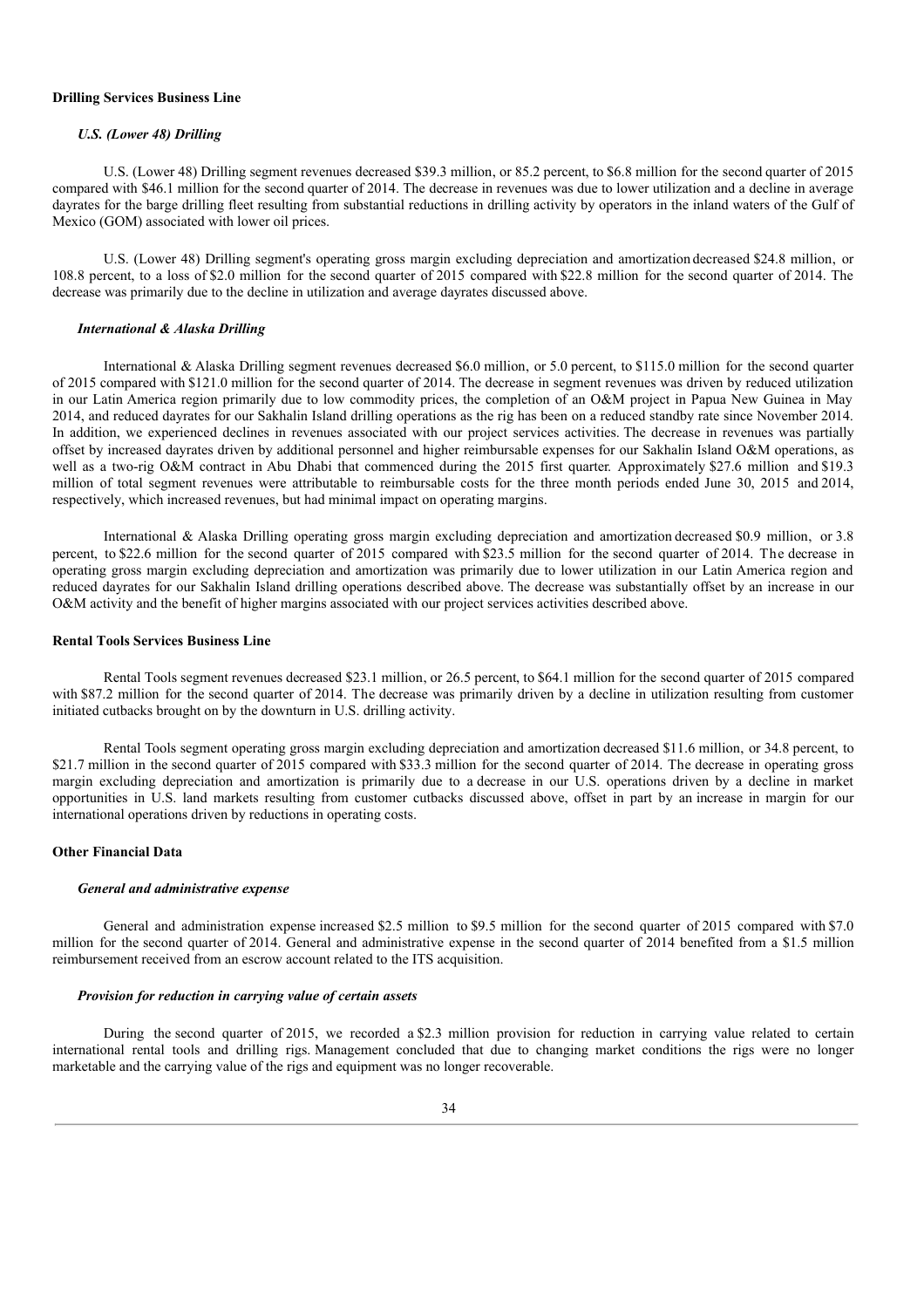#### *Gain/loss on disposition of assets*

Net losses recognized on asset dispositions were \$0.1 million during the second quarter of 2015 compared with net gains of \$1.0 million during the second quarter of 2014. Activity in both periods included the result of asset sales. We periodically sell equipment deemed to be excess, obsolete, or not currently required for operations.

#### *Interest income and expense*

Interest expense increased \$0.8 million to \$11.4 million for the second quarter of 2015 compared with \$10.6 million for the second quarter of 2014. The 2014 second quarter included capitalized interest on the second phase of our enterprise resource planning system, which was implemented during the 2015 first quarter. Additionally, during the 2015 first quarter, we increased the revolving credit capacity under our 2015 Secured Credit Agreement from \$80 million to \$200 million which resulted in higher fees on the unused portion of the Revolver. Interest income during the 2015 and 2014 second quarters was nominal.

#### *Loss on extinguishment of debt*

There were no debt extinguishment costs incurred during the three months ended June 30, 2015, compared with a loss on extinguishment of debt of \$0.5 million during the three months ended June 30, 2014, resulting from the January 2014 tender and consent solicitation with respect to the 9.125% Notes.

## *Other income and expense*

We incurred \$1.5 million of other expense for the second quarter of 2015 compared with \$1.0 million of other income for the second quarter of 2014. Other expense for the second quarter of 2015 was primarily driven by losses related to foreign currency fluctuations and a loss on divestiture of our controlling interest in a consolidated joint venture. Other income for the second quarter of 2014 was primarily related to earnings from our investment in an unconsolidated subsidiary that was acquired as part of the ITS Acquisition.

#### *Income tax expense (benefit)*

During the second quarter of 2015 we had an income tax benefit of \$6.9 million compared to anexpense of \$11.7 million for the second quarter of 2014. The current period income tax benefit is primarily due to a pre-tax loss in the second quarter of 2015 compared with pre-tax earnings for the second quarter of 2014.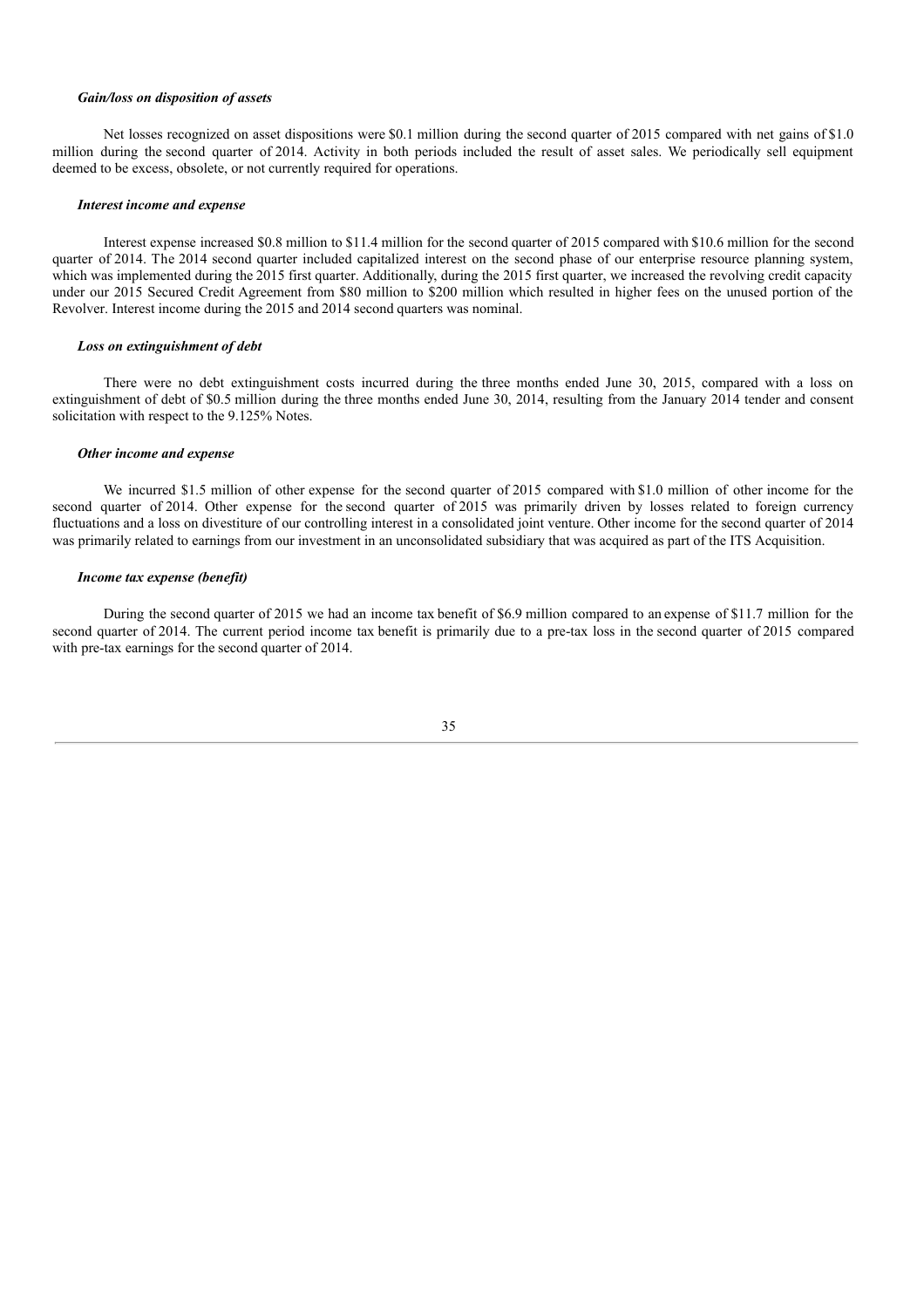## **Six Months Ended June 30, 2015 Compared with Six Months Ended June 30, 2014**

Revenues of \$390.0 million for the six months ended June 30, 2015 decreased \$93.5 million, or 19.3 percent, compared with \$483.5 million for the six months ended June 30, 2014. Operating gross margin decreased \$44.0 million, or 60.9 percent, to \$28.3 million, for the six months ended June 30, 2015 compared with \$72.3 million for the six months ended June 30, 2014.

The following is an analysis of our operating results for the comparable periods by reportable segment:

|                                                                      | Six Months Ended June 30, |           |          |           |      |  |  |
|----------------------------------------------------------------------|---------------------------|-----------|----------|-----------|------|--|--|
| <b>Dollars in Thousands</b>                                          |                           | 2015      |          | 2014      |      |  |  |
| Revenues:                                                            |                           |           |          |           |      |  |  |
| Drilling Services:                                                   |                           |           |          |           |      |  |  |
| U.S. (Lower 48) Drilling                                             | $\mathbb{S}$              | 20,945    | $5\%$ \$ | 81,872    | 17%  |  |  |
| International & Alaska Drilling                                      |                           | 228,890   | 59%      | 233,910   | 48%  |  |  |
| <b>Total Drilling Services</b>                                       |                           | 249,835   | 64%      | 315,782   | 65%  |  |  |
| <b>Rental Tools</b>                                                  |                           | 140,182   | 36%      | 167,677   | 35%  |  |  |
| Total revenues                                                       |                           | 390,017   | 100%     | 483,459   | 100% |  |  |
| Operating gross margin excluding depreciation and amortization:      |                           |           |          |           |      |  |  |
| Drilling Services:                                                   |                           |           |          |           |      |  |  |
| U.S. (Lower 48) Drilling                                             |                           | (1,866)   | n/a      | 35,614    | 44%  |  |  |
| International & Alaska Drilling                                      |                           | 58,032    | 25%      | 45,172    | 19%  |  |  |
| <b>Total Drilling Services</b>                                       |                           | 56,166    | 23%      | 80,786    | 26%  |  |  |
| <b>Rental Tools</b>                                                  |                           | 51,012    | 36%      | 62,079    | 37%  |  |  |
| Total operating gross margin excluding depreciation and amortization |                           | 107,178   | 28%      | 142,865   | 30%  |  |  |
| Depreciation and amortization                                        |                           | (78, 890) |          | (70, 517) |      |  |  |
| Total operating gross margin                                         |                           | 28,288    |          | 72,348    |      |  |  |
| General and administrative expense                                   |                           | (20,348)  |          | (15,971)  |      |  |  |
| Provision for Reduction in Carrying Value of Certain Assets          |                           | (2,316)   |          |           |      |  |  |
| Gain (loss) on disposition of assets, net                            |                           | 2,303     |          | 890       |      |  |  |
| Total operating income                                               | S                         | 7,927     | \$       | 57,267    |      |  |  |

Operating gross margin amounts are reconciled to our most comparable U.S. GAAP measure as follows:

| Dollars in Thousands                                              |    | $U.S.$ (Lower 48)<br>Drilling |   | International &<br>Alaska Drilling |     | Rental<br>Tools |    | Total   |
|-------------------------------------------------------------------|----|-------------------------------|---|------------------------------------|-----|-----------------|----|---------|
| Six Months Ended June 30, 2015                                    |    |                               |   |                                    |     |                 |    |         |
| Operating gross margin <sup>(1)</sup>                             | \$ | (13,274)                      | S | 24.208                             | \$. | 17,354          | S  | 28,288  |
| Depreciation and amortization                                     |    | 11,408                        |   | 33,824                             |     | 33,658          |    | 78,890  |
| Operating gross margin excluding depreciation and<br>amortization | \$ | (1,866)                       |   | 58,032                             |     | 51,012          | -S | 107,178 |
| Six Months Ended June 30, 2014                                    |    |                               |   |                                    |     |                 |    |         |
| Operating gross margin <sup>(1)</sup>                             | S  | 26,548                        | S | 14.689                             | \$. | 31.111          | S  | 72,348  |
| Depreciation and amortization                                     |    | 9,066                         |   | 30,483                             |     | 30,968          |    | 70,517  |
| Operating gross margin excluding depreciation and<br>amortization | \$ | 35.614                        |   | 45.172                             |     | 62.079          |    | 142,865 |

(1) Operating gross margin is calculated as revenues less direct operating expenses, including depreciation and amortization expense.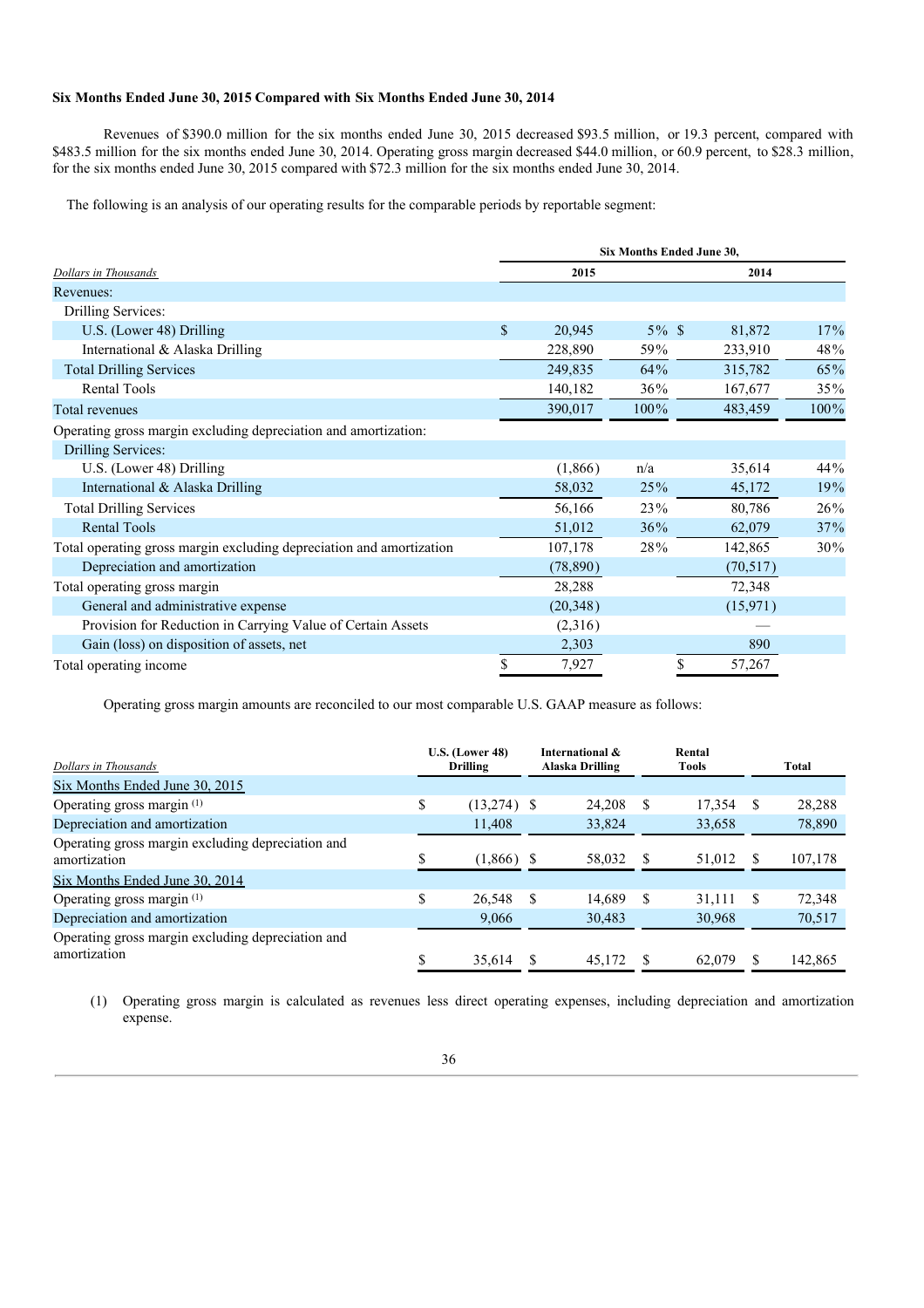The following table presents our average utilization rates and rigs available for service for the six months ended June 30, 2015 and 2014:

|                                                               | Six Months Ended June 30, |         |
|---------------------------------------------------------------|---------------------------|---------|
|                                                               | 2015                      | 2014    |
| U.S. (Lower 48) Drilling                                      |                           |         |
| Rigs available for service (1)                                | 13.0                      | 11.5    |
| Utilization rate of rigs available for service $(2)$          | 17%                       | 83%     |
| <b>International &amp; Alaska Drilling</b>                    |                           |         |
| Eastern Hemisphere                                            |                           |         |
| Rigs available for service (1)                                | 13.0                      | 13.0    |
| Utilization rate of rigs available for service (2)            | 76%                       | 76%     |
| Latin America Region                                          |                           |         |
| Rigs available for service (1)                                | 9.0                       | 9.0     |
| Utilization rate of rigs available for service (2)            | 43%                       | 70%     |
| Alaska                                                        |                           |         |
| Rigs available for service $(1)$                              | 2.0                       | 2.0     |
| Utilization rate of rigs available for service <sup>(2)</sup> | $100\%$                   | $100\%$ |
| Total International & Alaska Drilling                         |                           |         |
| Rigs available for service $(1)$                              | 24.0                      | 24.0    |
| Utilization rate of rigs available for service (2)            | 66%                       | 76%     |

(1) The number of rigs available for service is determined by calculating the number of days each rig was in our fleet and was under contract or available for contract. For example, a rig under contract or available for contract for six months of a year is 0.5 rigs available for service during such year. Our method of computation of rigs available for service may not be comparable to other similarly titled measures of other companies.

(2) Rig utilization rates are based on a weighted average basis assuming total days availability for all rigs available for service. Rigs acquired or disposed of are treated as added to or removed from the rig fleet as of the date of acquisition or disposal. Rigs that are in operation or fully or partially staffed and on a revenue-producing standby status are considered to be utilized. Rigs under contract that generate revenues during moves between locations or during mobilization or demobilization are also considered to be utilized. Our method of computation of rig utilization may not be comparable to other similarly titled measures of other companies.

#### **Drilling Services Business Line**

#### *U.S. (Lower 48) Drilling*

U.S. (Lower 48) Drilling segment revenues decreased \$61.0 million, or 74.5 percent, to \$20.9 million for the six months ended June 30, 2015 compared with \$81.9 million for the six months ended June 30, 2014. The decrease in revenues was due to lower utilization and a decline in average dayrates for the barge drilling fleet resulting from substantial reductions in drilling activity by operators in the inland waters of the GOM resulting from lower oil prices.

U.S. (Lower 48) Drilling segment's operating gross margin excluding depreciation and amortizationdecreased \$37.5 million, or 105.3 percent, to a loss of \$1.9 million for the six months ended June 30, 2015 compared with \$35.6 million for the six months ended June 30, 2014. The decrease was primarily due to the decline in utilization and average dayrates discussed above.

## *International & Alaska Drilling*

International & Alaska Drilling segment revenues decreased \$5.0 million, or 2.1 percent, to \$228.9 million for the six months ended June 30, 2015 compared with \$233.9 million for the six months ended June 30, 2014. The decrease in segment revenues was driven by reduced utilization in our Latin America region primarily due to low commodity prices, the completion of an O&M project in Papua New Guinea in May 2014, and reduced dayrates for our Sakhalin Island drilling operations as the rig has been on a reduced standby rate since November 2014. In addition, we experienced declines in revenue associated with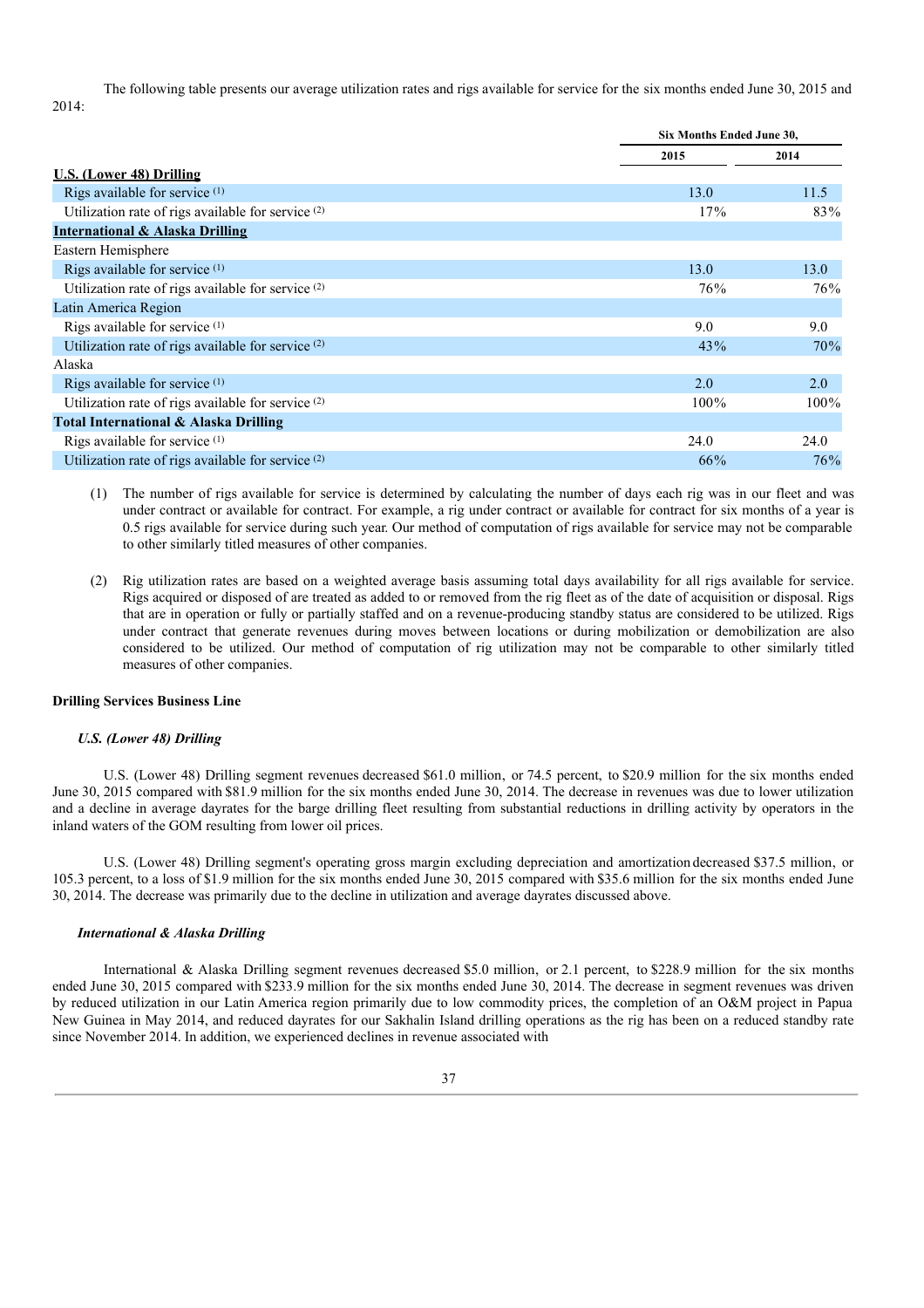our project services activities. The decrease in revenues was partially offset by increased dayrates driven by additional personnel and higher reimbursable expenses for our Sakhalin Island O&M operations, as well as a two-rig O&M contract in Abu Dhabi that commenced during the 2015 first quarter. Approximately \$46.5 million and \$33.5 million of total segment revenues were attributable to reimbursable costs for the six months ended June 30, 2015 and 2014, respectively, which increased revenues, but had minimal impact on operating margins.

International & Alaska Drilling operating gross margin excluding depreciation and amortization increased \$12.8 million, or 28.3 percent, to \$58.0 million for the six months ended June 30, 2015 compared with \$45.2 million for the six months ended June 30, 2014. The increase in operating gross margin excluding depreciation and amortization was primarily due an increase in our O&M activity and the benefit of higher margins associated with our project services activities described above. This increase was partially offset by lower utilization in our Latin America region and reduced dayrates for our Sakhalin Island drilling operations described above.

#### **Rental Tools Services Business Line**

Rental Tools segment revenues decreased \$27.5 million, or 16.4 percent, to \$140.2 million for the six months ended June 30, 2015 compared with \$167.7 million for the six months ended June 30, 2014. The decrease was primarily due to a decrease in our U.S. revenues driven by a decline in utilization resulting from customer initiated cutbacks brought on by the downturn in U.S. drilling activity.

Rental Tools segment operating gross margin excluding depreciation and amortization decreased \$11.1 million, or 17.9 percent, to \$51.0 million in the six months ended June 30, 2015 compared with \$62.1 million for the six months ended June 30, 2014. The decrease in operating gross margin excluding depreciation and amortization is primarily due to a decrease for our U.S. operations primarily driven by a decline in market opportunities in U.S. land markets resulting from customer cutbacks discussed above, offset by an increase in margin for our international operations driven by reductions in operating costs.

## **Other Financial Data**

## *General and administrative expense*

General and administration expense increased \$4.3 million to \$20.3 million for the six months ended June 30, 2015 compared with \$16.0 million for the six months ended June 30, 2014. The increase is primarily driven by increased expenses as we implemented the second phase of our new enterprise resource planning system in 2015. Additionally, general and administrative expense in the six months ended June 30, 2014 benefited from a \$1.5 million reimbursement received from an escrow account related to the ITS acquisition.

#### *Provision for reduction in carrying value of certain assets*

During the six months ended June 30, 2015, we recorded a \$2.3 million provision for reduction in carrying value related to certain international rental tools and drilling rigs. Management concluded that due to changing market conditions the rigs were no longer marketable and the carrying value of the rigs and equipment was no longer recoverable.

#### *Gain/loss on disposition of assets*

Net gains recognized on asset dispositions were\$2.3 million during the six months ended June 30, 2015 compared with \$0.9 million during the six months ended June 30, 2014. During the 2015 first quarter we received an insurance settlement related to previously realized asset losses. Activity in both periods included the result of asset sales. We periodically sell equipment deemed to be excess, obsolete, or not currently required for operations.

#### *Interest income and expense*

Interest expense decreased \$0.1 million to \$22.5 million for the six months ended June 30, 2015 compared with \$22.6 million for the six months ended June 30, 2014. Debt-related interest expense has decreased for the six months ended June 30, 2015 resulting from lower interest rates and a decreased total amount of outstanding debt, as well as a lower amount of capitalized interest in 2015. This decline was offset by higher fees on the unused portion of the 2015 Revolver due to our increased revolving credit capacity under our 2015 Secured Credit Agreement from \$80 million to \$200 million in the first quarter of 2015. Interest income during the six months ended June 30, 2015 and 2014 was nominal.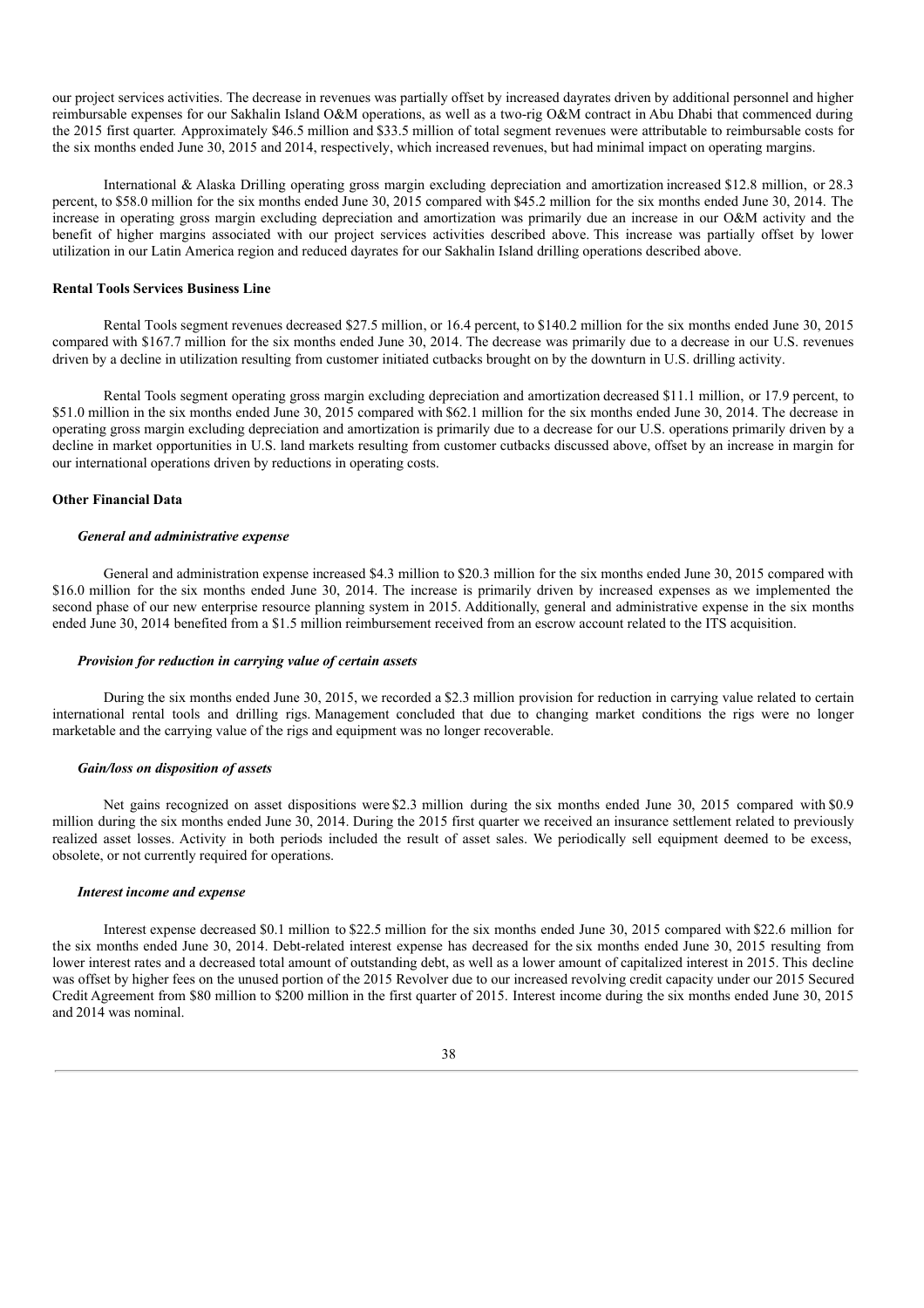#### *Loss on extinguishment of debt*

There were no debt extinguishment costs incurred during the six months ended June 30, 2015, compared with a loss on extinguishment of debt of \$30.2 million during the six months ended June 30, 2014, resulting from the January 2014 tender and consent solicitation with respect to the 9.125% Notes.

#### *Other income and expense*

We incurred \$2.9 million of other expense for the six months ended June 30, 2015 compared with \$1.9 million of other income for the six months ended June 30, 2014. Other expense for the six months ended June 30, 2015 was primarily driven by losses related to foreign currency fluctuations and a loss on divestiture of our controlling interest in a consolidated joint venture. Other income for the six months ended June 30, 2014 was primarily related to earnings from our investment in an unconsolidated subsidiary that was acquired as part of the ITS Acquisition.

#### *Income tax expense (benefit)*

During the six months ended June 30, 2015 we had an income tax benefit of \$7.1 million compared to an income tax expense of \$3.1 million for the six months ended June 30, 2014. The current period income tax benefit is primarily due to a pre-tax loss during the six months ended June 30, 2015 compared with pre-tax earnings for the six months ended June 30, 2014.

## **LIQUIDITY AND CAPITAL RESOURCES**

We periodically evaluate our liquidity requirements, capital needs and availability of resources in view of expansion plans, debt service requirements, and other operational cash needs. To meet our short- and long-term liquidity requirements, including payment of operating expenses and repaying debt, we rely primarily on cash from operations. When determined necessary we may seek to raise additional capital in the future. We expect that for the foreseeable future, cash on hand and cash generated from operations will be sufficient to provide us the ability to fund our operations, provide the working capital necessary to support our strategy, and fund planned capital expenditures. We also have access to cash through the 2015 Revolver, subject to our compliance with the covenants contained in the 2015 Secured Credit Agreement. We do not pay dividends to our shareholders.

The following table provides a summary of our total liquidity:

|                                           |   | June 30, 2015 |
|-------------------------------------------|---|---------------|
| Dollars in thousands                      |   |               |
| Cash and cash equivalents on hand         |   | 116.943       |
| Availability under 2015 Revolver (1), (2) |   | 187.246       |
| Total liquidity                           | S | 304.189       |

(1) Availability under the 2015 Revolver included \$200 million undrawn portion of our 2015 Revolver less \$12.8 million of letters of credit outstanding.

(2) In order to access the 2015 Revolver, we must be in compliance with the covenants set forth in the 2015 Secured Credit Agreement.

#### **Cash Flows**

The following table provides a summary of our cash flow activity:

|                                         | Six Months Ended June 30, 2015 |           |  |            |  |
|-----------------------------------------|--------------------------------|-----------|--|------------|--|
| Dollars in thousands                    |                                | 2015      |  | 2014       |  |
| <b>Operating Activities</b>             | Ъ                              | 103.093   |  | 103,573    |  |
| <b>Investing Activities</b>             |                                | (62, 248) |  | (102, 842) |  |
| <b>Financing Activities</b>             |                                | (32.358)  |  | (62, 974)  |  |
| Net change in cash and cash equivalents |                                | 8.487     |  | (62, 243)  |  |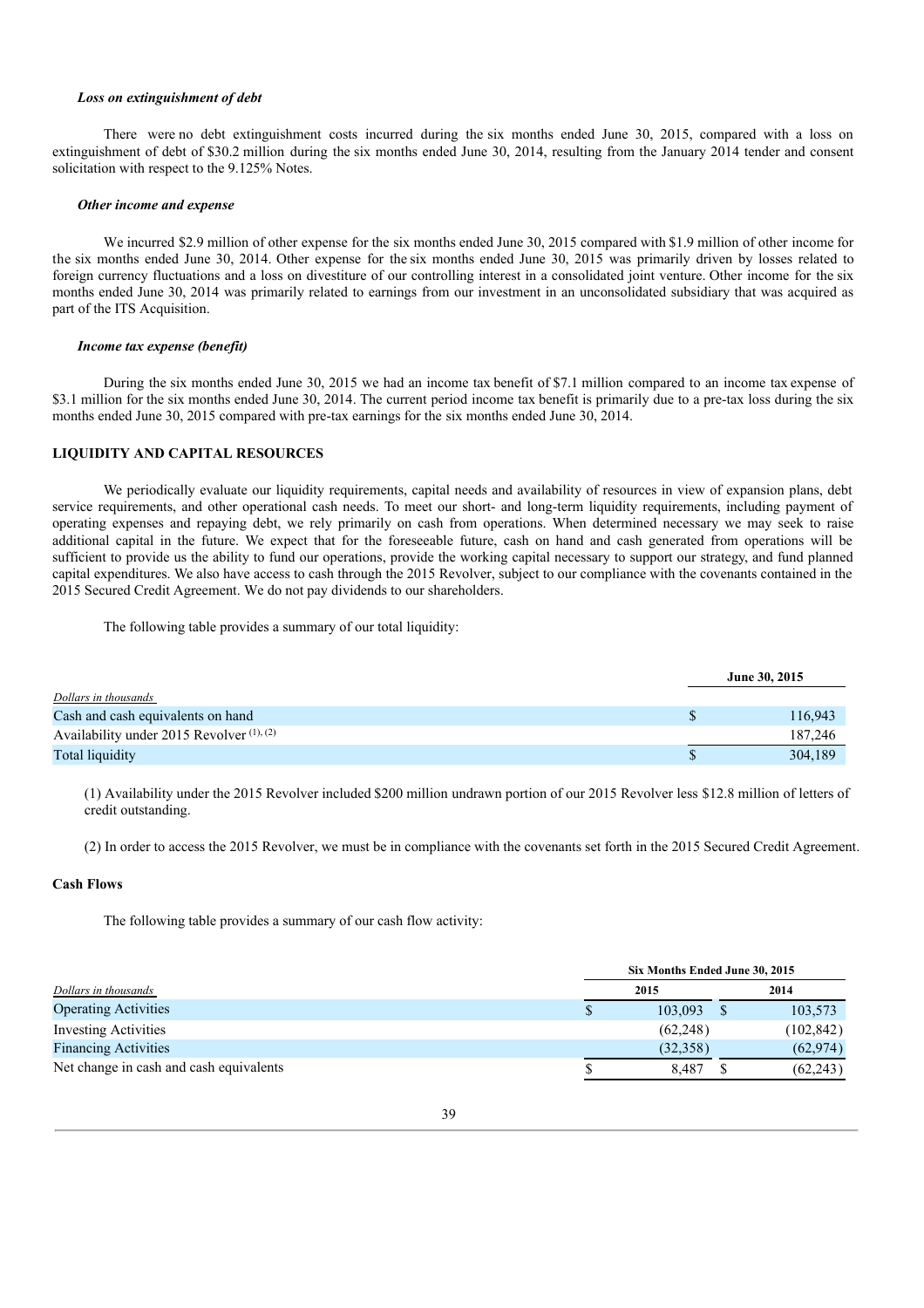#### *Operating Activities*

As of June 30, 2015, we had cash and cash equivalents of \$116.9 million, an increase of \$8.5 million from December 31, 2014. Cash flows from operating activities for the six months ended June 30, 2015 were an inflow of \$103.1 million, compared with an inflow of \$103.6 million for the 2014 comparable period. Changes in working capital were a source of cash of \$45.9 million for the six months ended June 30, 2015 compared to a use of cash of\$41.0 thousand for the six months ended June 30, 2014. Over the past few years we have reinvested a substantial portion of our operating cash flows to enhance our fleet of drilling rigs and our rental tools equipment inventory. It is our long term intention to utilize our operating cash flows to finance further investments into our rental tools inventories and rig purchases or upgrades, as well as other strategic investments aligned with our strategies; however, given the decline in demand in the current oil and natural gas services market, our short-term focus is to preserve liquidity by managing our costs. Operating cash flows for the six months ended June 30, 2014 were also impacted by the loss on debt extinguishment, as well as the ITS Acquisition which resulted in increased receivables, inventory, and accounts payable. Changes in cash from operating activities for both periods were also impacted by non-cash charges such as depreciation expense, deferred tax benefit, and stock compensation expense.

#### *Investing Activities*

Cash flows used in investing activities were \$62.2 million for the six months ended June 30, 2015 compared with \$102.8 million for the 2014 comparable period. Our primary use of cash during the six months ended June 30, 2015 and 2014 was \$54.6 million and \$106.2 million, respectively, for capital expenditures. Capital expenditures in each period were primarily for tubular and other products for our Rental Tools Services business and rig-related enhancements and maintenance. In addition, during the six months ended June 30, 2015 we had a use of cash of \$10.4 million, net of cash acquired for the 2M-Tek Acquisition. During the six months ended June 30, 2014, we had a use of cash of \$12.3 million related to the acquisition of a 1500 horsepower posted barge rig for our Gulf of Mexico drilling fleet.

#### *Financing Activities*

Cash flows used in financing activities were \$32.4 million for the six months ended June 30, 2015, primarily driven by the repayment of the \$30.0 million term loan in the first quarter of 2015. Cash flows used in financing activities were \$63.0 million for the 2014 comparable period, primarily related to the repayment of \$425.0 million of our 9.125% Notes, payment of \$25.8 million of related tender and consent premiums, and payment of debt issuance costs of \$7.4 million. Cash provided by financing activities for the six months ended June 30, 2014 included proceeds of \$360.0 million from issuance of our 6.75% Notes and reborrowing of a \$40.0 million Term Loan under our 2012 Secured Credit Agreement.

## **Long-Term Debt Summary**

Our principal amount of long-term debt, including current portion, was \$585.0 million as of June 30, 2015 which consisted of:

- \$360.0 million aggregate principal amount of 6.75% Notes;
- \$225.0 million aggregate principal amount of 7.50% Notes;

#### *6.75% Senior Notes, due July 2022*

On January 22, 2014, we issued \$360.0 million aggregate principal amount of 6.75% Senior Notes due 2022 (6.75% Notes) pursuant to an Indenture between the Company and The Bank of New York Mellon Trust Company, N.A., as trustee. Net proceeds from the 6.75% Notes offering plus a \$40.0 million Term Loan draw under the Amended and Restated Senior Secured Credit Agreement (2012 Secured Credit Agreement) and cash on hand were utilized to purchase \$416.2 million aggregate principal amount of our outstanding 9.125% Senior Notes due 2018 (9.125% Notes) pursuant to a tender and consent solicitation offer commenced on January 7, 2014. See further discussion of the tender and consent solicitation offer below entitled "*9.125% Senior Notes, due April 2018".*

The 6.75% Notes are general unsecured obligations of the Company and rank equal in right of payment with all of our existing and future senior unsecured indebtedness. The 6.75% Notes are jointly and severally guaranteed by all of our subsidiaries that guarantee indebtedness under the Second Amended and Restated Senior Secured Credit Agreement (2015 Secured Credit Agreement) and our 7.50% Senior Notes due 2020 (7.50% Notes, and collectively with the 6.75% Notes, the Senior Notes). Interest on the 6.75% Notes is payable on January 15 and July 15 of each year, beginning July 15, 2014. Debt issuance costs related to the 6.75% Notes of approximately \$7.6 million (\$6.6 million net of amortization as of June 30, 2015) are being amortized over the term of the notes using the effective interest rate method.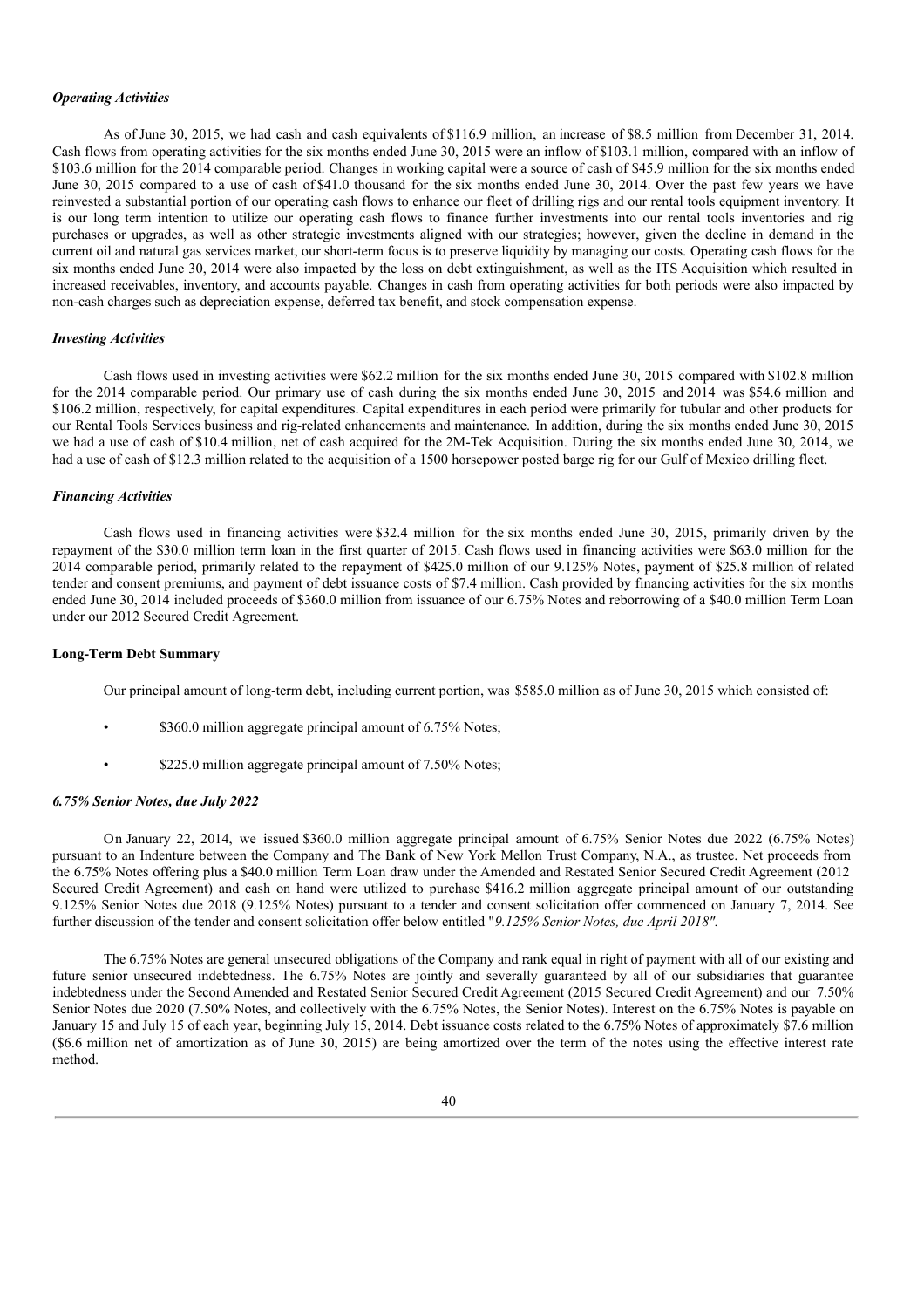At any time prior to January 15, 2017, we may redeem up to35 percent of the aggregate principal amount of the 6.75% Notes at a redemption price of 106.75 percent of the principal amount, plus accrued and unpaid interest to the redemption date, with the net cash proceeds of certain equity offerings by us. On and after January 15, 2018, we may redeem all or a part of the 6.75% Notes upon appropriate notice, at a redemption price of 103.375 percent of the principal amount, and at redemption prices decreasing each year thereafter to par beginning January 15, 2020. If we experience certain changes in control, we must offer to repurchase the 6.75% Notes at 101.0 percent of the aggregate principal amount, plus accrued and unpaid interest and additional interest, if any, to the date of repurchase.

The Indenture restricts our ability and the ability of certain subsidiaries to: (i) sell assets, (ii) pay dividends or make other distributions on capital stock or redeem or repurchase capital stock or subordinated indebtedness, (iii) make investments, (iv) incur or guarantee additional indebtedness, (v) create or incur liens, (vi) enter into sale and leaseback transactions, (vii) incur dividend or other payment restrictions affecting subsidiaries, (viii) merge or consolidate with other entities,  $(ix)$  enter into transactions with affiliates, and  $(x)$ engage in certain business activities. Additionally, the Indenture contains certain restrictive covenants designating certain events as Events of Default. These covenants are subject to a number of important exceptions and qualifications.

#### *7.50% Senior Notes, due August 2020*

On July 30, 2013, we issued \$225.0 million aggregate principal amount of the 7.50% Notes pursuant to an Indenture between the Company and The Bank of New York Mellon Trust Company, N.A., as trustee. Net proceeds from the 7.50% Notes offering were primarily used to repay the \$125.0 million aggregate principal amount of a term loan used to initially finance the ITS Acquisition, to repay \$45.0 million of Term Loan borrowings under the 2012 Secured Credit Agreement and for general corporate purposes.

The 7.50% Notes are general unsecured obligations of the Company and rank equal in right of payment with all of our existing and future senior unsecured indebtedness. The 7.50% Notes are jointly and severally guaranteed by all of our subsidiaries that guarantee indebtedness under the 2015 Secured Credit Agreement and the 6.75% Notes. Interest on the 7.50% Notes is payable on February 1 and August 1 of each year, beginning February 1, 2014. Debt issuance costs related to the 7.50% Notes of approximately \$5.6 million (\$4.3 million, net of amortization as of June 30, 2015) are being amortized over the term of the notes using the effective interest rate method.

At any time prior to August 1, 2016, we may redeem up to 35 percent of the aggregate principal amount of the 7.50% Notes at a redemption price of 107.50 percent of the principal amount, plus accrued and unpaid interest to the redemption date, with the net cash proceeds of certain equity offerings by us. On and after August 1, 2016, we may redeem all or a part of the 7.50% Notes upon appropriate notice, at a redemption price of 103.750 percent of the principal amount, and at redemption prices decreasing each year thereafter to par beginning August 1, 2018. If we experience certain changes in control, we must offer to repurchase the 7.50% Notes at 101.0 percent of the aggregate principal amount, plus accrued and unpaid interest and additional interest, if any, to the date of repurchase.

The Indenture restricts our ability and the ability of certain subsidiaries to: (i) sell assets, (ii) pay dividends or make other distributions on capital stock or redeem or repurchase capital stock or subordinated indebtedness, (iii) make investments, (iv) incur or guarantee additional indebtedness, (v) create or incur liens, (vi) enter into sale and leaseback transactions, (vii) incur dividend or other payment restrictions affecting subsidiaries, (viii) merge or consolidate with other entities, (ix) enter into transactions with affiliates, and (x) engage in certain business activities. Additionally, the Indenture contains certain restrictive covenants designating certain events as Events of Default. These covenants are subject to a number of important exceptions and qualifications.

## *9.125% Senior Notes, due April 2018*

On March 22, 2010, we issued \$300.0 million aggregate principal amount of the 9.125% Notes and on April 25, 2012, we issued an additional \$125.0 million aggregate principal amount of 9.125% Notes.

On January 7, 2014, we commenced a tender and consent solicitation with respect to the 9.125% Notes. The tender offer price was \$1,061.98, inclusive of a \$30.00 consent payment for each \$1,000 principal amount of 9.125% Notes, plus accrued and unpaid interest. On January 22, 2014, we paid \$453.7 million for the tendered 9.125% Notes, comprised of \$416.2 million of aggregate principal amount of the 9.125% Notes, \$25.8 million of tender and consent premiums and \$11.7 million of accrued interest. On April 1, 2014, we redeemed the remaining \$8.8 million aggregate principal amount of the outstanding 9.125% Notes for a purchase price of \$9.6 million, inclusive of a \$0.4 million call premium and\$0.4 million interest. During the year ended December 31, 2014, we recorded a loss on extinguishment of debt of approximately \$30.2 million, which included the tender and consent premiums of \$25.8 million, the call premium of \$0.4 million and the write-off of unamortized debt issuance costs of \$7.7 million, offset by the write-off of the remaining unamortized debt issuance premium of \$3.8 million.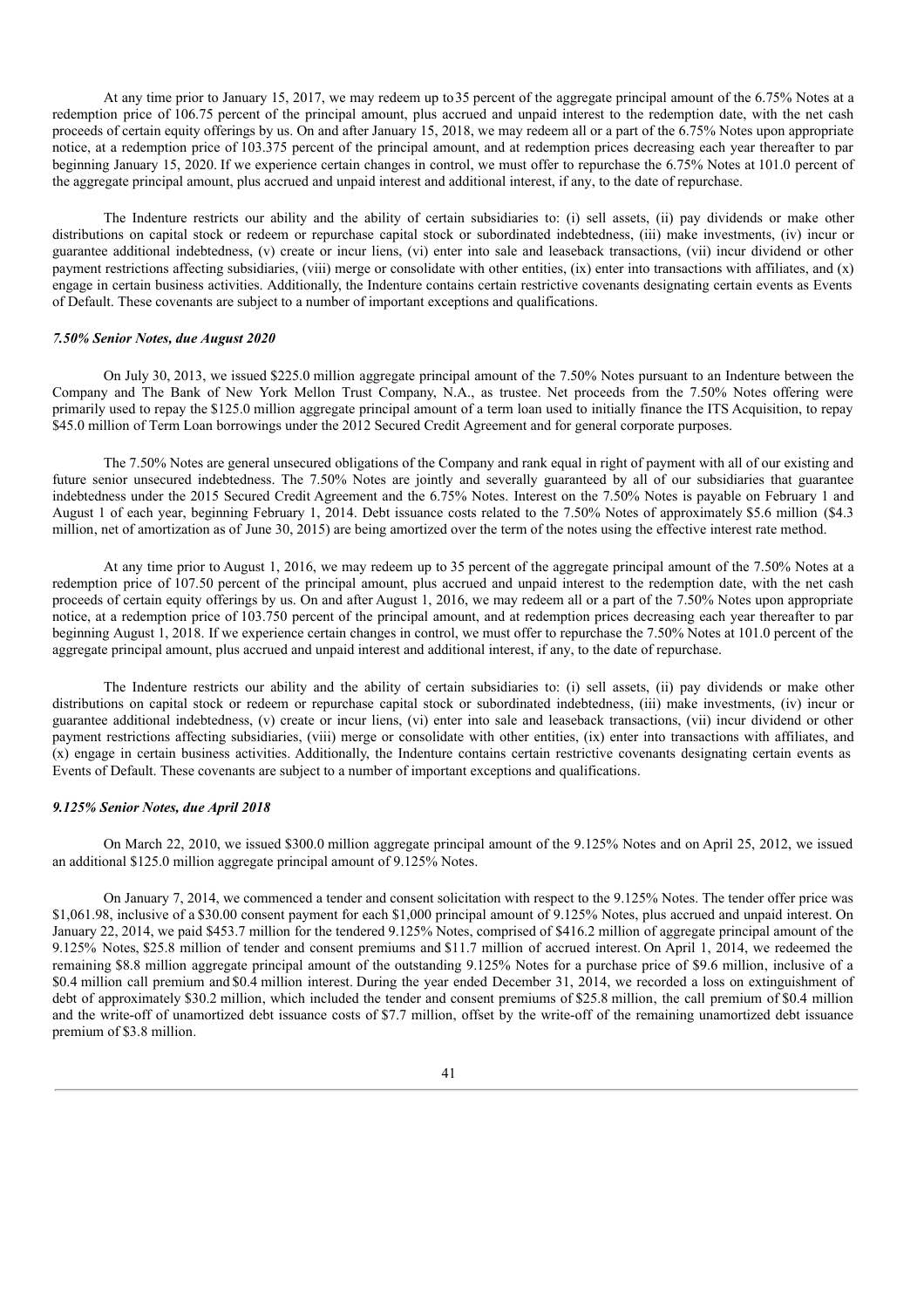#### *2015 Secured Credit Agreement*

On January 26, 2015 we entered into the 2015 Secured Credit Agreement, which amended and restated the 2012 Secured Credit Agreement. The 2015 Secured Credit Agreement is comprised of a \$200.0 million revolving credit facility (2015 Revolver) and matures on January 26, 2020. At the closing of the 2015 Secured Credit Agreement, we repaid the outstanding \$30.0 million of Term Loan borrowings under the 2012 Secured Credit Agreement with a \$30.0 million draw under the 2015 Revolver. We incurred debt issuance costs related to the 2015 Secured Credit Agreement of approximately \$1.4 million and had approximately \$0.8 million of remaining debt issuance costs for the 2012 Secured Credit agreement. The total debt issuance costs of \$2.2 million (\$2.0 million, net of amortization as of June 30, 2015) are being amortized over the term of the 2015 Secured Credit Agreement on a straight line basis. On June 1, 2015, we executed the first amendment to the 2015 Secured Credit Agreement in order to amend certain provisions of the 2015 Secured Credit Agreement regarding the definition of "Change of Control".

Our obligations under the 2015 Secured Credit Agreement are guaranteed by substantially all of our direct and indirect domestic subsidiaries, other than immaterial subsidiaries and subsidiaries generating revenues primarily outside the United States, each of which has executed guaranty agreements, and are secured by first priority liens on our accounts receivable, specified rigs including barge rigs in the GOM and land rigs in Alaska, and rental equipment of the Company and its subsidiary guarantors. The 2015 Secured Credit Agreement contains customary affirmative and negative covenants, such as limitations on indebtedness, liens, restrictions on entry into certain affiliate transactions and payments (including payment of dividends) and maintenance of certain ratios and coverage tests (including a minimum asset coverage ratio of 1.25:1.00 at each quarter end). We were in compliance with all such covenants as of June 30, 2015.

Our 2015 Revolver is available for general corporate purposes and to support letters of credit. Interest on 2015 Revolver loans accrues at a Base Rate plus an Applicable Rate or LIBOR plus an Applicable Rate. The Applicable Rate ranges from 2.50 percent to 3.00 percent per annum for LIBOR rate loans and from 1.50 percent to 2.00 percent per annum for base rate loans, determined by reference to the consolidated leverage ratio (as defined in the 2015 Secured Credit Agreement). Revolving loans are available subject to a quarterly Asset Coverage Ratio calculation based on the Orderly Liquidation Value of certain specified rigs including barge rigs in the GOM and land rigs in Alaska, and rental equipment of the Company and its subsidiary guarantors and a percentage of eligible domestic accounts receivable. The \$30.0 million draw at the closing of the 2015 Secured Credit Agreement was repaid in full during the first quarter of 2015 with cash on-hand. Letters of credit outstanding against the 2015 Revolver as of June 30, 2015 totaled \$12.8 million.

#### *2012 Secured Credit Agreement*

The 2012 Secured Credit Agreement consisted of an \$80.0 million revolving credit facility (2012 Revolver) and a \$50.0 million term loan (Term Loan). Our obligations under the 2012 Secured Credit Agreement were guaranteed by substantially all of our direct and indirect domestic subsidiaries other than immaterial subsidiaries and subsidiaries generating revenues primarily outside the United States, each of which had executed guaranty agreements, and were secured by first priority liens on our accounts receivable, specified barge rigs and rental equipment. The 2012 Secured Credit Agreement contained customary affirmative and negative covenants and would have matured on December 14, 2017.

#### *2012 Revolver*

Our 2012 Revolver was available for general corporate purposes and to support letters of credit. Interest on 2012 Revolver loans accrued at a Base Rate plus an Applicable Rate or LIBOR plus an Applicable Rate. Under the 2012 Secured Credit Agreement, the Applicable Rate ranged from 2.50 percent to 3.00 percent per annum for LIBOR rate loans and from 1.50 percent to 2.00 percent per annum for base rate loans, determined by reference to the consolidated leverage ratio (as defined in the 2012 Secured Credit Agreement). Revolving loans were available subject to a borrowing base calculation based on a percentage of eligible accounts receivable, certain specified barge drilling rigs and rental equipment of the Company and its subsidiary guarantors. There were no revolving loans outstanding at December 31, 2014. Letters of credit outstanding against the 2012 Revolver as of December 31, 2014 totaled \$11.0 million.

## *Term Loan*

The Term Loan originated at \$50.0 million on December 14, 2012 and required quarterly principal payments of \$2.5 million, which began March 31, 2013. Interest on the Term Loan accrued at a Base Rate plus 2.00 percent or LIBOR plus 3.00 percent. In July 2013, we repaid the outstanding balance of \$45.0 million of the Term Loan and amended the 2012 Secured Credit Agreement to permit reborrowing of up to \$45.0 million of the Term Loan, decreasing by \$2.5 million at the end of each quarter beginning September 30, 2013 and ending March 31, 2014. In January 2014 we re-borrowed \$40.0 million of the Term Loan. The outstanding balance on the Term Loan at December 31, 2014 was \$30.0 million. At the closing of the 2015 Secured Credit Agreement, we repaid the Term Loan with a \$30.0 million draw under the 2015 Revolver.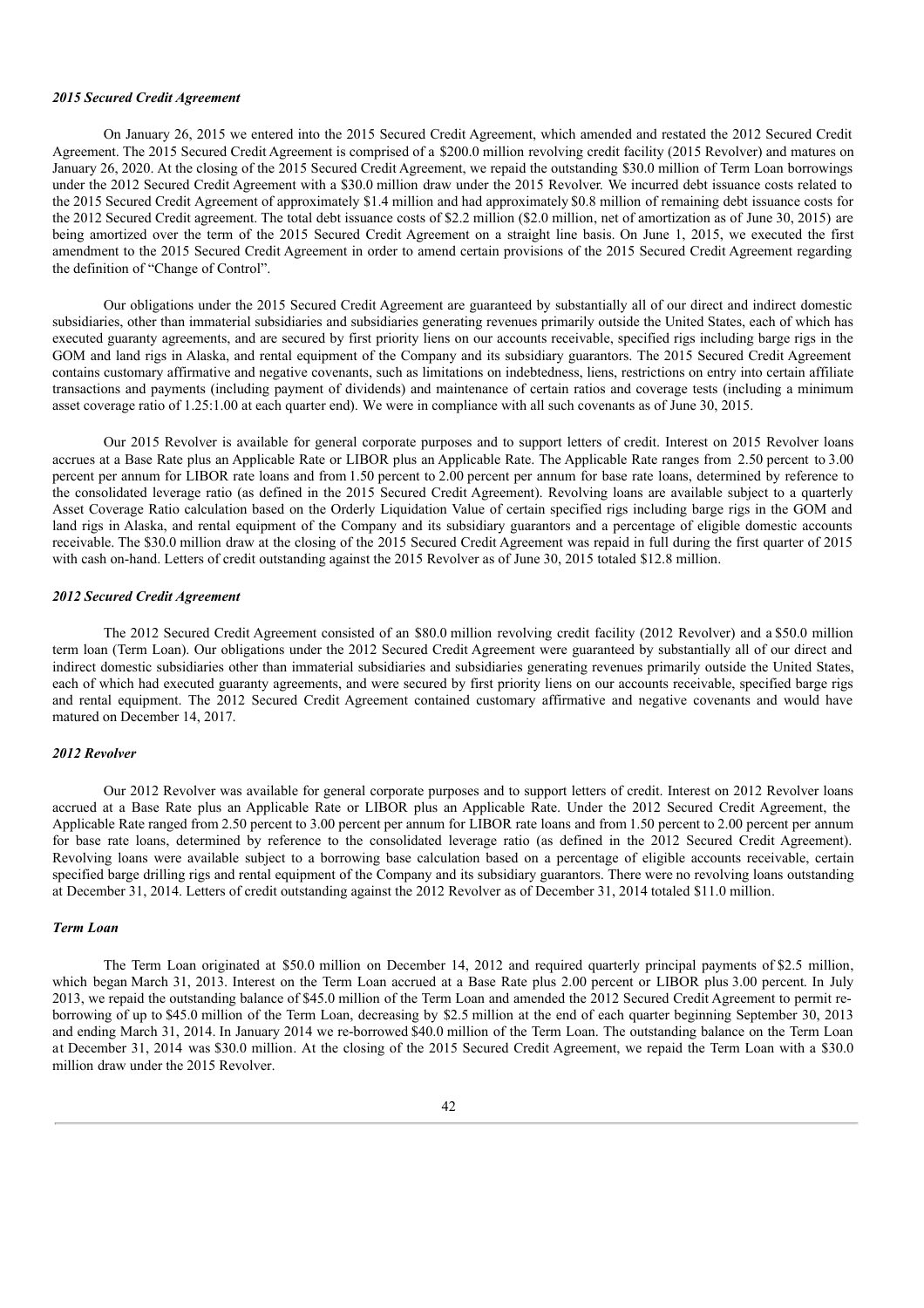#### **Off-Balance Sheet Arrangements**

We do not have any unconsolidated special-purpose entities, off-balance sheet financing arrangements or guarantees of third-party financial obligations. We have no energy or commodity contracts.

## **Item 3. Quantitative and Qualitative Disclosures about Market Risk**

There has been no material change in the market risk faced by us from that reported in our 2014 Annual Report on Form 10-K filed with the SEC on February 25, 2015. For more information on market risk, see Part II, Item 7A in our 2014 Annual Report on Form 10-K.

## **Item 4. Controls and Procedures**

#### *Evaluation of Disclosure Controls and Procedures*

In accordance with Rules 13a-15 and 15d-15 under the Exchange Act, we carried out an evaluation, under the supervision and with the participation of management, including our Chief Executive Officer and Chief Financial Officer, of the effectiveness of our disclosure controls and procedures as of the end of the period covered by this report. Based on that evaluation, our Chief Executive Officer and Chief Financial Officer concluded that our disclosure controls and procedures were effective, as of June 30, 2015 to provide reasonable assurance that information required to be disclosed in our reports filed or submitted under the Exchange Act is recorded, processed, summarized and reported within the time periods specified in the Securities and Exchange Commission's rules and forms and accumulated and communicated to our management, including our Chief Executive Officer and our Chief Financial Officer, as appropriate, to allow timely decisions regarding required disclosure.

#### *Changes in Internal Controls Over Financial Reporting*

There have been no changes in our internal controls over financial reporting during the quarter ended June 30, 2015 that have materially affected, or are reasonably likely to materially affect, our internal controls over financial reporting.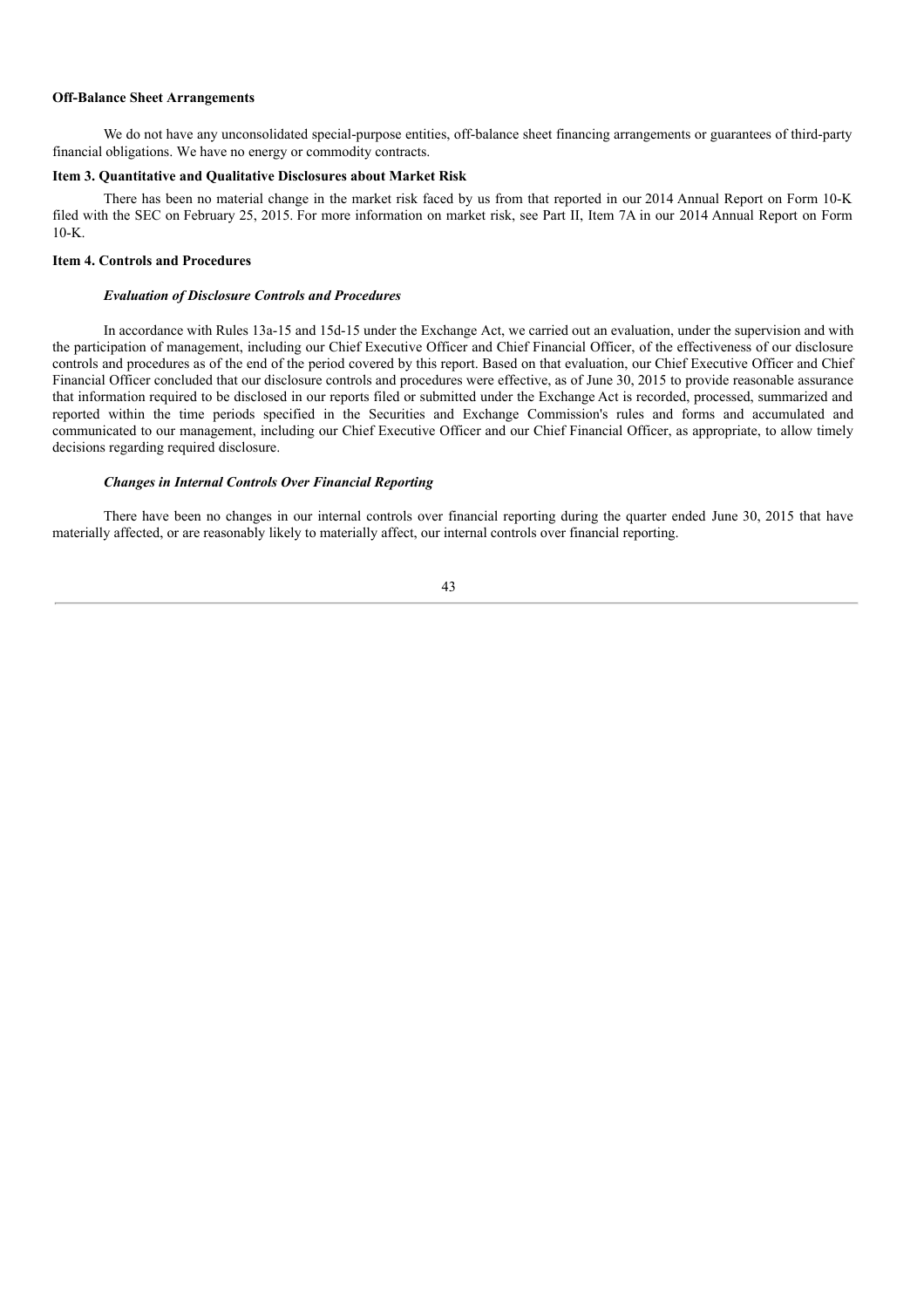# **PART II. OTHER INFORMATION**

## **Item 1. Legal Proceedings**

For information regarding legal proceedings, see Note 11, "Commitments and Contingencies," in Item 1 of Part I of this quarterly report on Form 10-Q, which information is incorporated into this item by reference.

## **Item 1A. Risk Factors**

There have been no material changes from the risk factors disclosed in *Item 1A. Risk Factors* of our Annual Report on Form 10-K for the year ended December 31, 2014.

## **Item 2. Unregistered Sales of Equity Securities and Use of Proceeds**

The Company currently has no active share repurchase programs.

## **Item 3. Defaults Upon Senior Securities**

None.

# **Item 4. Mine Safety Disclosures**

None.

## **Item 5. Other Information**

None.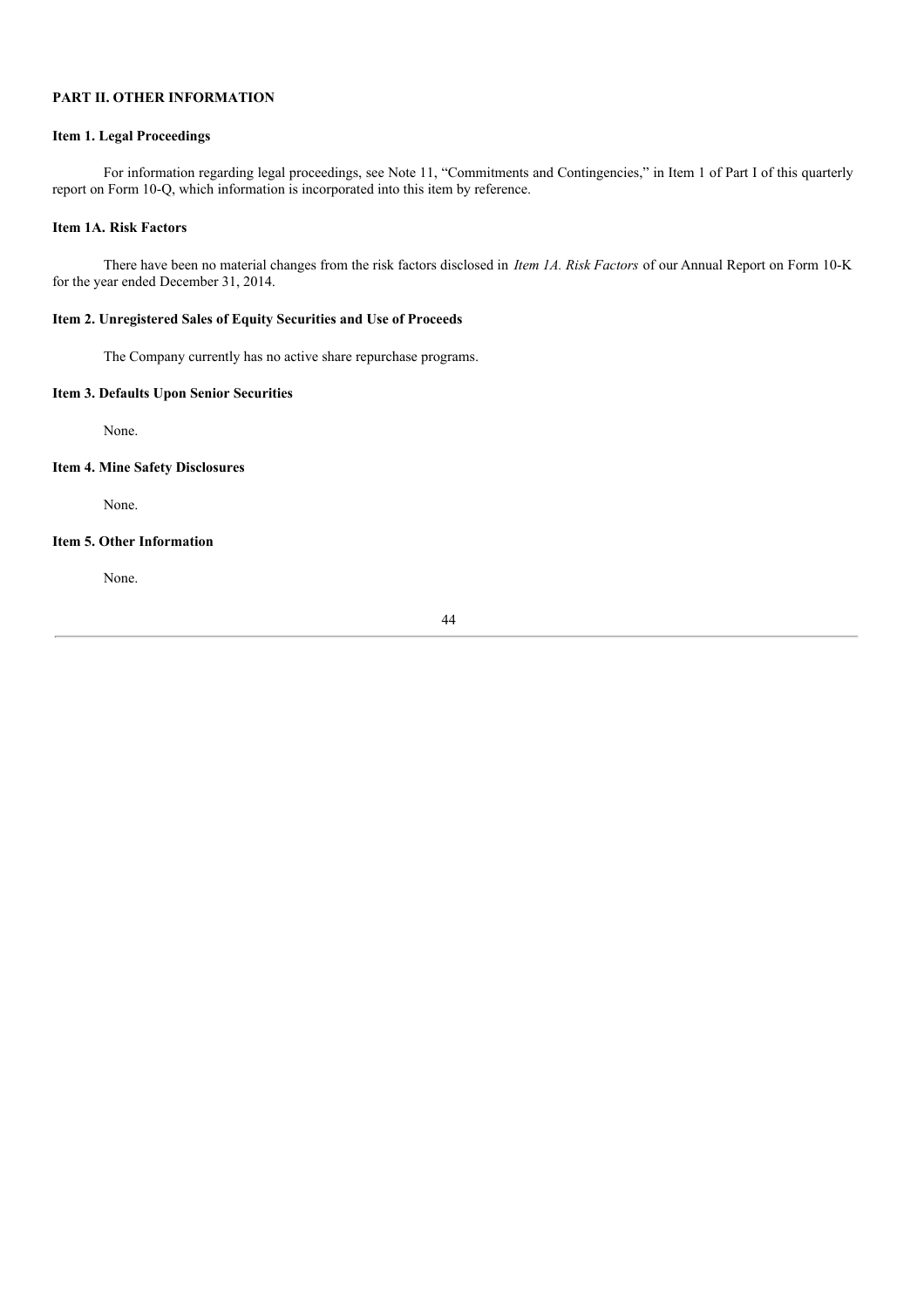# **Item 6. Exhibits**

The following exhibits are filed or furnished as a part of this report:

| <b>Exhibit</b><br><b>Number</b> | <b>Description</b>                                                                                                                                                                                                                                                                                                                                                                      |
|---------------------------------|-----------------------------------------------------------------------------------------------------------------------------------------------------------------------------------------------------------------------------------------------------------------------------------------------------------------------------------------------------------------------------------------|
| 3.1                             | Restated Certificate of Incorporation of the Company, as amended on May 16, 2007 (incorporated by reference to<br>Exhibit 3.1 to the Company's Quarterly Report on Form 10-Q filed on November 9, 2007).                                                                                                                                                                                |
| 3.2                             | By-laws of Parker Drilling Company, as amended and restated as of July 31, 2014 (incorporated by reference to<br>Exhibit 3.1 to the Company's Current Report on Form 8-K filed on August 1, 2014).                                                                                                                                                                                      |
| 10.1                            | First Amendment to Second Amended and Restated Credit Agreement, dated June 1, 2015, among Parker Drilling<br>Company as Borrower, Bank of America, N.A., as Administrative Agent and L/C Issuer, Wells Fargo Bank, National<br>Association, as Syndication Agent, Barclays Bank PLC, as Documentation Agent, and the other lenders and L/C<br>issuers from time to time party thereto. |
| 12.1                            | Computation of Ratio of Earnings to Fixed Charges.                                                                                                                                                                                                                                                                                                                                      |
| 31.1                            | Gary G. Rich, President and Chief Executive Officer, Rule 13a-14(a)/15d-14(a) Certification.                                                                                                                                                                                                                                                                                            |
| 31.2                            | Christopher T. Weber, Senior Vice President and Chief Financial Officer, Rule 13a-14(a)/15d-14(a) Certification.                                                                                                                                                                                                                                                                        |
| 32.1                            | Gary G. Rich, President and Chief Executive Officer, Section 1350 Certification.                                                                                                                                                                                                                                                                                                        |
| 32.2                            | Christopher T. Weber, Senior Vice President and Chief Financial Officer, Section 1350 Certification.                                                                                                                                                                                                                                                                                    |
| 101.INS                         | <b>XBRL</b> Instance Document.                                                                                                                                                                                                                                                                                                                                                          |
| 101.SCH                         | XBRL Taxonomy Schema Document.                                                                                                                                                                                                                                                                                                                                                          |
| 101.CAL                         | XBRL Calculation Linkbase Document.                                                                                                                                                                                                                                                                                                                                                     |
| 101.LAB                         | XBRL Label Linkbase Document.                                                                                                                                                                                                                                                                                                                                                           |
| 101.PRE                         | XBRL Presentation Linkbase Document.                                                                                                                                                                                                                                                                                                                                                    |
| 101.DEF                         | <b>XBRL Definition Linkbase Document.</b>                                                                                                                                                                                                                                                                                                                                               |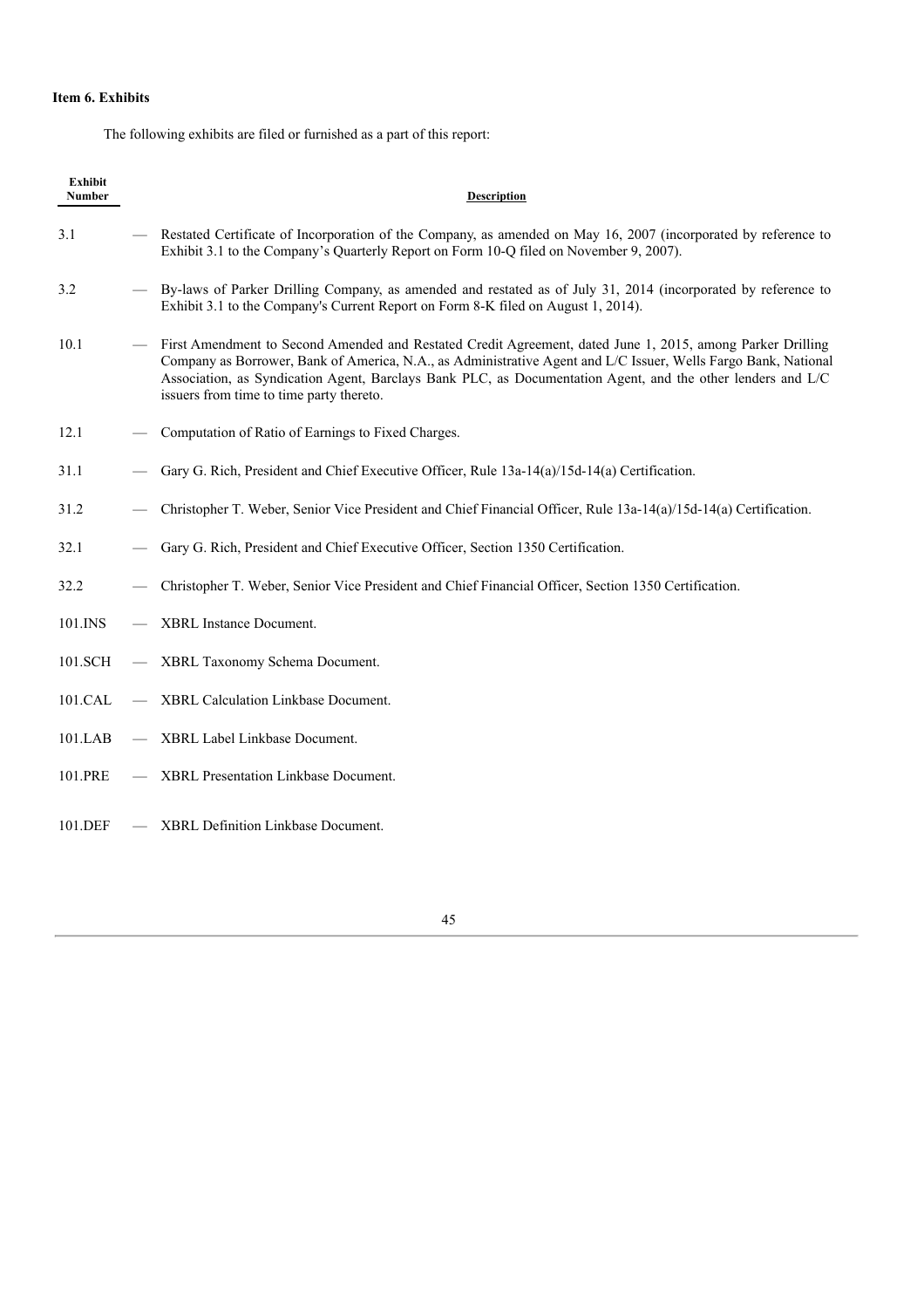# **SIGNATURES**

Pursuant to the requirements of the Securities Exchange Act of 1934, the registrant has duly caused this report to be signed on its behalf by the undersigned, thereunto duly authorized.

# **PARKER DRILLING COMPANY**

Date: August 6, 2015 By: /s/ Gary G. Rich

Gary G. Rich Chairman, President and Chief Executive Officer

By: /s/ Christopher T. Weber

Christopher T. Weber Senior Vice President and Chief Financial Officer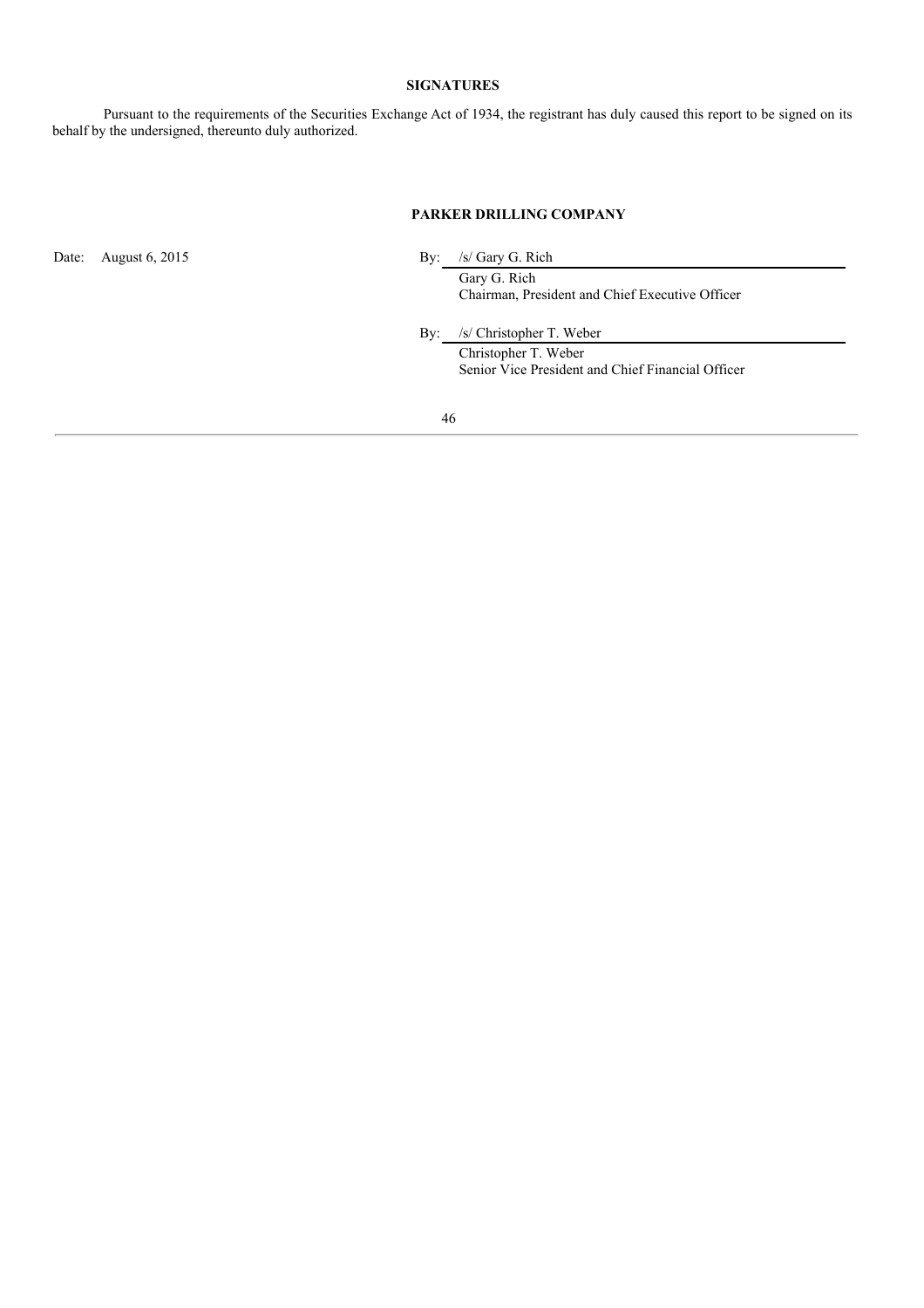# **INDEX TO EXHIBITS**

| <b>Exhibit</b><br><b>Number</b> | <b>Description</b>                                                                                                                                                                                                                                                                                                                                                                      |
|---------------------------------|-----------------------------------------------------------------------------------------------------------------------------------------------------------------------------------------------------------------------------------------------------------------------------------------------------------------------------------------------------------------------------------------|
| 3.1                             | Restated Certificate of Incorporation of the Company, as amended on May 16, 2007 (incorporated by reference to<br>Exhibit 3.1 to the Company's Quarterly Report on Form 10-Q filed on November 9, 2007).                                                                                                                                                                                |
| 3.2                             | By-laws of Parker Drilling Company, as amended and restated as of July 31, 2014 (incorporated by reference to<br>Exhibit 3.1 to the Company's Current Report on Form 8-K filed on August 1, 2014).                                                                                                                                                                                      |
| 10.1                            | First Amendment to Second Amended and Restated Credit Agreement, dated June 1, 2015, among Parker Drilling<br>Company as Borrower, Bank of America, N.A., as Administrative Agent and L/C Issuer, Wells Fargo Bank, National<br>Association, as Syndication Agent, Barclays Bank PLC, as Documentation Agent, and the other lenders and L/C<br>issuers from time to time party thereto. |
| 12.1                            | Computation of Ratio of Earnings to Fixed Charges.                                                                                                                                                                                                                                                                                                                                      |
| 31.1                            | Gary G. Rich, President and Chief Executive Officer, Rule 13a-14(a)/15d-14(a) Certification.                                                                                                                                                                                                                                                                                            |
| 31.2                            | Christopher T. Weber, Senior Vice President and Chief Financial Officer, Rule 13a-14(a)/15d-14(a) Certification.                                                                                                                                                                                                                                                                        |
| 32.1                            | Gary G. Rich, President and Chief Executive Officer, Section 1350 Certification.                                                                                                                                                                                                                                                                                                        |
| 32.2                            | Christopher T. Weber, Senior Vice President and Chief Financial Officer, Section 1350 Certification.                                                                                                                                                                                                                                                                                    |
| 101.INS                         | XBRL Instance Document.                                                                                                                                                                                                                                                                                                                                                                 |
| 101.SCH                         | XBRL Taxonomy Schema Document.                                                                                                                                                                                                                                                                                                                                                          |
| 101.CAL                         | XBRL Calculation Linkbase Document.                                                                                                                                                                                                                                                                                                                                                     |
| 101.LAB                         | XBRL Label Linkbase Document.                                                                                                                                                                                                                                                                                                                                                           |
| 101.PRE                         | <b>XBRL Presentation Linkbase Document.</b>                                                                                                                                                                                                                                                                                                                                             |
| 101.DEF                         | XBRL Definition Linkbase Document.                                                                                                                                                                                                                                                                                                                                                      |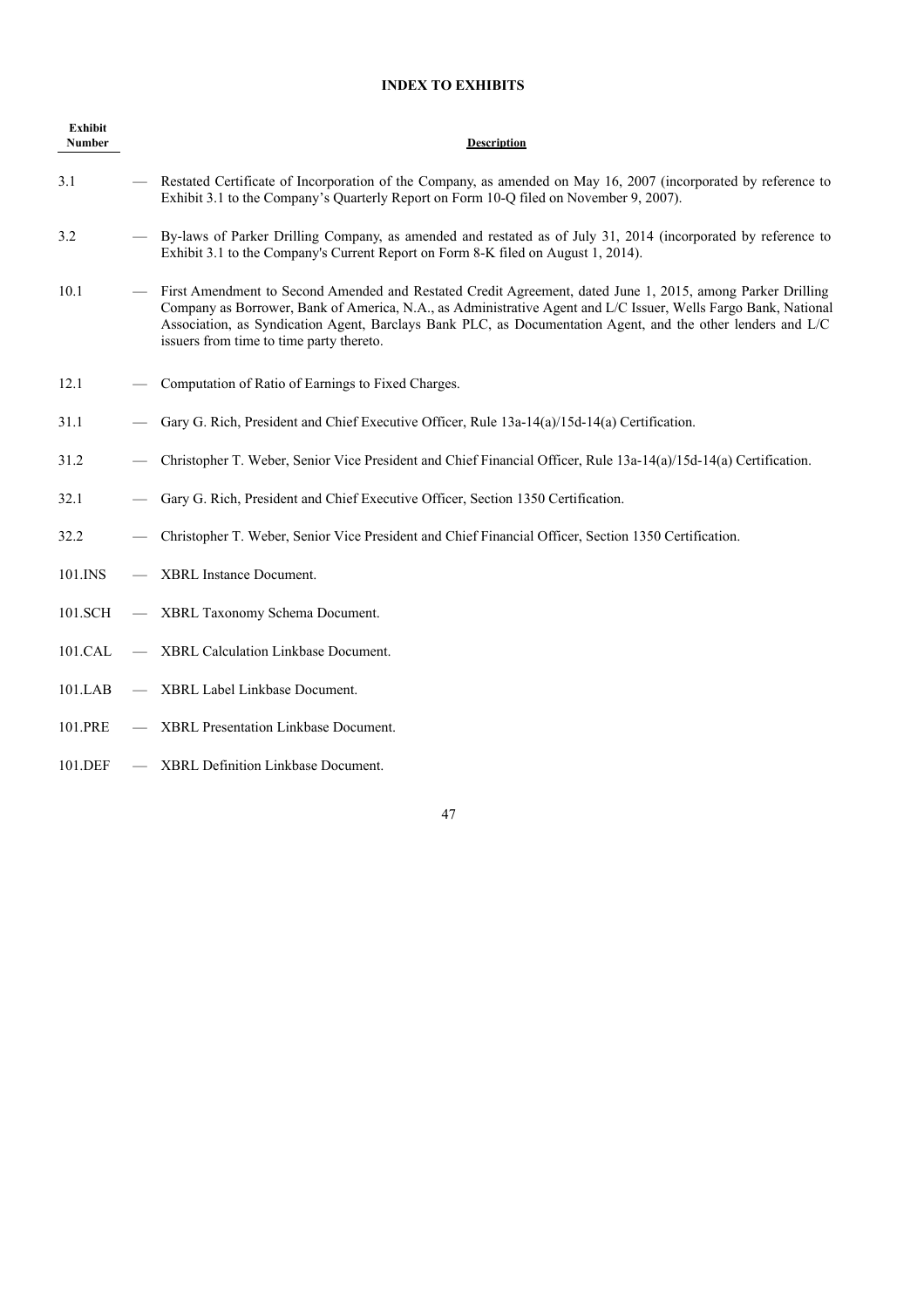## **FIRST AMENDMENT TO SECOND AMENDED AND RESTATED CREDIT AGREEMENT**

**THIS FIRST AMENDMENT TO SECOND AMENDED AND RESTATED CREDIT AGREEMENT** (this "Amendment") dated as of June 1, 2015, is by and among PARKER DRILLING COMPANY, a Delaware corporation (the "Borrower"), each of the Subsidiary Guarantors (as defined in the Credit Agreement referenced below), the Lenders (as such term is hereinafter defined) party hereto and BANK OF AMERICA, N.A., as the administrative agent for the Lenders party to the Credit Agreement referenced below (in such capacity, together with the successors in such capacity, the "Administrative Agent") and L/C Issuer.

## **R E C I T A L S**

A. The Borrower, the lenders from time to time party thereto (collectively, the " Lenders" and, individually, a "Lender"), the Administrative Agent and the other agents referred to therein are parties to certain Second Amended and Restated Credit Agreement dated as of January 26, 2015 (as amended, restated, supplemented or otherwise modified prior to the date hereof, the "Credit Agreement"), pursuant to which the Lenders have made certain extensions of credit (subject to the terms and conditions thereof) to the Borrower.

The Borrower has previously informed the Administrative Agent that it desires to amend certain provisions of the Credit Agreement to change the definition of "Change of Control".

D. In order to amend such provisions of the Credit Agreement, the Lenders signatory hereto and the Administrative Agent are willing to amend the Credit Agreement on the terms and conditions more fully described herein.

NOW, THEREFORE, in consideration of the premises and the mutual covenants herein contained, for good and valuable consideration, the receipt and sufficiency of which are hereby acknowledged, the parties hereto agree as follows:

**Section 1. Defined Terms**. Each capitalized term used herein but not otherwise defined herein has the meaning given such term in the Credit Agreement. Unless otherwise indicated, all article, schedule, exhibit and section references in this Amendment refer to articles and sections of the Credit Agreement.

#### **Section 1. Amendments to Credit Agreement**.

1.1 Amendments to the definition of "Change of Control". Part (b) of the definition of "Change of Control" is hereby amended and restated in its entirety to read as follows:

1

"(b) a majority of the members of the board of directors or other equivalent governing body of the Borrower cease to be composed of individuals (i) who were members of that board or equivalent governing body on the Closing Date, (ii) whose election or nomination to that board or equivalent governing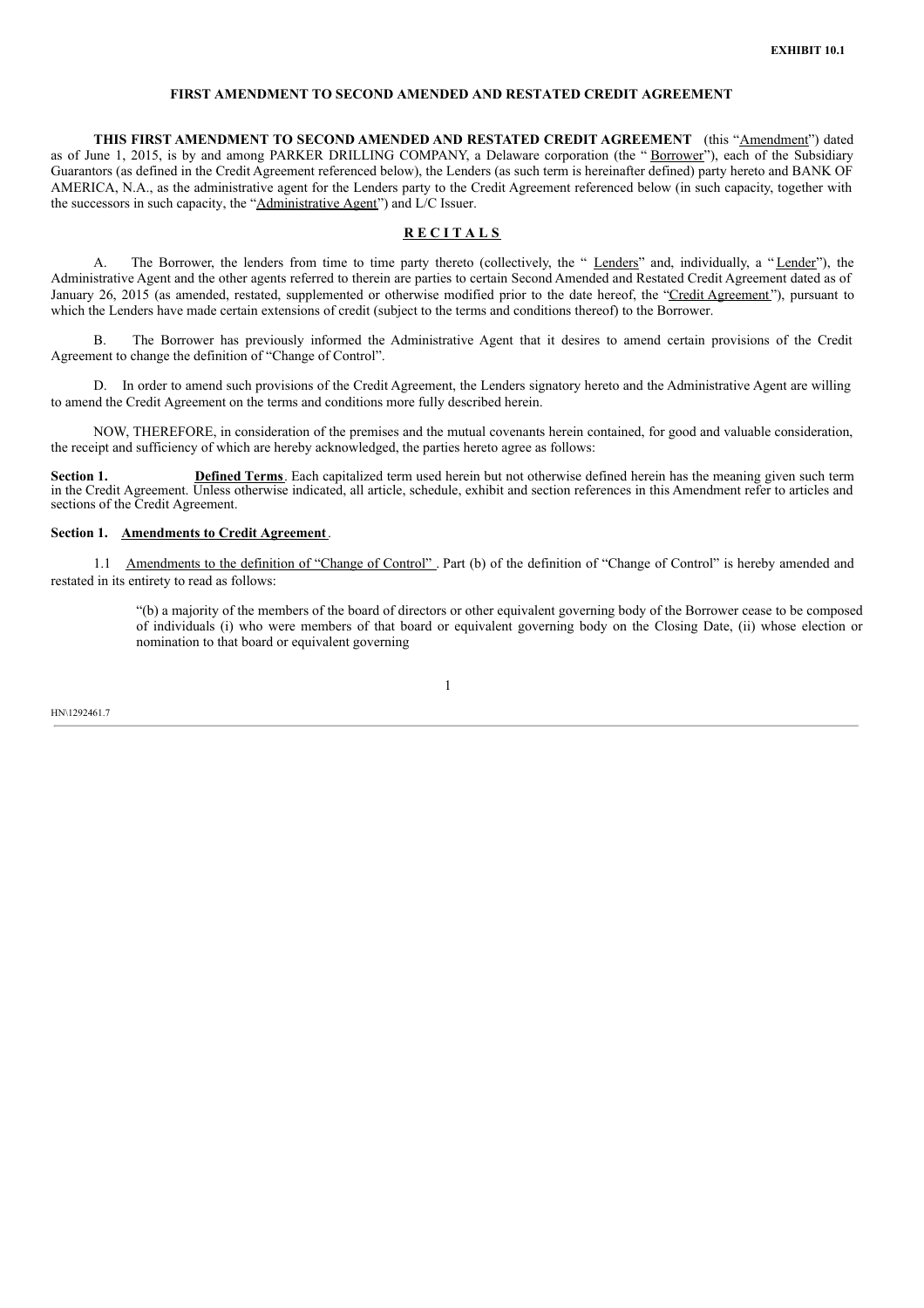body was approved by individuals referred to in clause (i) above constituting at the time of such election or nomination at least a majority of that board or equivalent governing body or (iii) whose election or nomination to that board or other equivalent governing body was approved by individuals referred to in clauses (i) and (ii) above constituting at the time of such election or nomination at least a majority of that board or equivalent governing body; or"

**Section 2.** Conditions Precedent. This Amendment shall not become effective until the date (the "First Amendment Effective Date") on which each of the following conditions is satisfied (or waived in accordance with Section 10.01 of the Credit Agreement):

2.1 Counterparts. The Administrative Agent shall have received from the Required Lenders, the Borrower and the Subsidiary Guarantors, executed counterparts (in such number as may be requested by the Administrative Agent) of this Amendment.

2.2 No Default or Event of Default . As of the First Amendment Effective Date, immediately before and after giving effect to this Amendment, no Default or Event of Default shall have occurred and be continuing.

2.3 Fees. The Administrative Agent, the Lenders and L/C Issuer shall have received all fees and other amounts due and payable on or prior to the First Amendment Effective Date, including to the extent invoiced prior to the First Amendment Effective Date, reimbursement or payment of all out-of-pocket expenses required to be reimbursed or paid by the Borrower under the Credit Agreement.

The Administrative Agent shall notify the Borrower and the Lenders of the First Amendment Effective Date, and such notice shall be conclusive and binding.

# **Section 3. Miscellaneous**.

3.1 Confirmation. The provisions of the Loan Documents, as amended by this Amendment, shall remain in full force and effect in accordance with their terms following the effectiveness of this Amendment.

3.2 Ratification and Affirmation; Representations and Warranties . The Borrower and each of the other Loan Parties does hereby adopt, ratify, and confirm the Credit Agreement and the other Loan Documents, as amended hereby, and its obligations thereunder. Each of the Borrower and the Subsidiary Guarantors hereby (a) acknowledges, renews and extends its continued liability under, each Loan Document, as amended hereby, to which it is a party and agrees that each Loan Document, as amended hereby, to which it is a party remains in full force and effect, notwithstanding the amendments contained herein and (b) represents and warrants to the Administrative Agent and the Lenders that: (i) as of the date hereof, after giving effect to the terms of this Amendment, all of the representations and warranties contained in each Loan Document to which it is a party are true and correct in all material respects (except for such representations and warranties that have a materiality or Material Adverse Effect qualification, which shall be true and correct in all respects),

 $\overline{2}$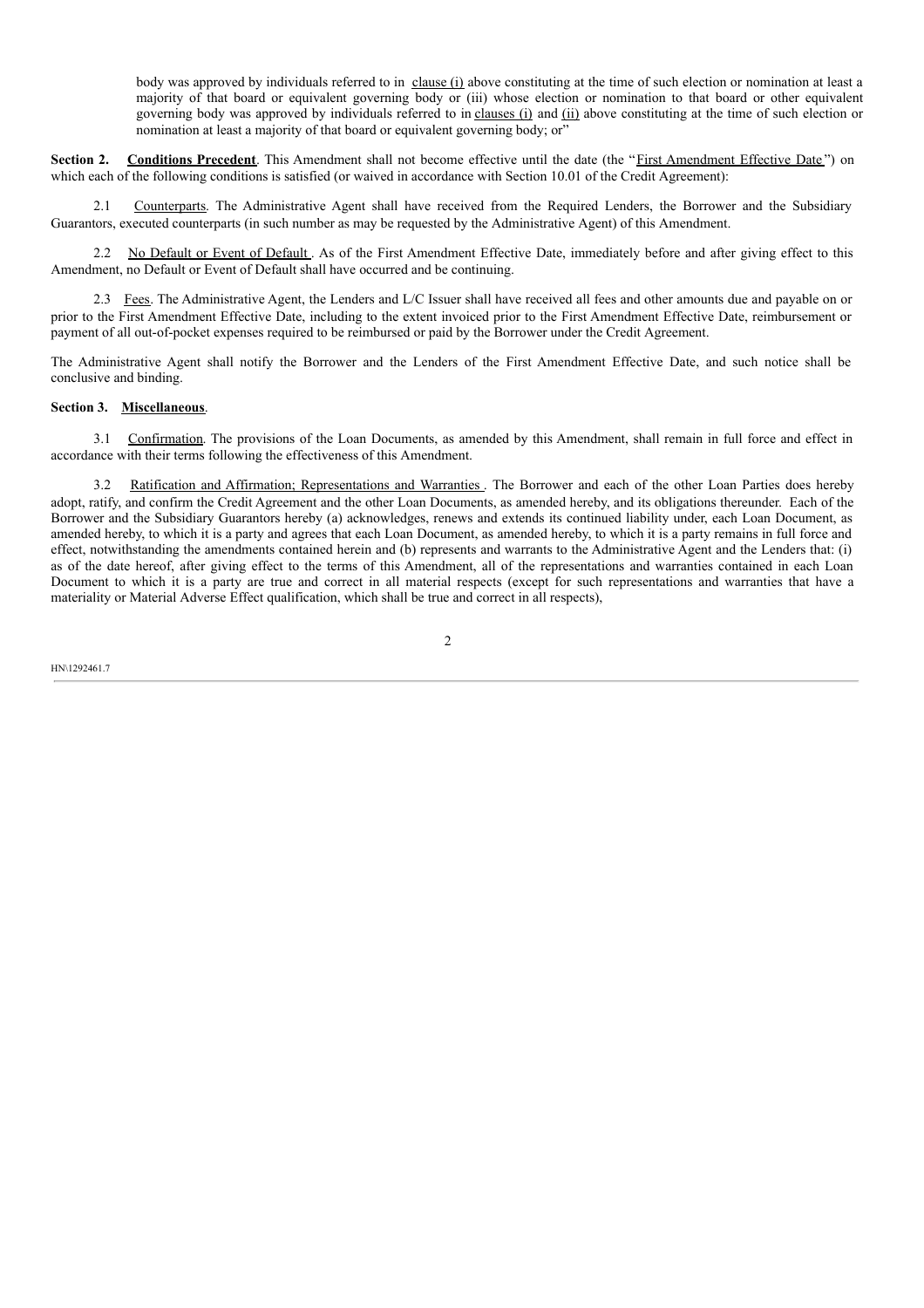except to the extent any such representations and warranties are expressly limited to an earlier date, in which case, such representations and warranties shall continue to be true and correct in all material respects (except for such representations and warranties that have a materiality or Material Adverse Effect qualification, which shall be true and correct in all respects) as of such specified earlier date and (ii) (A) as of the date hereof, no Default has occurred and is continuing and (B) immediately after giving effect to this Amendment, no Default will have occurred and be continuing.

3.3 Loan Document. This Amendment and each agreement, instrument, certificate or document executed by the Borrower and/or the Subsidiary Guarantors, as applicable, or any of their respective officers in connection therewith are "Loan Documents" as defined and described in the Credit Agreement and all of the terms and provisions of the Loan Documents relating to other Loan Documents shall apply hereto and thereto.

3.4 Counterparts. This Amendment may be executed in counterparts (and by different parties hereto in different counterparts), each of which shall constitute an original, but all of which when taken together shall constitute a single contract. Delivery of an executed counterpart of a signature page of this Amendment by telecopy or other electronic imaging means (e.g., "pdf" or "tiff") shall be effective as delivery of a manually executed counterpart of this Amendment.

3.5 NO ORAL AGREEMENT . THIS AMENDMENT, THE CREDIT AGREEMENT AND THE OTHER LOAN DOCUMENTS EXECUTED IN CONNECTION HEREWITH AND THEREWITH REPRESENT THE FINAL AGREEMENT AMONG THE PARTIES AND MAY NOT BE CONTRADICTED BY EVIDENCE OF PRIOR, CONTEMPORANEOUS, OR SUBSEQUENT ORALAGREEMENTS OF THE PARTIES. THERE ARE NO UNWRITTEN ORAL AGREEMENTS AMONG THE PARTIES**.**

3.6 GOVERNING LAW. THIS AMENDMENT (INCLUDING, BUT NOT LIMITED TO, THE VALIDITY AND ENFORCEABILITY HEREOF) SHALL BE GOVERNED BY, AND CONSTRUED IN ACCORDANCE WITH, THE LAW OF THE STATE OF NEW YORK.

**[signature pages follow]**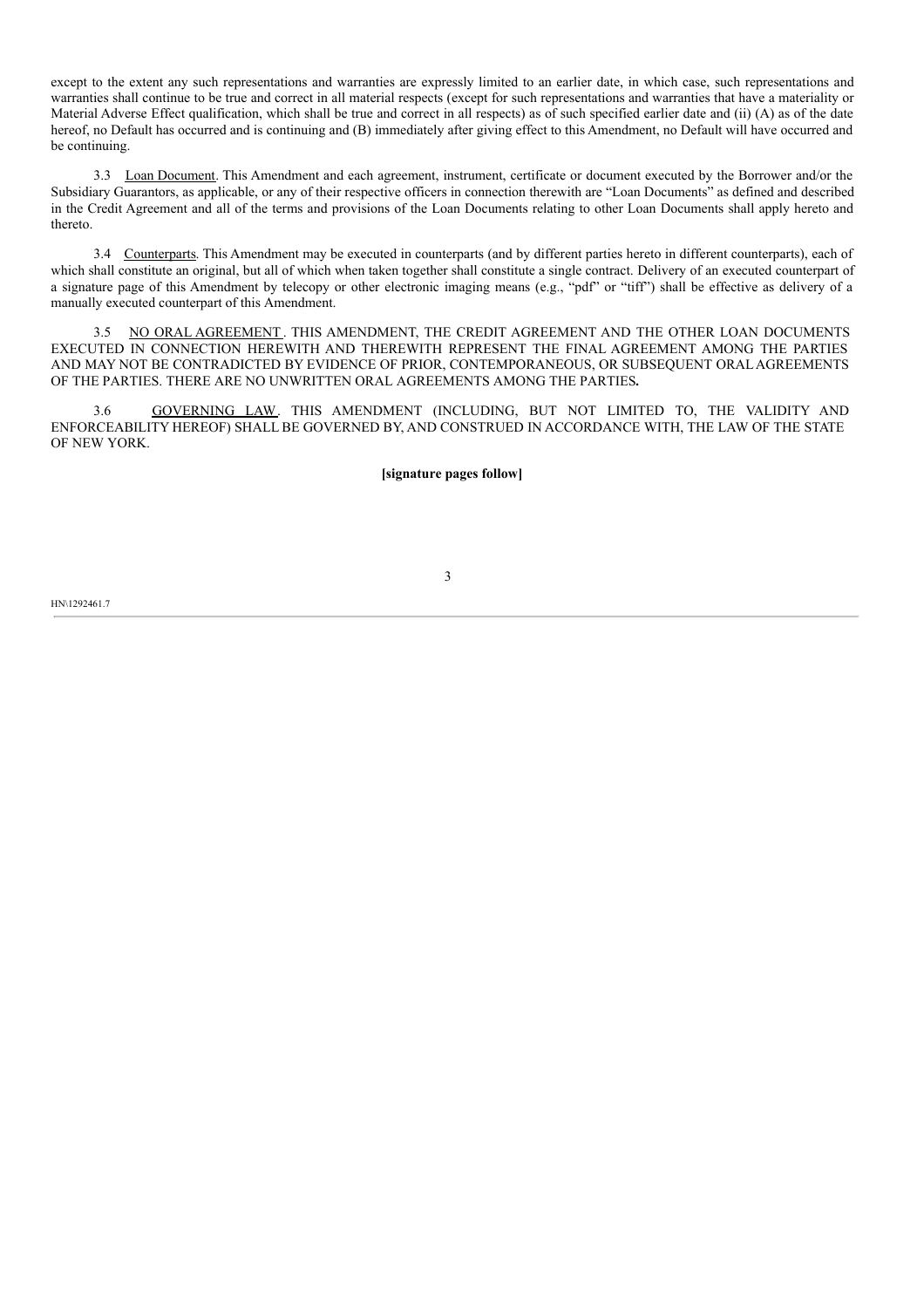IN WITNESS WHEREOF, the parties hereto have caused this First Amendment to Second Amended and Restated Credit Agreement to be duly executed as of the date first written above.

# **BORROWER**

## **PARKER DRILLING COMPANY**,

as the Borrower

By: $\_$ Name: Title:

[Signature Page to First Amendment to Second Amended and Restated Credit Agreement]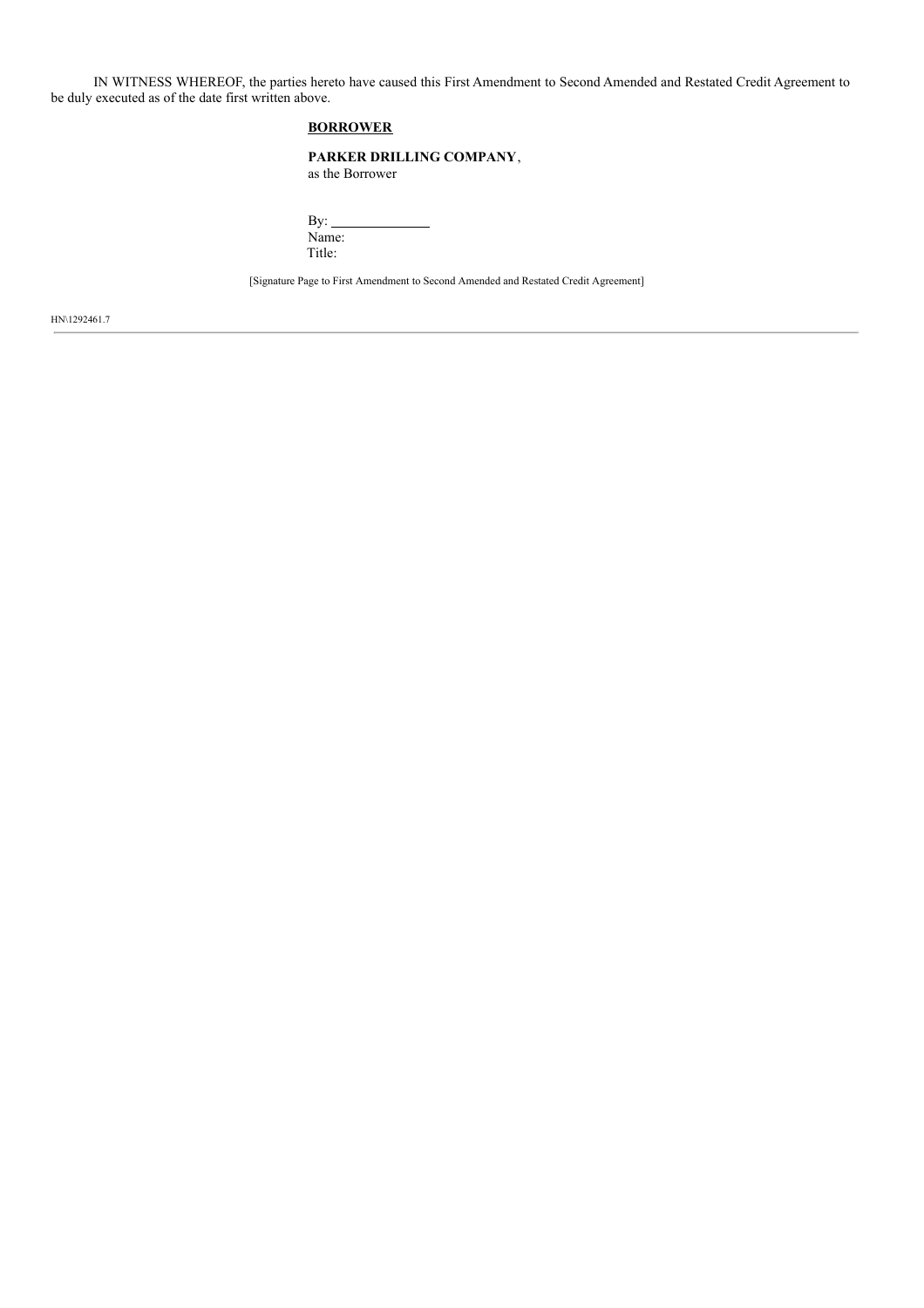## **SUBSIDIARY GUARANTORS**

**ANACHORETA, INC.**, a Nevada corporation **PARDRIL, INC.**, an Oklahoma corporation **PARKER AVIATION INC.**, an Oklahoma corporation **PARKER DRILLING ARCTIC OPERATING, LLC** , a Delaware limited liability company **PARKER DRILLING COMPANY NORTH AMERICA, INC.** , a Nevada corporation **PARKER DRILLING COMPANY OF NIGER**, an Oklahoma corporation **PARKER DRILLING COMPANY OF OKLAHOMA, INCORPORATED,** an Oklahoma corporation **PARKER DRILLING COMPANY OF SOUTH AMERICA, INC.** , an Oklahoma corporation **PARKER DRILLING OFFSHORE COMPANY LLC**, a Nevada limited liability company **PARKER DRILLING OFFSHORE USA, L.L.C.** , an Oklahoma limited liability company **PARKER NORTH AMERICA OPERATIONS, LLC**, a Nevada limited liability company **PARKER TECHNOLOGY, INC.**, an Oklahoma corporation **PARKER TECHNOLOGY, L.L.C.**, a Louisiana limited liability company **PARKER TOOLS, LLC**, an Oklahoma limited liability company **QUAIL USA, LLC**, an Oklahoma limited liability company **ITS RENTAL AND SALES, INC.** , a Texas corporation

By: **\_\_\_\_\_\_\_\_\_\_\_\_\_\_\_\_\_\_\_\_\_\_\_\_\_\_\_\_\_\_\_\_** Name: Title:

[Signature Page to First Amendment to Second Amended and Restated Credit Agreement]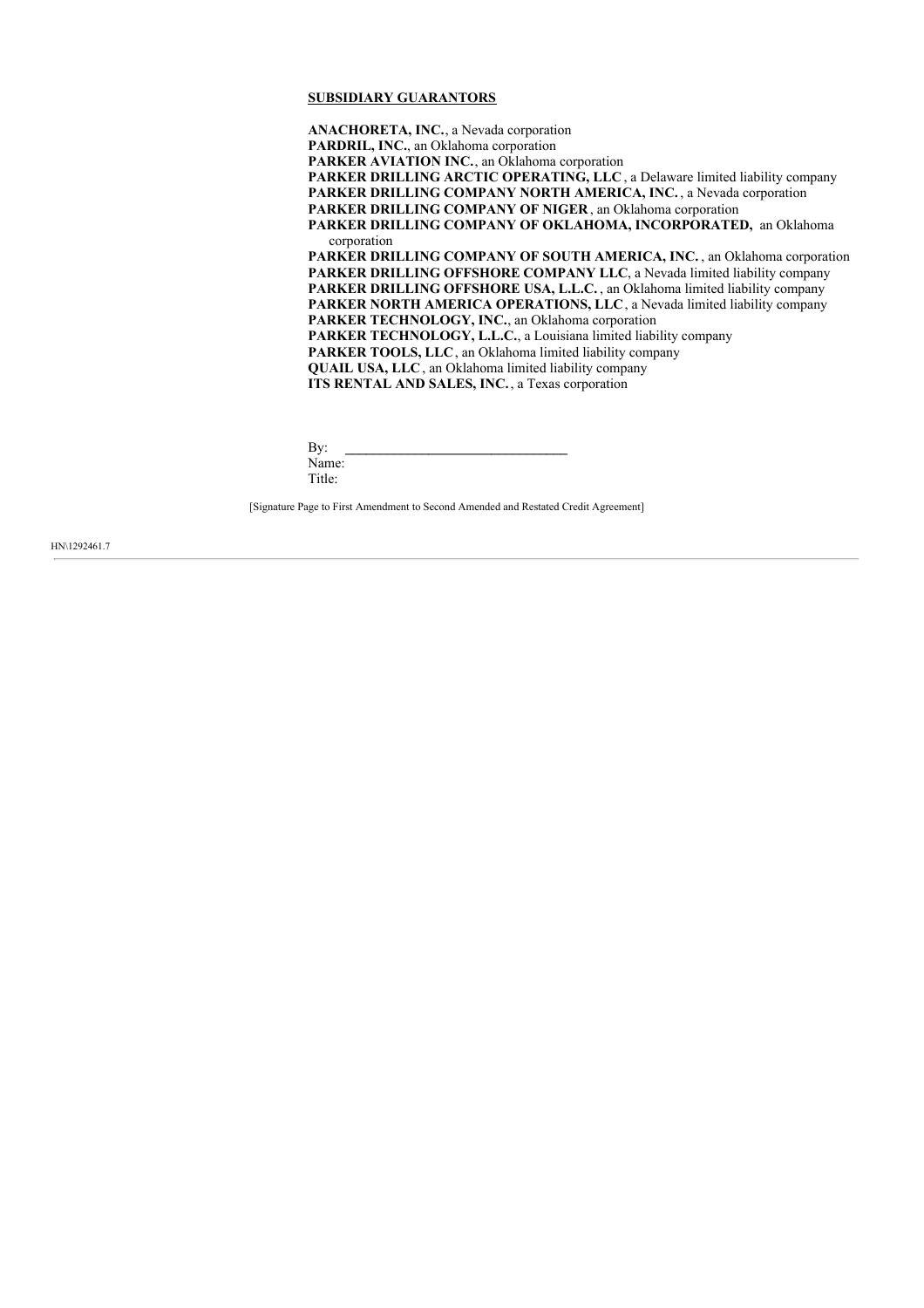# **PARKER DRILLING MANAGEMENT**

**SERVICES, LTD.,** a Nevada limited liability company

| $\rm\,By:$ |  |
|------------|--|
| Name:      |  |
| Title:     |  |
|            |  |

# **QUAIL TOOLS, L.P.**, an Oklahoma limited partnership

By: Quail USA, LLC, its General Partner

By:

Name: Title:

[Signature Page to First Amendment to Second Amended and Restated Credit Agreement]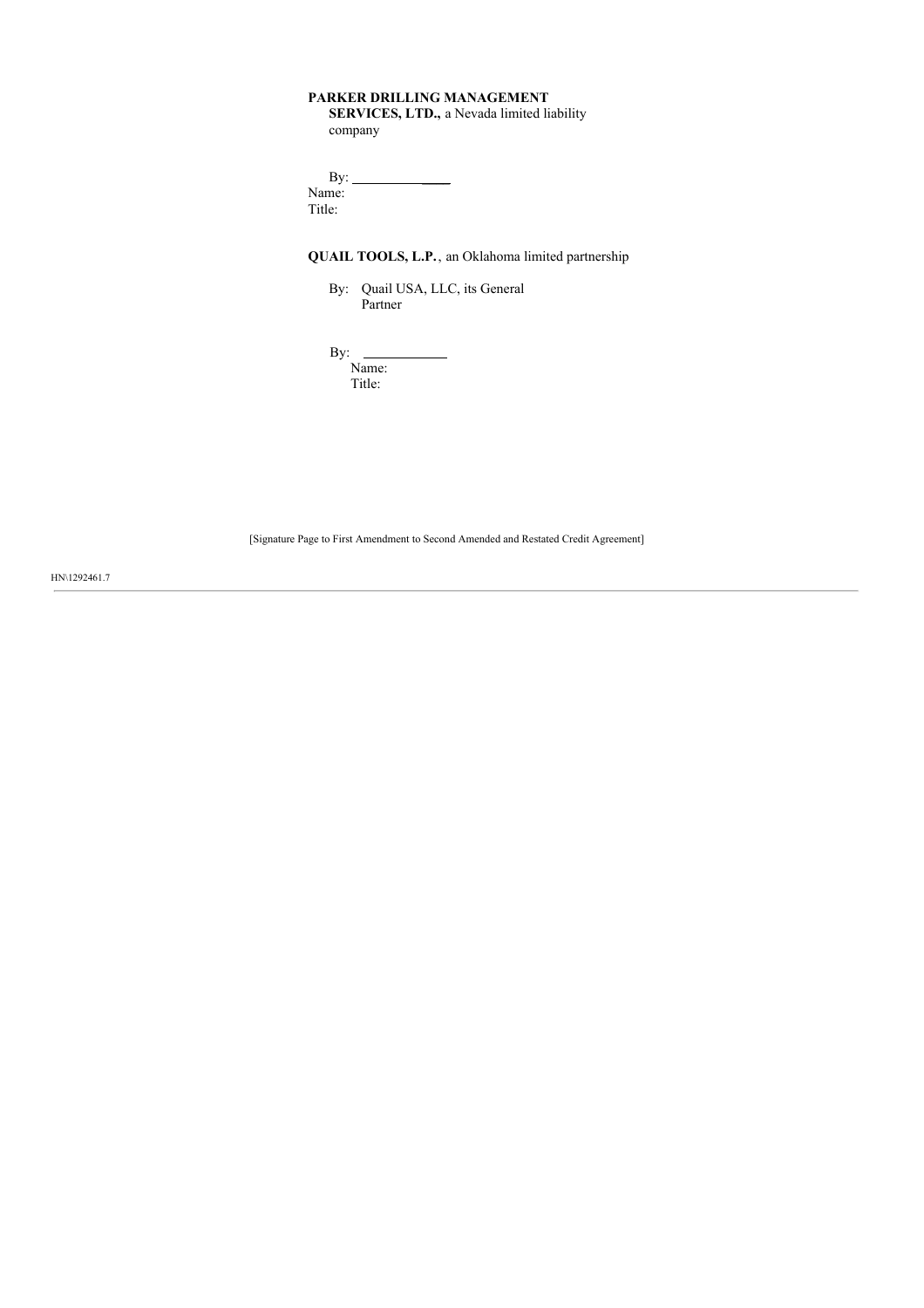# **BANK OF AMERICA, N.A**., as Administrative Agent

By: Name: Title:

[Signature Page to First Amendment to Second Amended and Restated Credit Agreement]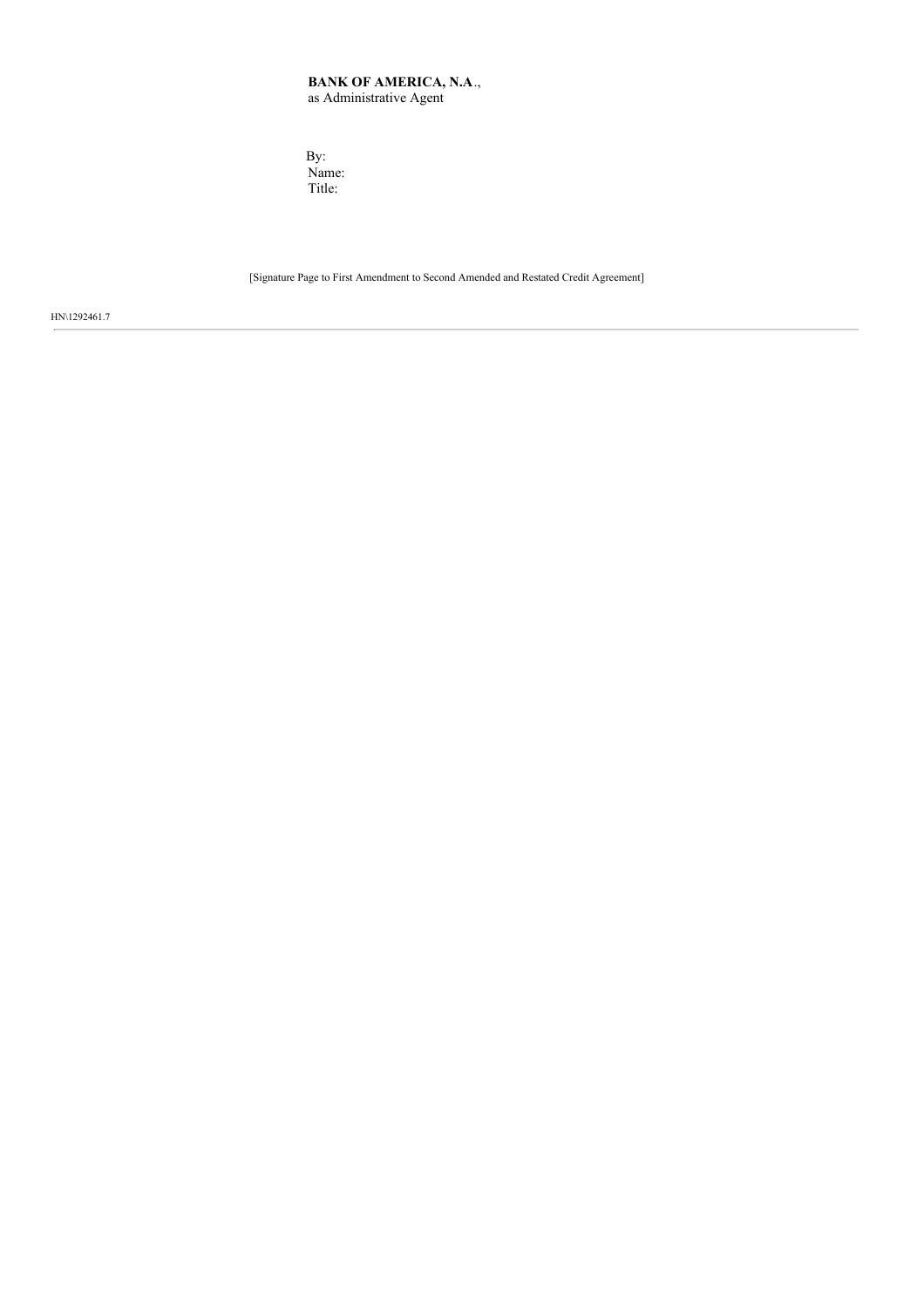#### **BANK OF AMERICA, N.A.,** as a Lender and L/C Issuer

| By:    |  |  |  |
|--------|--|--|--|
| Name:  |  |  |  |
| Title: |  |  |  |

[Signature Page to First Amendment to Second Amended and Restated Credit Agreement]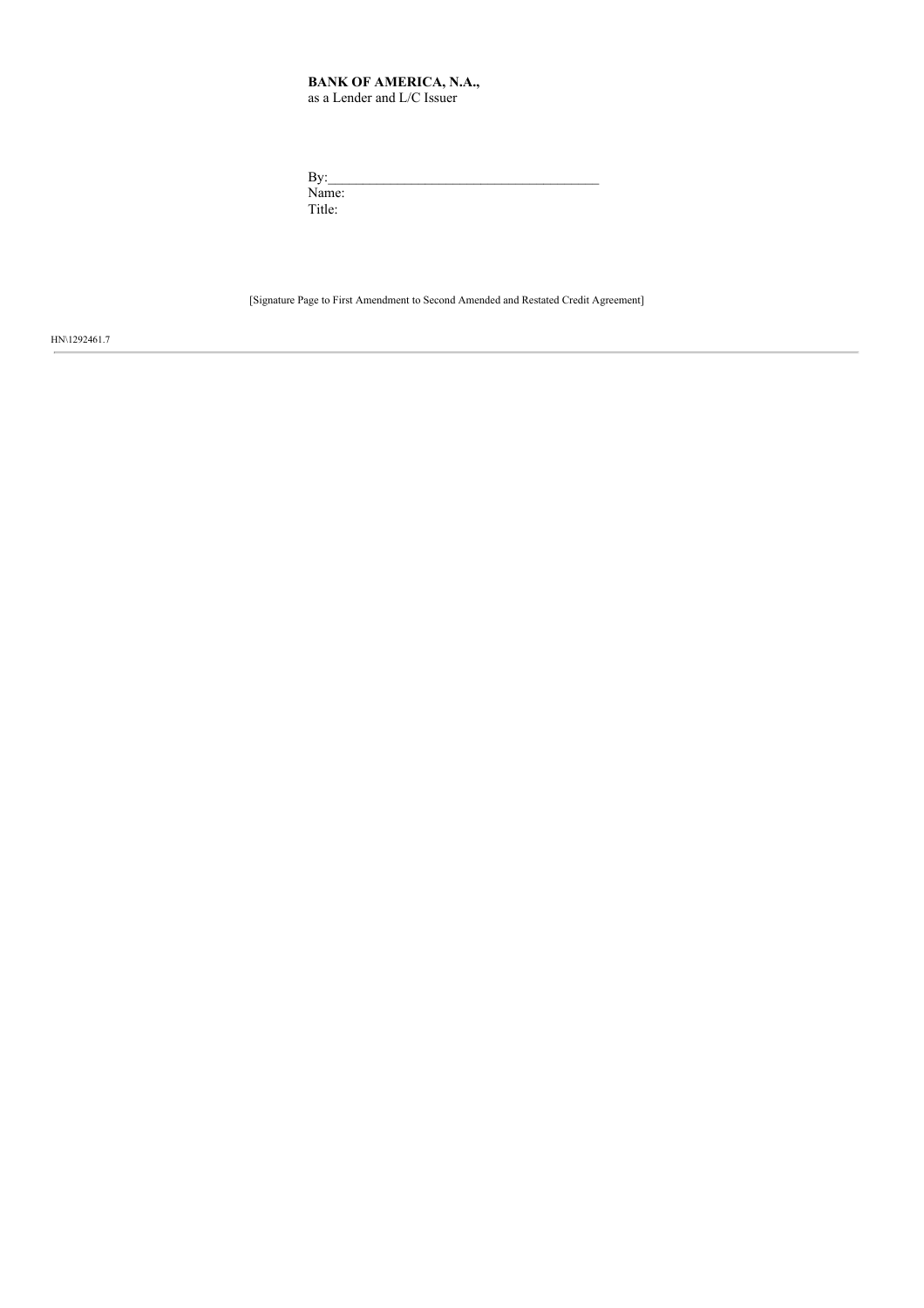# **BARCLAYS BANK PLC**, as a Lender

By:  $\overline{\phantom{a}}$ Name: Title:

# **WELLS FARGO BANK N.A.**, as a Lender

 $\mathcal{L}^{\text{max}}_{\text{max}}$ 

By: Name: Title:

# **DEUTSCHE BANK AG, NEW YORK BRANCH**, as a Lender

 $By:$ Name:

Title:

By:  $\overline{\phantom{a}}$ Name: Title:

[Signature Page to First Amendment to Second Amended and Restated Credit Agreement]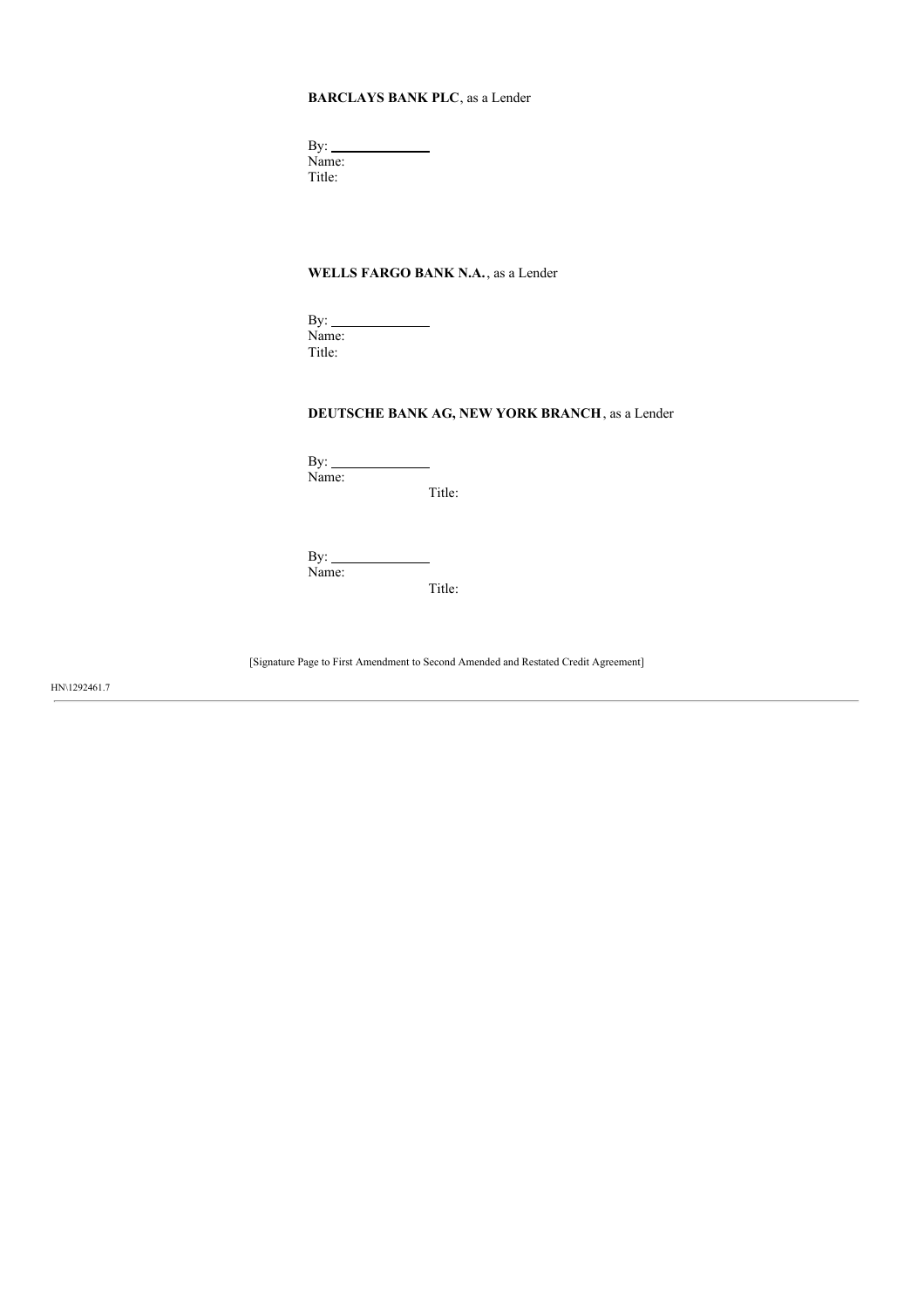# **GOLDMAN SACHS BANK USA**, as a Lender

By: Name:

Title:

# **THE ROYAL BANK OF SCOTLAND plc**, as a Lender

By: Name: Title:

[Signature Page to First Amendment to Second Amended and Restated Credit Agreement]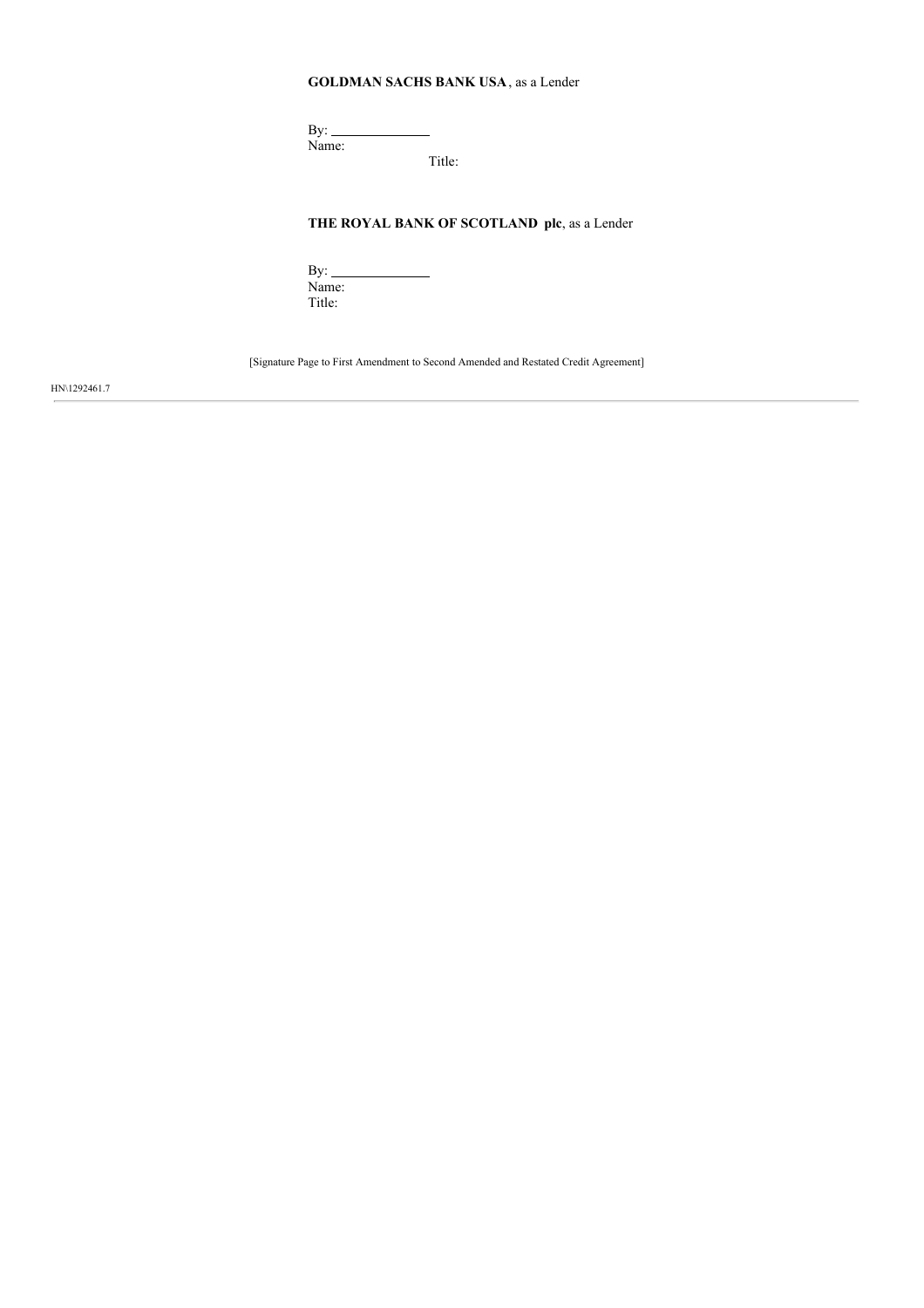# **WHITNEY BANK**, as a Lender

By: Name: Title:

# **HSBC BANK USA, N.A.**, as a Lender

 $By:$ Name:

Title:

# **NORTHRIM BANK**, as a Lender

 $By:$  $\overline{\phantom{a}}$ Name:

Title:

[Signature Page to First Amendment to Second Amended and Restated Credit Agreement]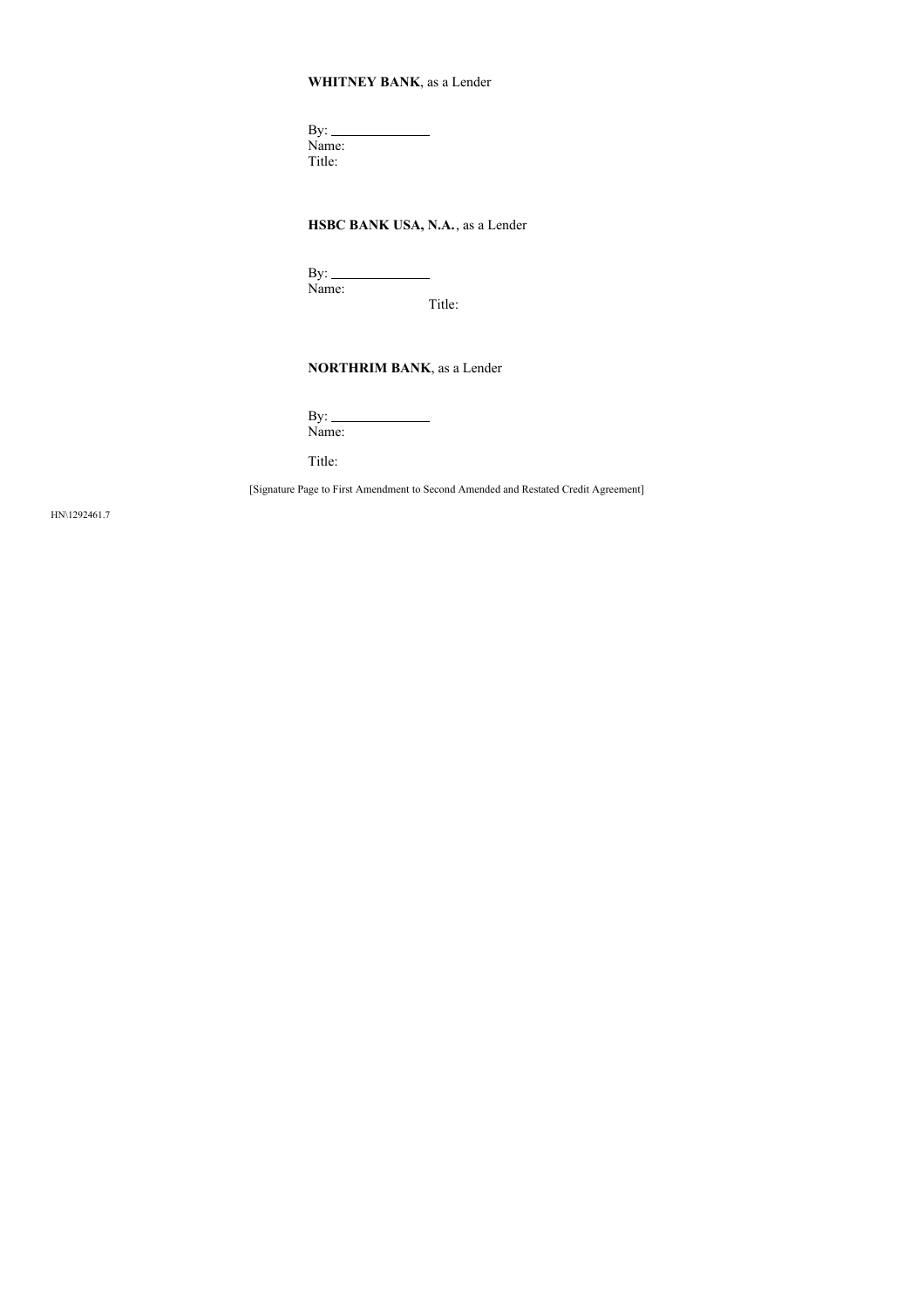## **Parker Drilling Company Computation of Ratio of Earnings to Fixed Charges (Dollars in Thousands)**

|                                               | <b>Six Months</b><br><b>Ended</b> | <b>Fiscal Year Ended December 31,</b> |         |          |           |           |  |
|-----------------------------------------------|-----------------------------------|---------------------------------------|---------|----------|-----------|-----------|--|
|                                               | <b>June 30.</b><br>2015           | 2014                                  | 2013    | 2012     | 2011      | 2010      |  |
| Pretax Income (Loss)                          | (17, 254)                         | 48,537                                | 52,787  | 70,977   | (65, 412) | 11,505    |  |
| <b>Fixed Charges</b>                          | 22,606                            | 45,436                                | 50,196  | 43,782   | 41,865    | 40,294    |  |
| Amortization of Capitalized Interest          | 1,894                             | 3,939                                 | 4,058   | 1,887    | 1,557     | 1,819     |  |
| Capitalized Interest                          | (132)                             | (1,171)                               | (2,376) | (10,240) | (19,271)  | (13, 489) |  |
| Earnings before Income Tax & Fixed<br>Charges | 7,114                             | 96,741                                | 104,665 | 106,406  | (41,261)  | 40,129    |  |
| Interest Expense                              | 22,474                            | 44,265                                | 47,820  | 33,542   | 22,594    | 26,805    |  |
| Capitalized Interest                          | 132                               | 1.171                                 | 2.376   | 10.240   | 19,271    | 13,489    |  |
| <b>Total Fixed Charges</b>                    | 22,606                            | 45,436                                | 50,196  | 43,782   | 41,865    | 40,294    |  |
| <b>Ratio of Earnings to Fixed Charges</b>     | .3x                               | 2.1x                                  | 2.1x    | 2.4x     | (1)       | 1x        |  |

(1) For the year ended December 31, 2011, earnings were deficient to cover fixed charges by \$41.3 million, which was primarily due to a pre-tax, non-cash charge to earnings of \$170.0 million related to the impairment of our two Alaska rigs.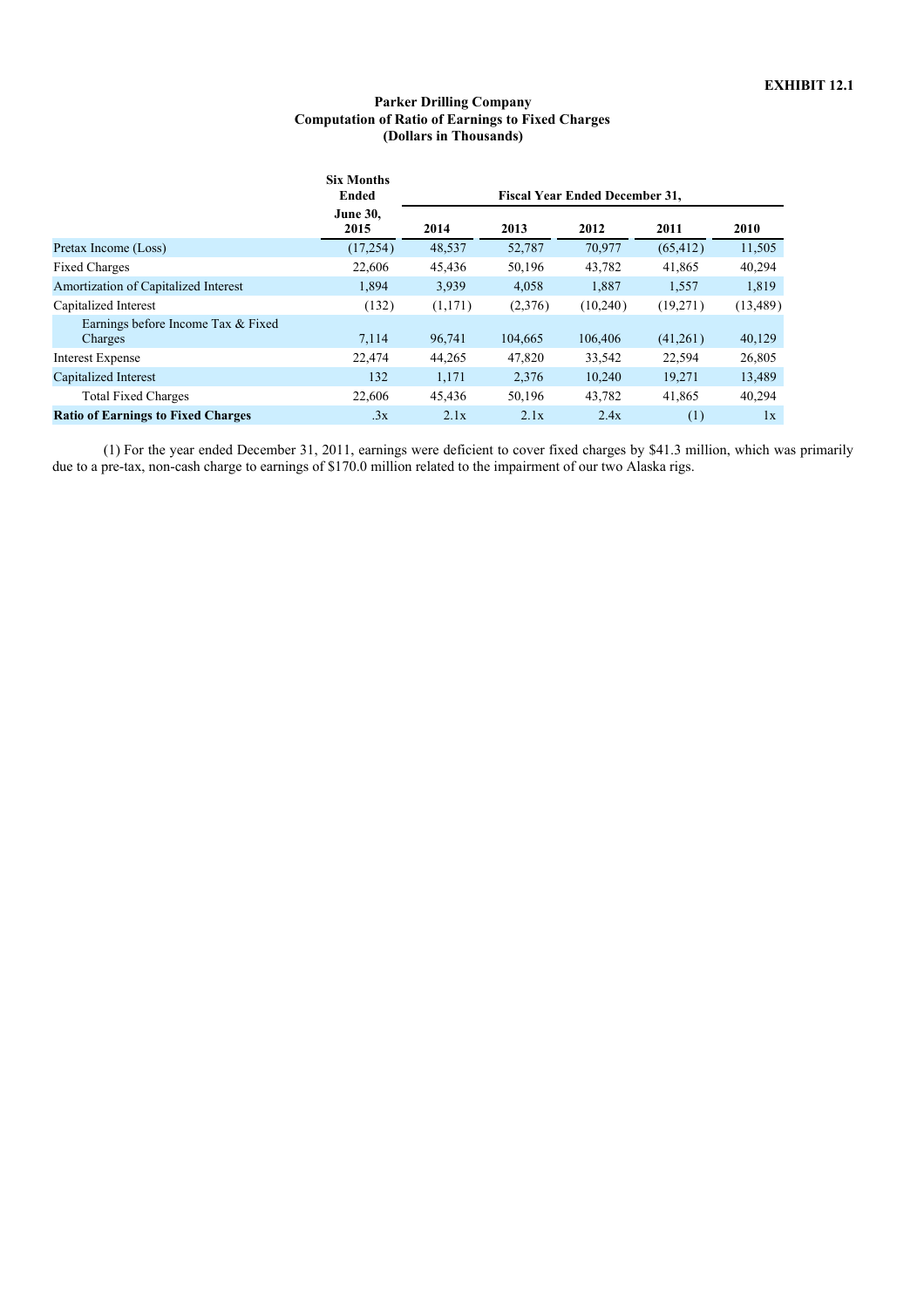## **PARKER DRILLING COMPANY RULE 13a-14(a)/15d-14(a) CERTIFICATION**

I, Gary G. Rich, certify that:

- 1. I have reviewed this quarterly report on Form 10-Q for the quarterly period ended June 30, 2015, of Parker Drilling Company (the registrant);
- 2. Based on my knowledge, this report does not contain any untrue statement of a material fact or omit to state a material fact necessary to make the statements made, in light of the circumstances under which such statements were made, not misleading with respect to the period covered by this report;
- 3. Based on my knowledge, the financial statements, and other financial information included in this report, fairly present in all material respects the financial condition, results of operations and cash flows of the registrant as of, and for, the periods presented in this report;
- 4. The registrant's other certifying officer(s) and I are responsible for establishing and maintaining disclosure controls and procedures (as defined in Exchange Act Rules  $13a - 15(e)$  and  $15d - 15(e)$ ) and internal control over financial reporting (as defined in Exchange Act Rules 13a-15(f) and 15d-15(f)) for the registrant and have:
	- (a) Designed such disclosure controls and procedures, or caused such disclosure controls and procedures to be designed under our supervision, to ensure that material information relating to the registrant, including its consolidated subsidiaries, is made known to us by others within those entities, particularly during the period in which this report is being prepared;
	- (b) Designed such internal control over financial reporting, or caused such internal control over financial reporting to be designed under our supervision, to provide reasonable assurance regarding the reliability of financial reporting and the preparation of financial statements for external purposes in accordance with generally accepted accounting principles;
	- (c) Evaluated the effectiveness of the registrant's disclosure controls and procedures and presented in this report our conclusions about the effectiveness of the disclosure controls and procedures, as of the end of the period covered by this report based on such evaluation; and
	- (d) Disclosed in this report any change in the registrant's internal control over financial reporting that occurred during the registrant's most recent fiscal quarter (the registrant's fourth fiscal quarter in the case of an annual report) that has materially affected, or is reasonably likely to materially affect, the registrant's internal control over financial reporting.
- 5. The registrant's other certifying officer(s) and I have disclosed, based on our most recent evaluation of internal control over financial reporting, to the registrant's auditors and the audit committee of the registrant's board of directors (or persons performing the equivalent functions):
	- (a) All significant deficiencies and material weaknesses in the design or operation of internal control over financial reporting which are reasonably likely to adversely affect the registrant's ability to record, process, summarize and report financial information; and
	- (b) Any fraud, whether or not material, that involves management or other employees who have a significant role in the registrant's internal control over financial reporting.

Date: August 6, 2015

/s/ Gary G. Rich

Gary G. Rich President, Chief Executive Officer, and Director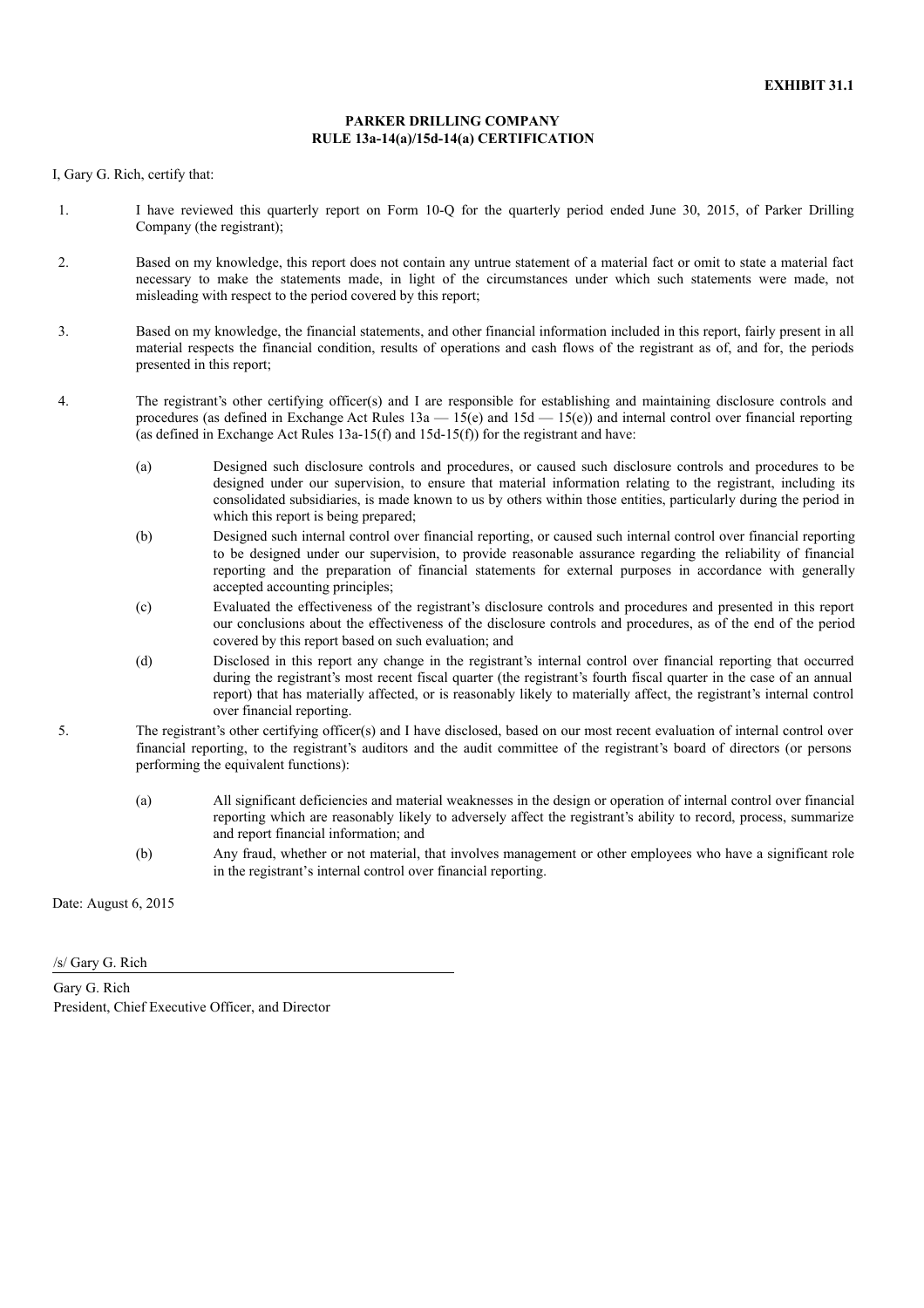## **PARKER DRILLING COMPANY RULE 13a-14(a)/15d-14(a) CERTIFICATION**

I, Christopher T. Weber, certify that:

- 1. I have reviewed this quarterly report on Form 10-Q for the quarterly period ended June 30, 2015, of Parker Drilling Company (the registrant);
- 2. Based on my knowledge, this report does not contain any untrue statement of a material fact or omit to state a material fact necessary to make the statements made, in light of the circumstances under which such statements were made, not misleading with respect to the period covered by this report;
- 3. Based on my knowledge, the financial statements, and other financial information included in this report, fairly present in all material respects the financial condition, results of operations and cash flows of the registrant as of, and for, the periods presented in this report;
- 4. The registrant's other certifying officer(s) and I are responsible for establishing and maintaining disclosure controls and procedures (as defined in Exchange Act Rules  $13a - 15(e)$  and  $15d - 15(e)$ ) and internal control over financial reporting (as defined in Exchange Act Rules 13a-15(f) and  $15d-15(f)$  for the registrant and have:
	- (a) Designed such disclosure controls and procedures, or caused such disclosure controls and procedures to be designed under our supervision, to ensure that material information relating to the registrant, including its consolidated subsidiaries, is made known to us by others within those entities, particularly during the period in which this report is being prepared;
	- (b) Designed such internal control over financial reporting, or caused such internal control over financial reporting to be designed under our supervision, to provide reasonable assurance regarding the reliability of financial reporting and the preparation of financial statements for external purposes in accordance with generally accepted accounting principles;
	- (c) Evaluated the effectiveness of the registrant's disclosure controls and procedures and presented in this report our conclusions about the effectiveness of the disclosure controls and procedures, as of the end of the period covered by this report based on such evaluation; and
	- (d) Disclosed in this report any change in the registrant's internal control over financial reporting that occurred during the registrant's most recent fiscal quarter (the registrant's fourth fiscal quarter in the case of an annual report) that has materially affected, or is reasonably likely to materially affect, the registrant's internal control over financial reporting.
- 5. The registrant's other certifying officer(s) and I have disclosed, based on our most recent evaluation of internal control over financial reporting, to the registrant's auditors and the audit committee of the registrant's board of directors (or persons performing the equivalent functions):
	- (a) All significant deficiencies and material weaknesses in the design or operation of internal control over financial reporting which are reasonably likely to adversely affect the registrant's ability to record, process, summarize and report financial information; and
	- (b) Any fraud, whether or not material, that involves management or other employees who have a significant role in the registrant's internal control over financial reporting.

Date: August 6, 2015

/s/ Christopher T. Weber

Christopher T. Weber Senior Vice President and Chief Financial Officer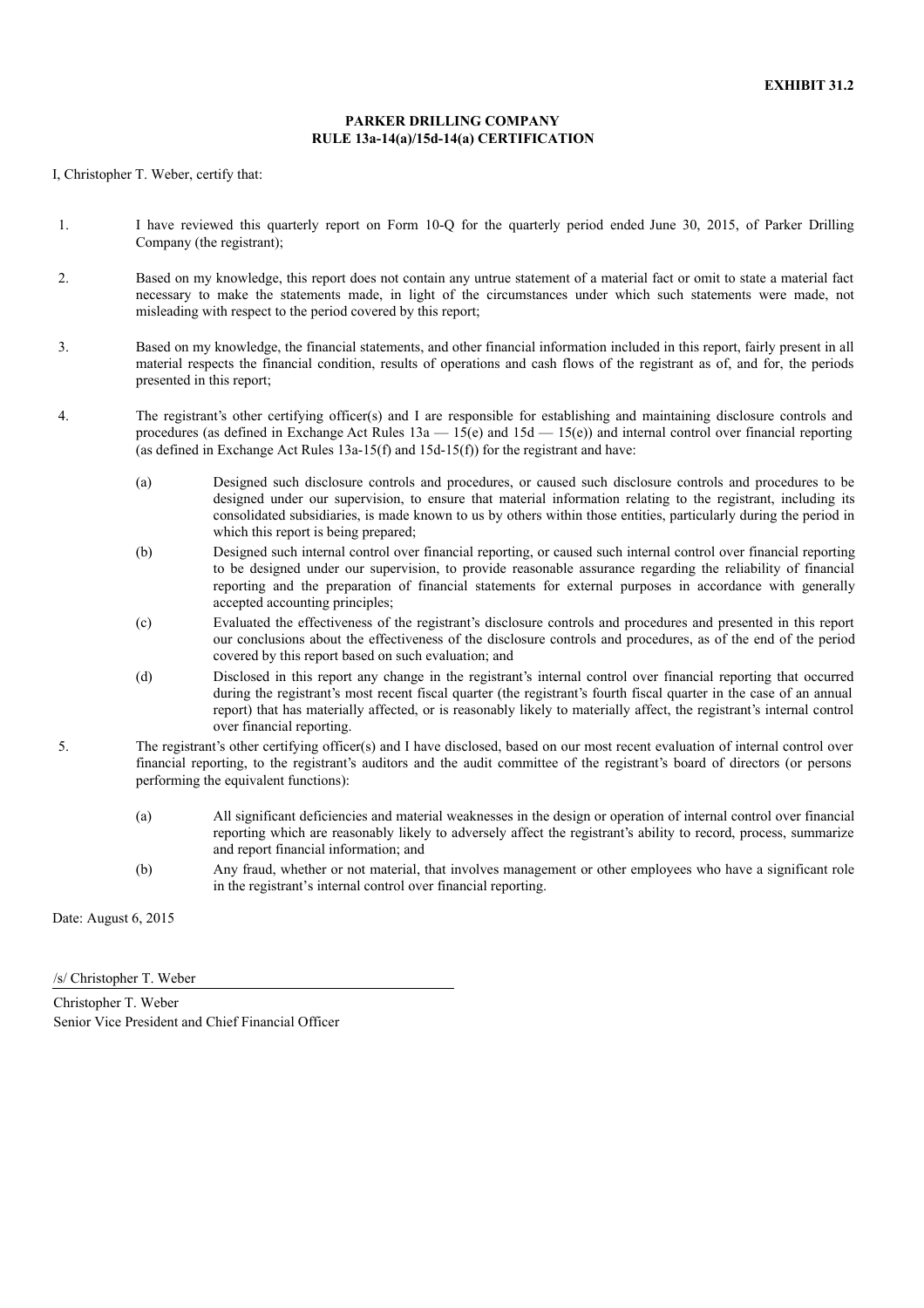## **CERTIFICATION PURSUANT TO 18 U.S.C. SECTION 1350**

Pursuant to 18 U.S.C. Section 1350, the undersigned officer of Parker Drilling Company (the Company) hereby certifies, to such officer's knowledge, that:

- 1. The Company's Quarterly Report on Form 10-Q for the quarter ended June 30, 2015 (the Report) fully complies with the requirements of section 13(a) or 15(d), as applicable, of the Securities Exchange Act of 1934; and
- 2. The information contained in the Report fairly presents, in all material respects, the financial condition and result of operations of the Company.

Date: August 6, 2015

/s/ Gary G. Rich

Gary G. Rich President, Chief Executive Officer, and Director

The foregoing certification is being furnished solely pursuant to 18 U.S.C. Section 1350 and is not being filed as part of the Report or as a separate disclosure statement.